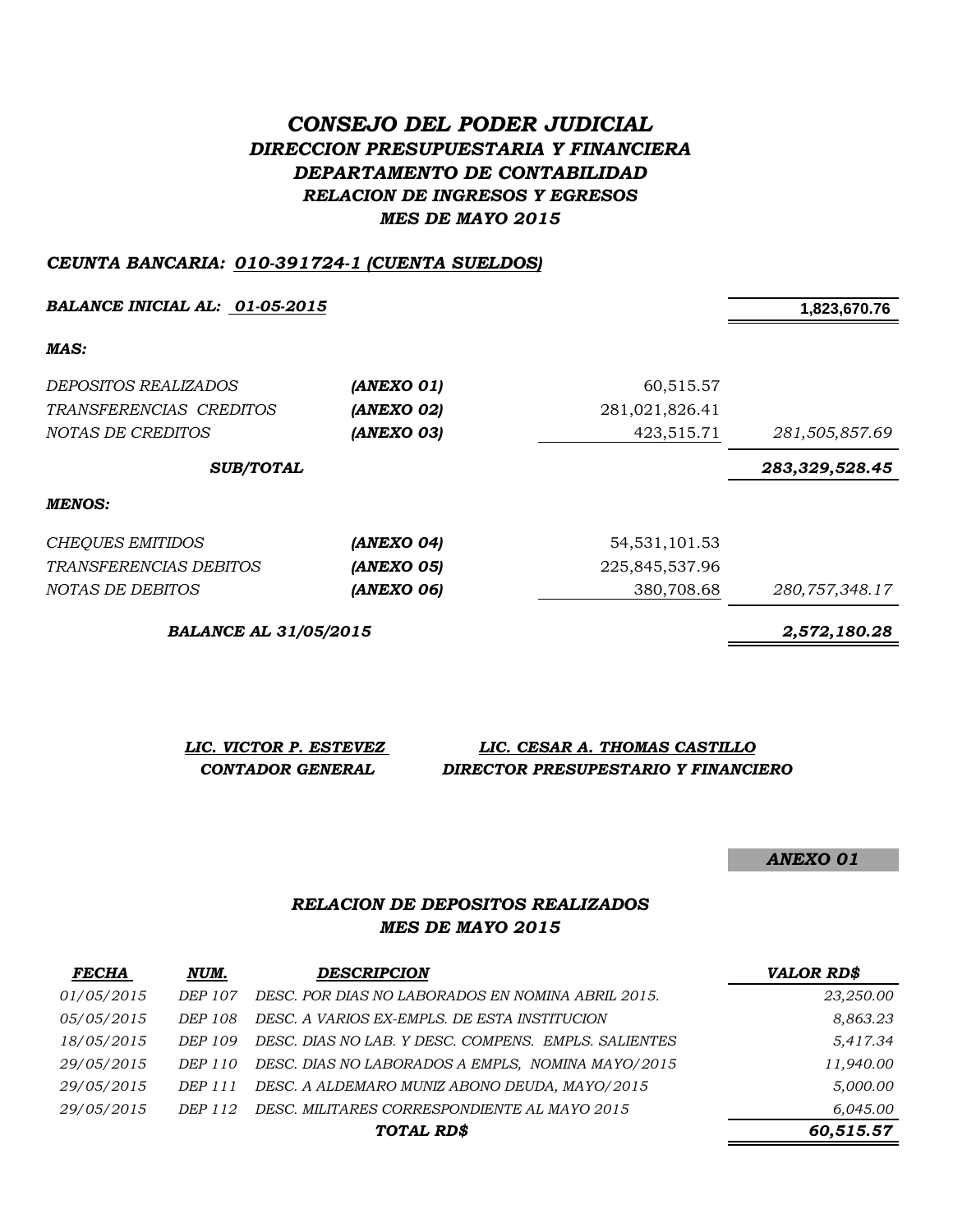### *ANEXO 02*

### *RELACION DE TRANSFERENCIAS CREDITOS MES DE MAYO 2015*

| <b>FECHA</b>      | NUM. | <b>DESCRIPCION</b>            | <b>VALOR RDS</b> |
|-------------------|------|-------------------------------|------------------|
| <i>22/05/2015</i> | 38   | TRASNFERENCIA DE FONDOS       | 3,282,432.61     |
| <i>22/05/2015</i> | 39   | <i>TRANSFERENCIA DE FONDO</i> | 277,739,393.80   |
|                   |      | TOTAL RD\$                    | 281,021,826.41   |
|                   |      |                               |                  |

#### *ANEXO 03*

## *RELACION NOTAS DE CREDITOS MES DE MAYO 2015*

| <b>FECHA</b> | NUM. | <b>DESCRIPCION</b>                         | <b>VALOR RD\$</b> |
|--------------|------|--------------------------------------------|-------------------|
| 07/05/2015   | 325  | REINTEGRO CHO74973                         | 5,200.00          |
| 29/05/2015   | 326  | REINTEGRO CHO75901                         | 4,263.41          |
| 29/05/2015   | 327  | REINTEGRO CHO76026                         | 16,000.00         |
| 29/05/2015   | 328  | REINTEGRO CHO76143                         | 14,000.00         |
| 29/05/2015   | 329  | REINTEGRO CHO76365                         | 5,200.00          |
| 29/05/2015   | 330  | REINTEGRO CHO66011                         | 6,018.18          |
| 29/05/2015   | 331  | RETENCION DE PAGO EN LA NOMINA ELECTRONICA | 349,824.73        |
| 29/05/2015   | 332  | POR CUENTA RESTRINGIDA                     | 8,991.21          |
| 29/05/2015   | 333  | REINTEGRO CHO65098, POR CADUCIDAD.         | 4,000.00          |
| 29/05/2015   | 334  | REINTEGRO CHO66124, POR CADUCIDAD          | 6,018.18          |
| 29/05/2015   | 335  | REINTEGRO CHQ66685, POR CADUCIDAD.         | 4,000.00          |
|              |      | TOTAL RD\$                                 | 423,515.71        |

#### *ANEXO 04*

## *RELACION DE CHEQUES EMITIDOS MES DE MAYO 2015*

| <b>FECHA</b> | NUM.  | <b>BENEFICIARIO</b>            | <b>VALOR RD\$</b> |
|--------------|-------|--------------------------------|-------------------|
| 13/05/2015   | 75824 | YAERI PUELLO ROSARIO           | 6,546.74          |
| 22/05/2015   | 75825 | MARIANO GERMAN MEJIA           | 299,706.05        |
| 22/05/2015   | 75826 | MINERVA A. COCCO SUBERO        | 80,744.89         |
| 22/05/2015   | 75827 | VICTOR J. CASTELLANOS ESTRELLA | 267,030.93        |
| 22/05/2015   | 75828 | JOSE A. CRUCETA ALMANZAR       | 280,464.02        |
| 22/05/2015   | 75829 | FRANCISCO ANT. JEREZ MENA      | 279,386.27        |
| 22/05/2015   | 75830 | EDGARDO HERNANDEZ MEJIA        | 260,889.02        |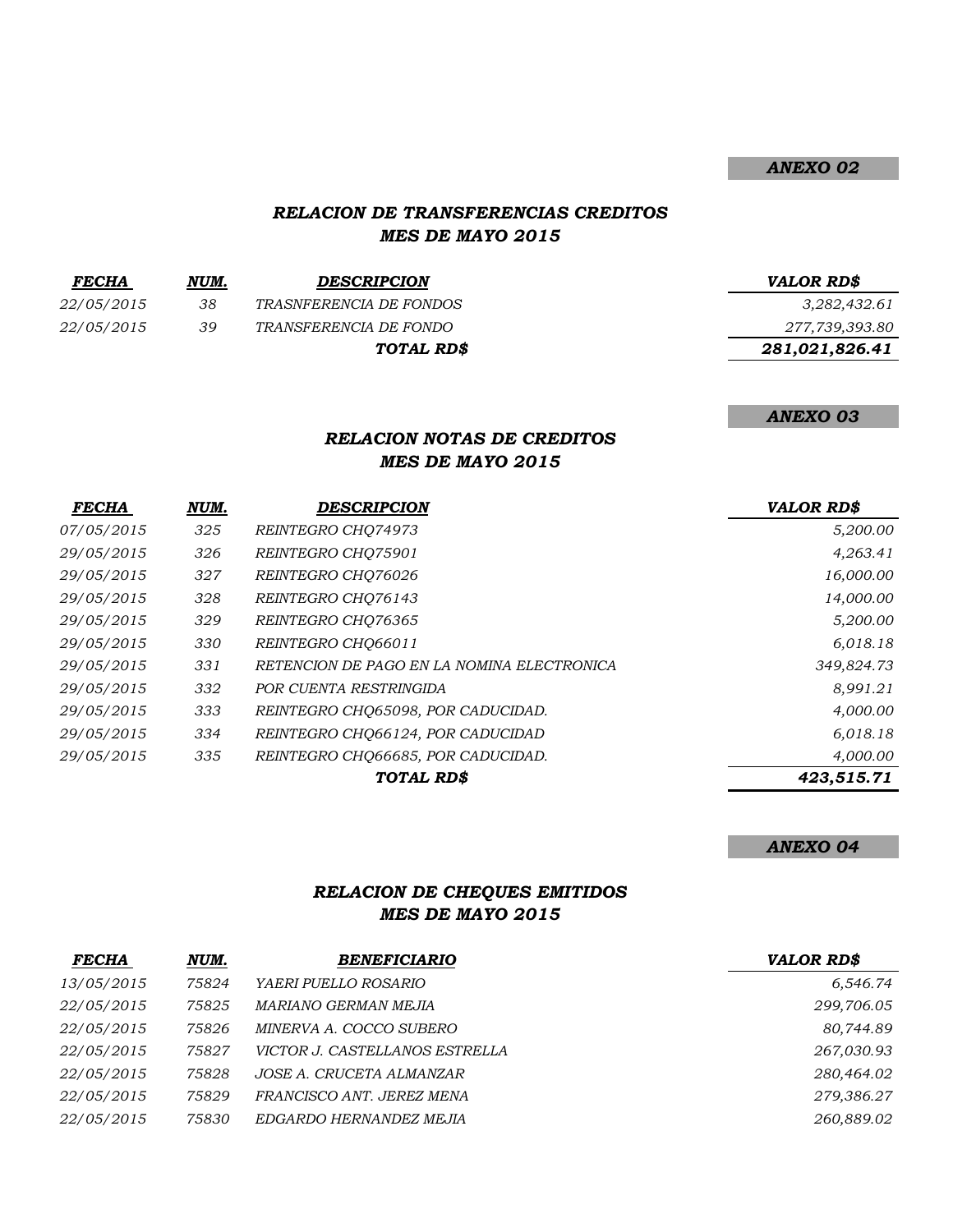| 22/05/2015 | 75831 | SARA I. HENRIQUEZ MARIN              | 232,960.41 |
|------------|-------|--------------------------------------|------------|
| 22/05/2015 | 75832 | ROBERT C. PLACENCIA ALVAREZ          | 280,989.02 |
| 22/05/2015 | 75833 | DULCE M. RODRIGUEZ BLANCO            | 280,989.02 |
| 22/05/2015 | 75834 | FLABIS M. SANCHEZ CARRASCO           | 64,604.87  |
| 22/05/2015 | 75835 | ARIEL A. VOLQUEZ MATOS               | 9,365.21   |
| 25/05/2015 | 75836 | GLORIA A. QUERO CABRERA              | 8,667.32   |
| 25/05/2015 | 75837 | NORA A. SOSA MARTINEZ                | 7,363.48   |
| 25/05/2015 | 75838 | SONIA CORADIN                        | 6,018.18   |
| 25/05/2015 | 75839 | CARLOS FLORES DE JESUS               | 19,903.10  |
| 25/05/2015 | 75840 | LILIAN M. DIAZ GIL                   | 7,682.27   |
| 25/05/2015 | 75841 | LOURDES M. LORA MEJIA                | 24,152.04  |
| 25/05/2015 | 75842 | ROSA REYNOSO                         | 6,018.18   |
| 25/05/2015 | 75843 | SENOVIA ARIAS                        | 6,018.18   |
| 25/05/2015 | 75844 | RAMONA DIAZ                          | 6,018.18   |
| 25/05/2015 | 75845 | MARIA M. PIMENTEL FABIAN             | 6,018.18   |
| 25/05/2015 | 75846 | LUZ DEL C. MONTANO                   | 6,018.18   |
| 25/05/2015 | 75847 | ELIGIA DE LA CRUZ                    | 3,847.34   |
| 25/05/2015 | 75848 | OLGA M. ROSARIO V.                   | 4,435.53   |
| 25/05/2015 | 75849 | <b>IRIS RODRIGUEZ P.</b>             | 6,018.18   |
| 25/05/2015 | 75850 | CARMEN POLANCO                       | 6,018.18   |
| 25/05/2015 | 75851 | ANA F. FELIX                         | 6,018.18   |
| 25/05/2015 | 75852 | ALTAGRACIA A. RODRIGUEZ VICTORIA     | 6,018.18   |
| 25/05/2015 | 75853 | MILTA ANT. RODRIGUEZ SANTOS          | 6,018.18   |
| 25/05/2015 | 75854 | CARMEN ALT. VASQUEZ                  | 6,018.18   |
| 25/05/2015 | 75855 | OLGA E. DIAZ DIAZ                    | 6,018.18   |
| 25/05/2015 | 75856 | JOSEFA R. BLANCO                     | 6,018.18   |
| 25/05/2015 | 75857 | MARIA DEL R. CUELLO PARADIS          | 20,785.25  |
| 25/05/2015 | 75858 | MELBA FCA. HENRIQUEZ GUZMAN          | 6,018.18   |
| 25/05/2015 | 75859 | ESTHER M. AMOR PEÑA                  | 6,018.18   |
| 25/05/2015 | 75860 | FRANCIA C. MARTINEZ DRULLARD         | 21,441.25  |
| 25/05/2015 | 75861 | AMELIA DEL ORBE PEÑA                 | 3,018.18   |
| 25/05/2015 | 75862 | BIENVENIDA BELLIARD                  | 36,119.77  |
| 25/05/2015 | 75863 | PACO PEREZ REYES                     | 6,018.18   |
| 25/05/2015 | 75864 | ROSA J. DE LOS SANTOS G.             | 6,018.18   |
| 25/05/2015 | 75865 | CARMEN L. PERALTA CASTELLANOS        | 6,018.18   |
| 25/05/2015 | 75866 | FIDIAS GONZALEZ VICIOSO              | 6,018.18   |
| 25/05/2015 | 75867 | ISABEL E. DE LOS SANTOS GOMEZ        | 6,018.18   |
| 25/05/2015 | 75868 | LUIS E. MOREL POUERIE                | 36,642.28  |
| 25/05/2015 | 75869 | YOLANDA E. DE WINDT DE GAUTREAU      | 12,993.40  |
| 25/05/2015 | 75870 | SENAIDA A. ALVAREZ PEREZ             | 6,018.18   |
| 25/05/2015 | 75871 | YDALIA PORTORREAL                    | 6,018.18   |
| 25/05/2015 | 75872 | MARTA N. MONTAS RAMIREZ              | 6,018.18   |
| 25/05/2015 | 75873 | HILDA CARRASCO PEREZ                 | 6,018.18   |
| 25/05/2015 | 75874 | LUZ M. DEL CARMEN RODRIGUEZ GAUTREAU | 6,018.18   |
| 25/05/2015 | 75875 | CRISTINO RODRIGUEZ                   | 6,018.18   |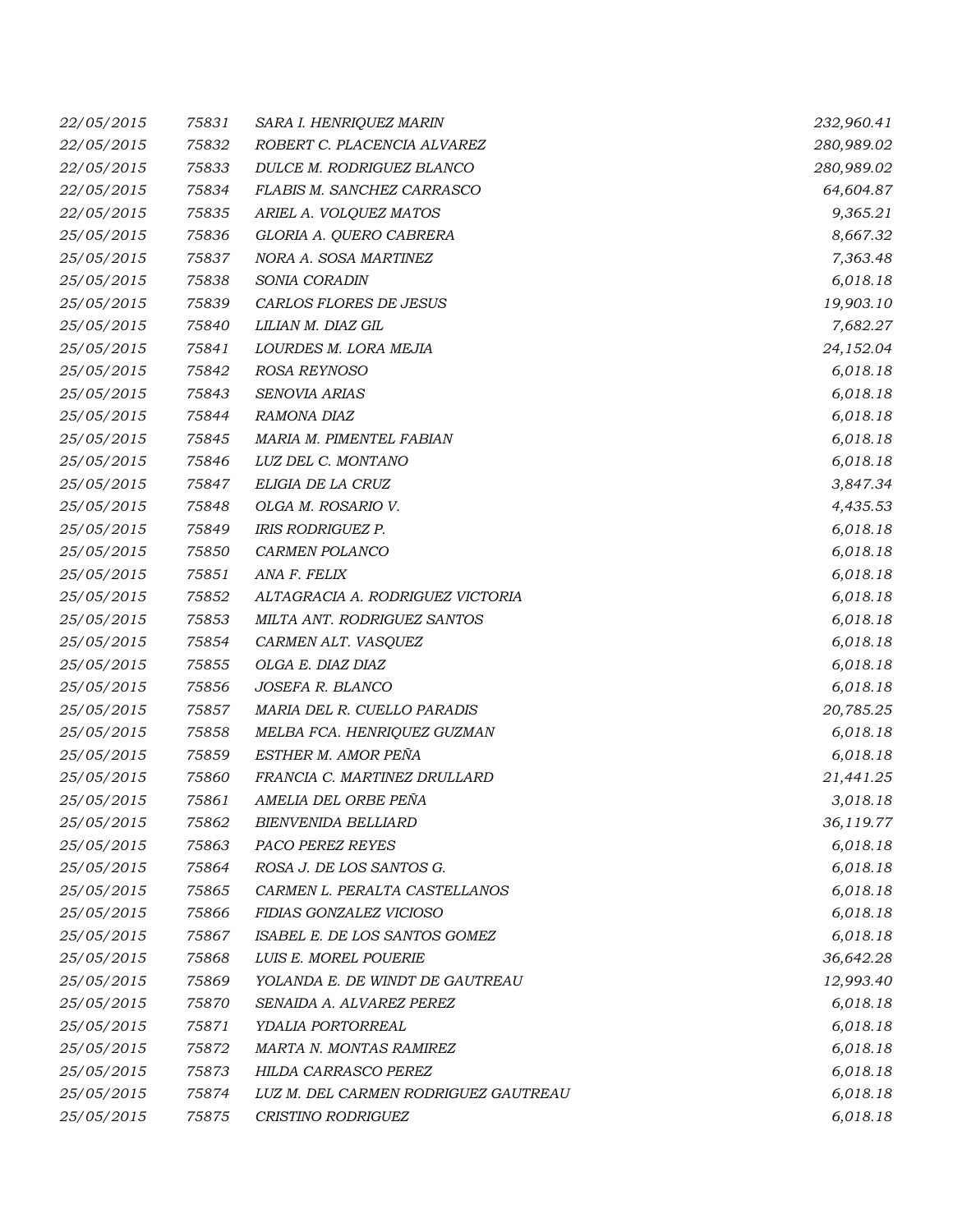| 25/05/2015 | 75876 | MAXIMO S. ROSARIO RODRIGUEZ     | 6,018.18  |
|------------|-------|---------------------------------|-----------|
| 25/05/2015 | 75877 | RAFAEL CONTRERAS CONTRERAS      | 6,018.18  |
| 25/05/2015 | 75878 | VIRGINIA SUERO ESPINAL          | 6,018.18  |
| 25/05/2015 | 75879 | JOSEFA A. CUESTA DE MAÑON       | 6,929.81  |
| 25/05/2015 | 75880 | ANA M. BAUTISTA                 | 6,018.18  |
| 25/05/2015 | 75881 | MIRELLA DE LA ROSA DOMINGUEZ    | 6,018.18  |
| 25/05/2015 | 75882 | DORA H. STERLING VAZQUEZ        | 6,018.18  |
| 25/05/2015 | 75883 | JOSEFINA SUAZO ABREU            | 32,621.32 |
| 25/05/2015 | 75884 | ALTAGRACIA A. GIL NOBLE         | 6,018.18  |
| 25/05/2015 | 75885 | THELMA G. GOMEZ S.              | 6,018.18  |
| 25/05/2015 | 75886 | FELIX R. CUEVAS RUFINO          | 6,018.18  |
| 25/05/2015 | 75887 | RAFAELA DE JS. PEÑA LORA        | 4,466.60  |
| 25/05/2015 | 75888 | BRIGIDA FELIZ VDA. OZUNA        | 6,018.18  |
| 25/05/2015 | 75889 | MIGUEL A. POLANCO               | 32,440.83 |
| 25/05/2015 | 75890 | <b>LEON FLORES</b>              | 32,440.83 |
| 25/05/2015 | 75891 | MARIA A. PAULINO MARTE          | 6,018.18  |
| 25/05/2015 | 75892 | CESAR A. VALLEJO NICOLAS        | 6,018.18  |
| 25/05/2015 | 75893 | LUCIA M. REYES PEREZ            | 17,301.77 |
| 25/05/2015 | 75894 | <b>MERCEDES HIRALDO</b>         | 6,018.18  |
| 25/05/2015 | 75895 | RAMONA FLORES DE MATOS          | 5,318.18  |
| 25/05/2015 | 75896 | GLOBIS P. GUZMAN SANCHEZ        | 8,043.54  |
| 25/05/2015 | 75897 | ELOISA NUÑEZ DE GONZALEZ        | 11,519.20 |
| 25/05/2015 | 75898 | MIREYA CAPELLAN A.              | 6,018.18  |
| 25/05/2015 | 75899 | LUZ DEL C. SANCHEZ CALDERON     | 6,018.18  |
| 25/05/2015 | 75900 | <b>INES MDES. REYES CABRERA</b> | 5,518.18  |
| 25/05/2015 | 75901 | SILVESTRE COCO                  | 4,263.41  |
| 25/05/2015 | 75902 | ELISA VIVIECA                   | 5,982.71  |
| 25/05/2015 | 75903 | TERESA MORA DE LA ROSA          | 6,018.18  |
| 25/05/2015 | 75904 | PEDRO A. FERNANDEZ SALCEDO      | 35,273.49 |
| 25/05/2015 | 75905 | RAFAEL A. RODRIGUEZ GONZALEZ    | 29,053.05 |
| 25/05/2015 | 75906 | AFRICA E. SANTOS GUZMAN         | 6,018.18  |
| 25/05/2015 | 75907 | MILEDYS S. SOSA R.              | 22,872.49 |
| 25/05/2015 | 75908 | MARCIANA ALT. RAMIREZ CORONA    | 16,796.08 |
| 25/05/2015 | 75909 | DAYSI R. VASQUEZ CRUZ           | 6,018.18  |
| 25/05/2015 | 75910 | CARMEN DE LOS A. LUCIANO GARCIA | 3,221.50  |
| 25/05/2015 | 75911 | NEREYDA E. JAQUEZ LOZANO        | 6,018.18  |
| 25/05/2015 | 75912 | CARMEN L. SANTOS PIMENTEL       | 6,018.18  |
| 25/05/2015 | 75913 | AMERICA G. ESPINAL HUED         | 6,018.18  |
| 25/05/2015 | 75914 | RAMON ANT. CARABALLO ABREU      | 6,018.18  |
| 25/05/2015 | 75915 | CARLOS D. GARCIA GARCIA         | 6,018.18  |
| 25/05/2015 | 75916 | DULCE M. ESTEVEZ                | 6,018.18  |
| 25/05/2015 | 75917 | MARIA DE LA C. CANELA CANELA    | 5,418.18  |
| 25/05/2015 | 75918 | FRANCISCO J. NUÑEZ GOMEZ        | 37,742.61 |
| 25/05/2015 | 75919 | MARIA G. DALMASI LORA           | 6,018.18  |
| 25/05/2015 | 75920 | CARMEN L. EDUARDO ICIANO        | 6,018.18  |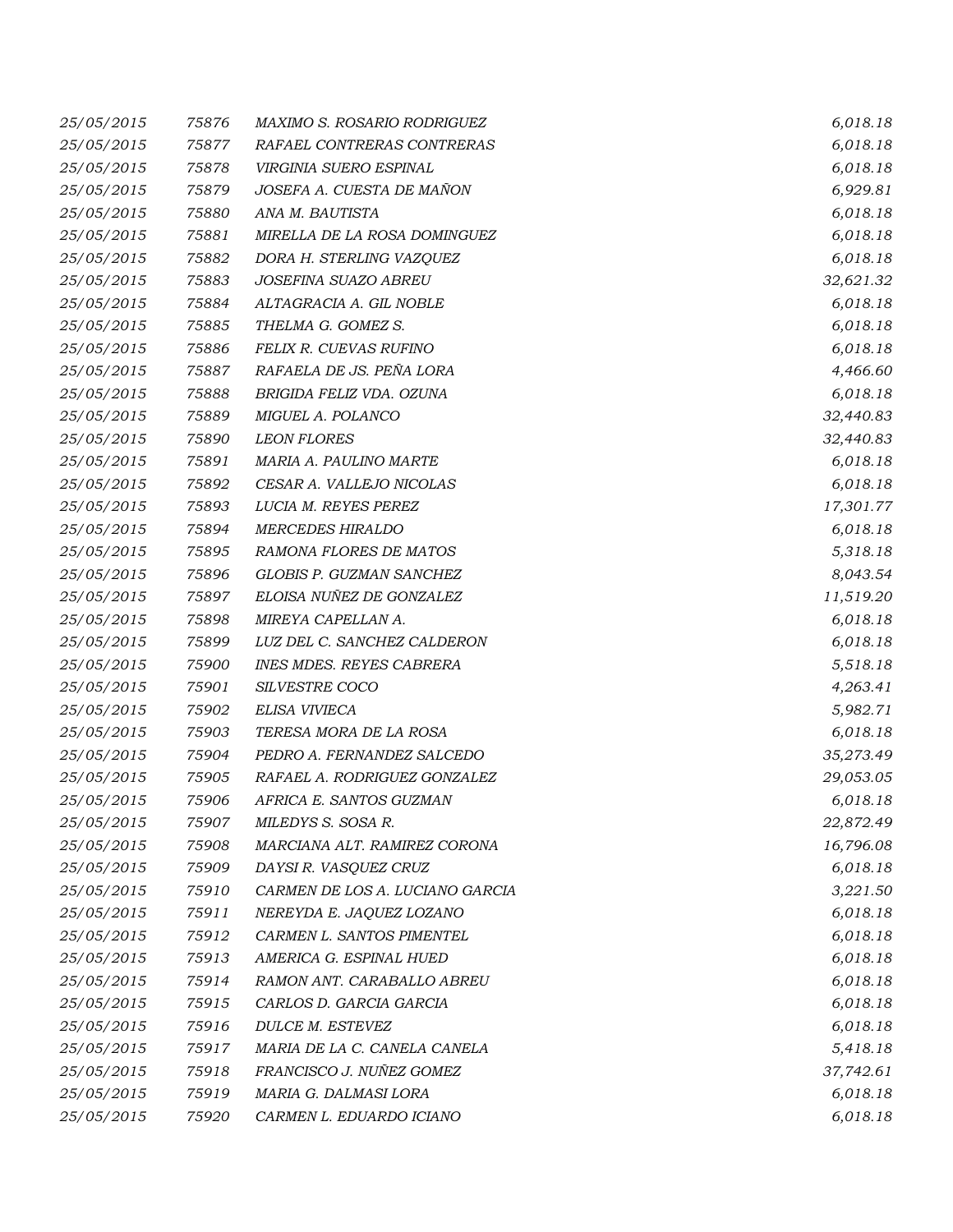| 25/05/2015 | 75921 | CARMEN Y. COSME GUTIERREZ            | 3,498.67  |
|------------|-------|--------------------------------------|-----------|
| 25/05/2015 | 75922 | FRANCISCA R. PEREZ PEÑA              | 6,018.18  |
| 25/05/2015 | 75923 | ESPERANZA ANT. COLLADO BATISTA       | 6,018.18  |
| 25/05/2015 | 75924 | ADRIANO GONZALEZ PANTALEON           | 6,018.18  |
| 25/05/2015 | 75925 | ANA J. LOPEZ GERMOSEN                | 6,018.18  |
| 25/05/2015 | 75926 | FELIX R. JIMENEZ RIVAS               | 1,103.33  |
| 25/05/2015 | 75927 | ROSAURA JULIA JIMENEZ DAJER DE LOPEZ | 26,372.75 |
| 25/05/2015 | 75928 | RAMONA DE JESUS ROSARIO              | 6,018.18  |
| 25/05/2015 | 75929 | MARIA A. CASTRO AGRAMONTE            | 6,018.18  |
| 25/05/2015 | 75930 | <b>AGUSTINA MARTE</b>                | 5,734.18  |
| 25/05/2015 | 75931 | EURIPIDES A. GARCIA GARCIA           | 36,436.81 |
| 25/05/2015 | 75932 | GENOVEVA I. ROSARIO                  | 6,018.18  |
| 25/05/2015 | 75933 | MARIA A. HONRADO BADIA               | 6,018.18  |
| 25/05/2015 | 75934 | MARIA ALT. RAMOS GARCIA              | 6,018.18  |
| 25/05/2015 | 75935 | JUAN ANT. SANCHEZ VILLA              | 5,478.70  |
| 25/05/2015 | 75936 | RAMONA JIMENEZ LIZARDO               | 6,018.18  |
| 25/05/2015 | 75937 | JOSEFA ALT. MEJIA MIESES             | 6,018.18  |
| 25/05/2015 | 75938 | ROSA PAREDES GARCIA                  | 6,018.18  |
| 25/05/2015 | 75939 | <b>GUARIONEX BRITO TAVERAS</b>       | 6,018.18  |
| 25/05/2015 | 75940 | PEDRO HERNANDEZ CRUCEY               | 6,018.18  |
| 25/05/2015 | 75941 | JUANA TRAVIESO VASQUEZ               | 6,018.18  |
| 25/05/2015 | 75942 | ROSA DOMINGUEZ                       | 6,018.18  |
| 25/05/2015 | 75943 | JUAN SEBASTIAN RODRIGUEZ             | 6,018.18  |
| 25/05/2015 | 75944 | NELSON ITURBIDES R.                  | 29,497.03 |
| 25/05/2015 | 75945 | AMELIA VALDEZ M.                     | 6,018.18  |
| 25/05/2015 | 75946 | VALENTIN SUAREZ G.                   | 6,018.18  |
| 25/05/2015 | 75947 | CAROLINA A. VICTORIA                 | 6,018.18  |
| 25/05/2015 | 75948 | FRANCISCA A. TEJADA                  | 6,018.18  |
| 25/05/2015 | 75949 | LOURDES M. NUÑEZ ROSARIO             | 6,018.18  |
| 25/05/2015 | 75950 | JOSE P. FLORES M.                    | 11,152.15 |
| 25/05/2015 | 75951 | NURYS MUÑOZ PEREZ                    | 34,240.40 |
| 25/05/2015 | 75952 | GREGORIO ARIAS CARRASCO              | 21,709.26 |
| 25/05/2015 | 75953 | DAVID A. FELIZ FELIZ                 | 6,018.18  |
| 25/05/2015 | 75954 | MERCEDES SEGURA CUEVAS               | 2,997.94  |
| 25/05/2015 | 75955 | NERIS MEDINA DIAZ                    | 4,318.18  |
| 25/05/2015 | 75956 | MIGUELINA PEÑA MENDEZ                | 3,781.24  |
| 25/05/2015 | 75957 | DOMINGO GUZMAN MORETA FELIZ          | 3,653.86  |
| 25/05/2015 | 75958 | RICHARDIN DE J. DOTEL                | 7,490.44  |
| 25/05/2015 | 75959 | EUDES M. ENCARNACION FELIZ           | 6,018.18  |
| 25/05/2015 | 75960 | NEREIDA FLORIAN SANTANA              | 6,018.18  |
| 25/05/2015 | 75961 | SERGIO OLIVERO FELIZ                 | 7,453.56  |
| 25/05/2015 | 75962 | ROSAURA FERRERAS FERRERAS            | 6,018.18  |
| 25/05/2015 | 75963 | <b>NURIS M. NOVAS MATOS</b>          | 4,316.57  |
| 25/05/2015 | 75964 | MIGUEL MEDINA PEREZ                  | 12,252.15 |
| 25/05/2015 | 75965 | LIVIO G. RIVAS                       | 6,018.18  |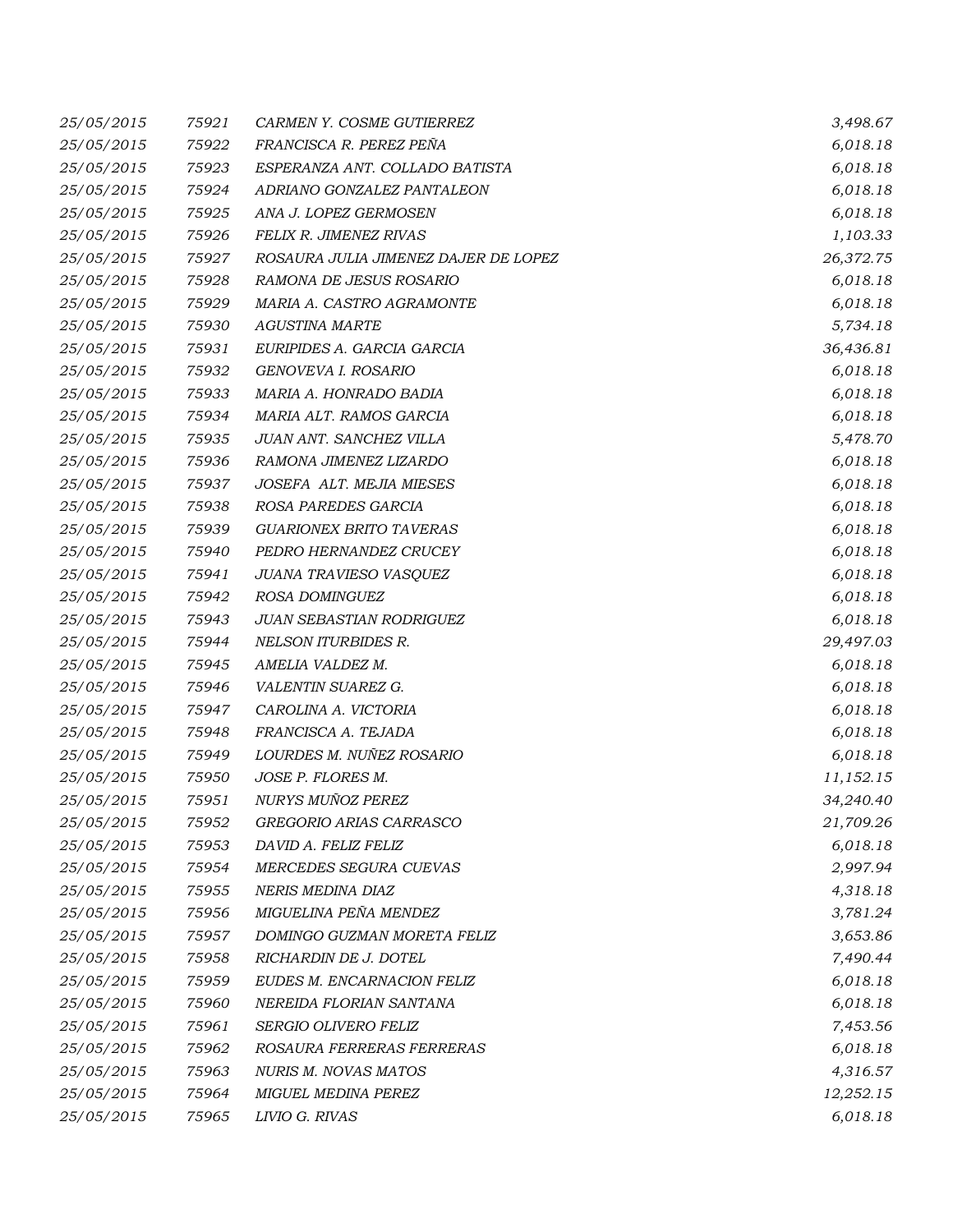| 25/05/2015 | 75966 | ISMAEL PEÑA                             | 10,720.63 |
|------------|-------|-----------------------------------------|-----------|
| 25/05/2015 | 75967 | <b>BIENVENIDA VELOZ</b>                 | 6,018.18  |
| 25/05/2015 | 75968 | EUGENIA PEREZ SANTANA                   | 5,359.88  |
| 25/05/2015 | 75969 | PEDRO REYES MEDINA                      | 5,718.18  |
| 25/05/2015 | 75970 | FELICIA CUEVAS CARVAJAL                 | 3,992.74  |
| 25/05/2015 | 75971 | <b>JUSTO FERRERAS PEREZ</b>             | 6,018.18  |
| 25/05/2015 | 75972 | VICTOR R. CONCEPCION ROMERO             | 6,018.18  |
| 25/05/2015 | 75973 | ADELFA A. HERRERA TERRERO               | 6,018.18  |
| 25/05/2015 | 75974 | <b>JULIO H. HERRERA MATOS</b>           | 1,103.33  |
| 25/05/2015 | 75975 | SENEO MONTAS MONTERO                    | 3,725.32  |
| 25/05/2015 | 75976 | XIOMARA A. MONTERO JIMENEZ              | 5,405.08  |
| 25/05/2015 | 75977 | RAMON A. MORETA                         | 4,762.11  |
| 25/05/2015 | 75978 | SIMONA FAMILIA ZABALA                   | 4,377.98  |
| 25/05/2015 | 75979 | VENECIA RUIZ MATEO                      | 4,044.94  |
| 25/05/2015 | 75980 | AUGUSTO E. OVIEDO PEÑA                  | 6,846.76  |
| 25/05/2015 | 75981 | ANERTA ALT. RODRIGUEZ                   | 32,683.32 |
| 25/05/2015 | 75982 | RAMON A. GUTIERREZ GARCIA               | 6,018.18  |
| 25/05/2015 | 75983 | JUAN DE LA C. TEJEDA ACOSTA             | 10,015.60 |
| 25/05/2015 | 75984 | JUANA LUCIA A. SANCHEZ G.               | 6,018.18  |
| 25/05/2015 | 75985 | ANTHIA M. REYES JIMENEZ                 | 5,618.18  |
| 25/05/2015 | 75986 | MANUEL E. SOSA CRUZ                     | 5,518.18  |
| 25/05/2015 | 75987 | DANIEL MEDINA BELLIARD                  | 6,018.18  |
| 25/05/2015 | 75988 | LUCILA NUÑEZ CASTRO                     | 6,018.18  |
| 25/05/2015 | 75989 | ANA M. BAEZ ROSARIO                     | 6,018.18  |
| 25/05/2015 | 75990 | RAMONA REYES CARRASCO                   | 6,018.18  |
| 25/05/2015 | 75991 | ELBA H. VARGAS FRIAS                    | 6,018.18  |
| 25/05/2015 | 75992 | EVARISTO JIMENEZ FIGUEREO               | 10,720.63 |
| 25/05/2015 | 75993 | GUARINA E. MERCEDES HERNANDEZ FERDINARD | 6,018.18  |
| 25/05/2015 | 75994 | LUIS J. BOURGET FROMETA                 | 38,387.50 |
| 25/05/2015 | 75995 | <b>RUTH MONTALVO FRANCISCO</b>          | 29,497.03 |
| 25/05/2015 | 75996 | ROSARIO N. ARIAS GERMAN                 | 6,018.18  |
| 25/05/2015 | 75997 | ELIDA E. SANCHEZ NINA                   | 16,855.44 |
| 25/05/2015 | 75998 | ENEIDA DOMINGUEZ                        | 6,018.18  |
| 25/05/2015 | 75999 | JOSEFINA GURIDIS POZO                   | 6,018.18  |
| 25/05/2015 | 76000 | ALTAGRACIA M. PLACENCIO FORTUNA         | 6,018.18  |
| 25/05/2015 | 76001 | ARGENTINA ORTIZ PERDOMO                 | 5,318.18  |
| 25/05/2015 | 76002 | CARMELA MATOS TEJEDA                    | 6,018.18  |
| 25/05/2015 | 76003 | MARIA SEVERINO DE LEON                  | 6,018.18  |
| 25/05/2015 | 76004 | JULIANA PINEDA                          | 6,018.18  |
| 25/05/2015 | 76005 | MANUEL A. LEMONIER JIMENEZ              | 311.88    |
| 25/05/2015 | 76006 | MARITZA MEJIA DUVERGE                   | 4,234.07  |
| 25/05/2015 | 76007 | <b>JOSEFA REYES APONTE</b>              | 6,018.18  |
| 25/05/2015 | 76008 | DANIEL TELLERIAS VASQUEZ                | 6,018.18  |
| 25/05/2015 | 76009 | GRECIA BINA SORIANO                     | 6,018.18  |
| 25/05/2015 | 76010 | CARMEN MA. MORALES MORALES              | 5,518.18  |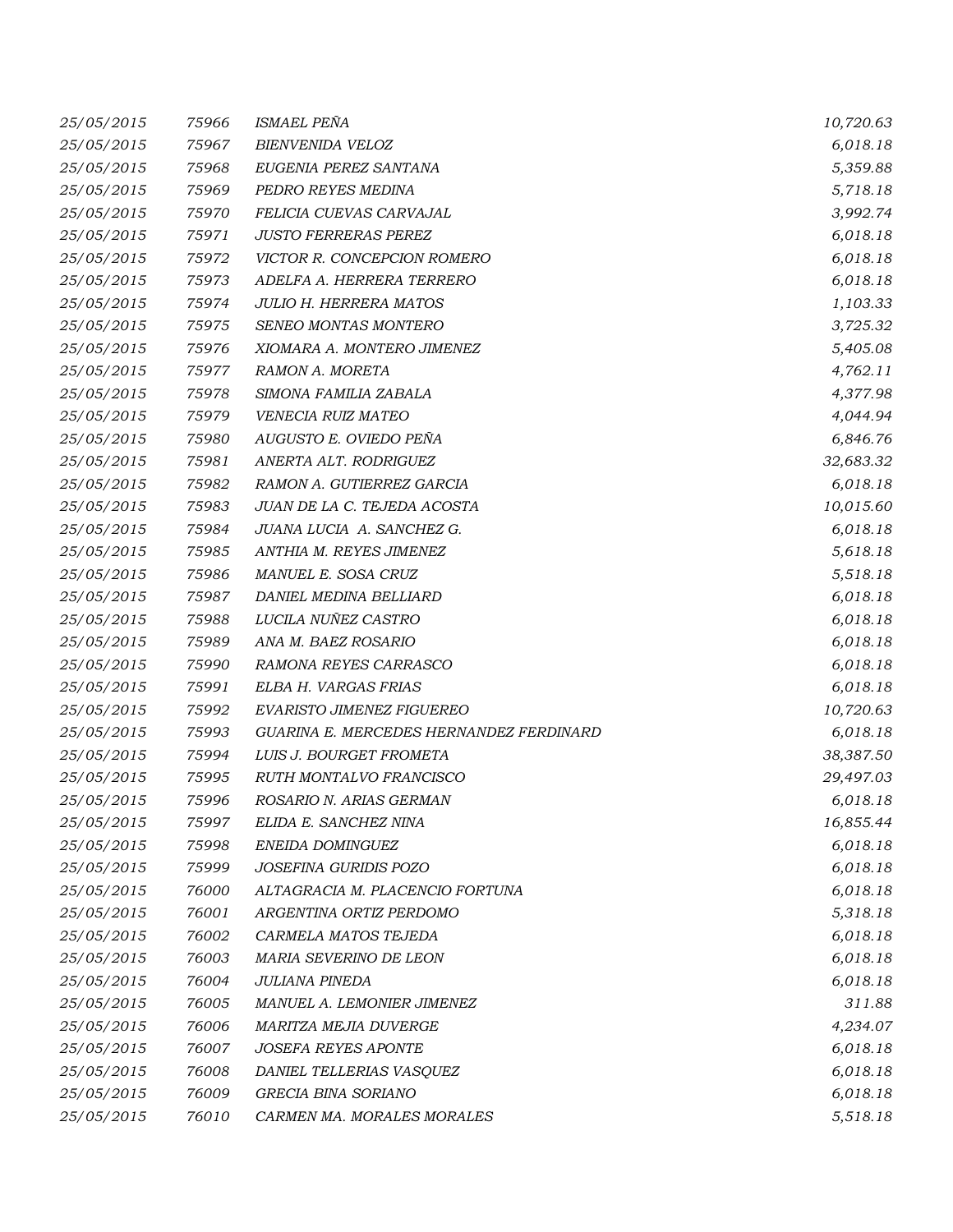| 25/05/2015 | 76011 | CRISTOBALINA BONILLA CASTRO             | 6,018.18  |
|------------|-------|-----------------------------------------|-----------|
| 25/05/2015 | 76012 | <b>JULIA ARRIAGA PONTIER</b>            | 6,018.18  |
| 25/05/2015 | 76013 | ELUPINA SANTANA RIVERA                  | 4,719.90  |
| 25/05/2015 | 76014 | HILDA L. LAMARCHE UBIERA                | 3,798.32  |
| 25/05/2015 | 76015 | EDELMIRA RAMIREZ DE ESPINAL             | 6,018.18  |
| 25/05/2015 | 76016 | LUCINDA ESPINAL                         | 5,834.18  |
| 25/05/2015 | 76017 | JUAN GUERRERO MONTILLA                  | 6,018.18  |
| 25/05/2015 | 76018 | CARMEN A. CASADO MARTINEZ               | 6,018.18  |
| 25/05/2015 | 76019 | FEDERICO A. DE LA ROSA RAMOS            | 6,018.18  |
| 25/05/2015 | 76020 | INES JOSE G.                            | 922.18    |
| 25/05/2015 | 76021 | <b>EMILIO PEREZ CASTRO</b>              | 6,018.18  |
| 25/05/2015 | 76022 | CELESTE BATISTA DEL R.                  | 6,018.18  |
| 25/05/2015 | 76023 | <b>MELANIA BELEN</b>                    | 3,180.56  |
| 25/05/2015 | 76024 | MARINA VASQUEZ M.                       | 6,018.18  |
| 25/05/2015 | 76025 | JUANA JIMENEZ E.                        | 6,018.18  |
| 25/05/2015 | 76026 | SGTO. NELSON G. SUAREZ MOREL            | 16,000.00 |
| 25/05/2015 | 76027 | 1ER. TTE. ALFREDO PEREZ MEDRANO         | 16,000.00 |
| 25/05/2015 | 76028 | ASIMILADO ANGEL ANT. M. MORBAN GARCIA   | 16,000.00 |
| 25/05/2015 | 76029 | SGTO. JUAN C. MADE PIÑA                 | 16,000.00 |
| 25/05/2015 | 76030 | 2DO. TTE. PASCUAL NOVAS SEGURA          | 15,000.00 |
| 25/05/2015 | 76031 | CABO FRANCISCO DE LA CRUZ DE LA CRUZ    | 8,000.00  |
| 25/05/2015 | 76032 | 2DO. TTE. ERASMO F. DEL CARMEN GREGORIO | 19,000.00 |
| 25/05/2015 | 76033 | MAYOR FRANKLIN A. ESTEVEZ CONTRERAS     | 18,000.00 |
| 25/05/2015 | 76034 | CABO STERLIN CRUZ DE LA CRUZ            | 8,739.50  |
| 25/05/2015 | 76035 | CAP. RICARDO SUBERVI PEREZ              | 14,000.00 |
| 25/05/2015 | 76036 | 1ER.TTE. SABINO ALCANTARA MARTINEZ      | 13,000.00 |
| 25/05/2015 | 76037 | 1ER. TTE. LORENZO GARCIA MARTINEZ       | 13,000.00 |
| 25/05/2015 | 76038 | 1ER. TTE. GEOVANNY B. PERALTA BRITO     | 13,000.00 |
| 25/05/2015 | 76039 | 2DO. TTE. ANA F. ORTEGA POLANCO         | 12,000.00 |
| 25/05/2015 | 76040 | 2DO. TTE. EDGAR ANT. ROSARIO RODRIGUEZ  | 12,000.00 |
| 25/05/2015 | 76041 | 2DO. TTE. LAISY VASQUEZ SEGURA          | 12,000.00 |
| 25/05/2015 | 76042 | SGTO. MR. GREGORIO RAMIREZ DOMINGUEZ    | 11,000.00 |
| 25/05/2015 | 76043 | SGTO. MR. CARLOS Y. DE OLEO MATEO       | 11,000.00 |
| 25/05/2015 | 76044 | SGTO. MR. SANTIAGO CONTRERAS HERRERA    | 11,000.00 |
| 25/05/2015 | 76045 | SGTO. MR. RAULY LIZARDO LORENZO         | 11,000.00 |
| 25/05/2015 | 76046 | SGTO. MR. ALBERTO RAMIREZ DE LA CRUZ    | 11,000.00 |
| 25/05/2015 | 76047 | SGTO. VICTOR ANT. CHECO CORNELIO        | 10,000.00 |
| 25/05/2015 | 76048 | RASO MICHELL D. ORTEGA ORTIZ            | 8,000.00  |
| 25/05/2015 | 76049 | RASO WILLIAM VALDEZ CABRERA             | 8,000.00  |
| 25/05/2015 | 76050 | RASO JOSE R. BRITO ORTEGA               | 8,000.00  |
| 25/05/2015 | 76051 | CABO PABLO BRAND ADON                   | 8,000.00  |
| 25/05/2015 | 76052 | CABO JULIO C. HEREDIA                   | 8,000.00  |
| 25/05/2015 | 76053 | CABO DANNIS ACOSTA REINOSO              | 8,000.00  |
| 25/05/2015 | 76054 | MAYOR MARIO O. PEREZ NOVAS              | 29,000.00 |
| 25/05/2015 | 76055 | MAYOR DAMIAN ANT. OVALLES JORGE         | 18,000.00 |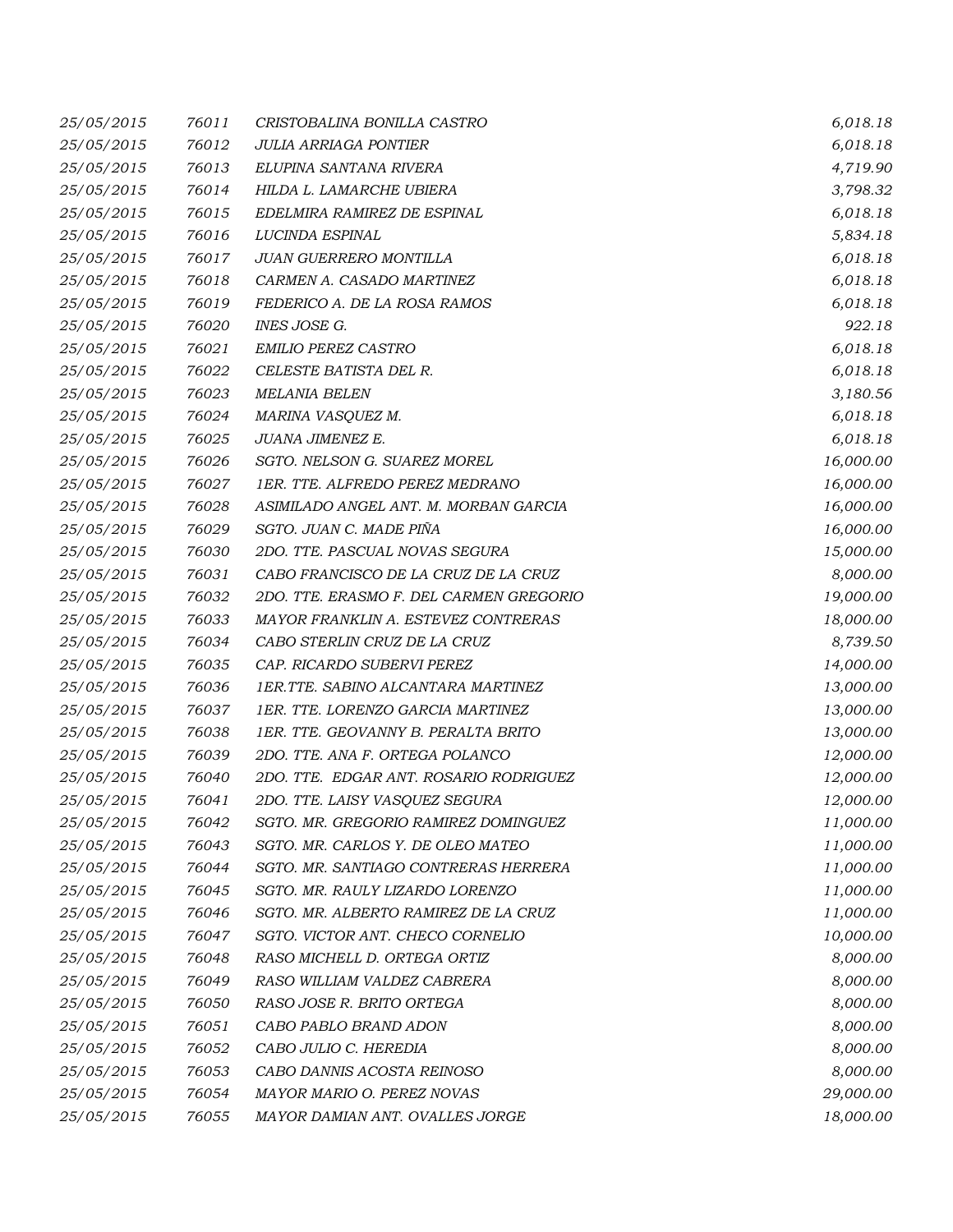| 25/05/2015 | 76056 | CABO JOSE P. REYES CONCEPCION            | 8,739.50  |
|------------|-------|------------------------------------------|-----------|
| 25/05/2015 | 76057 | RASO JOSE D. ADAMES HEREDIA              | 8,739.50  |
| 25/05/2015 | 76058 | CABO NELSON ARIAS ESPINAL                | 8,739.50  |
| 25/05/2015 | 76059 | 1ER. TTE. RANCIS N. ROSARIO RODRIGUEZ    | 13,000.00 |
| 25/05/2015 | 76060 | 1ER. TTE. MANUEL CONTRERAS SANTANA       | 13,000.00 |
| 25/05/2015 | 76061 | 1ER. TTE. RUBEN VILLAR DIAZ              | 13,000.00 |
| 25/05/2015 | 76062 | 2DO. TTE. JOSE VLADIMIR UREÑA ORTEGA     | 11,950.00 |
| 25/05/2015 | 76063 | 2DO. TTE. EUGENIA RAMIREZ DE JESUS       | 12,000.00 |
| 25/05/2015 | 76064 | 2DO. TTE. ANGEL A. NERO ACOSTA           | 12,000.00 |
| 25/05/2015 | 76065 | 2DO. TTE. FRANCISCO J. BATISTA GUTIERREZ | 12,000.00 |
| 25/05/2015 | 76066 | 2DO. TTE. RICARDO ANT. SOSA DISLA        | 12,000.00 |
| 25/05/2015 | 76067 | 2DO. TTE. EDDY ANT. OVALLE               | 12,000.00 |
| 25/05/2015 | 76068 | 2DO. TTE. DOMINGO NUÑEZ                  | 12,000.00 |
| 25/05/2015 | 76069 | 2DO. TTE. KENNEDY PINALES ENCARNACION    | 12,000.00 |
| 25/05/2015 | 76070 | SGTO. JUAN ALB. ACOSTA MEJIA             | 10,000.00 |
| 25/05/2015 | 76071 | SGTO. JOSE ML. SOSA MARTE                | 10,000.00 |
| 25/05/2015 | 76072 | SGTO. BACILIO SILVERIO POLE              | 10,000.00 |
| 25/05/2015 | 76073 | SGTO. REYNARDO F. SELMO                  | 10,000.00 |
| 25/05/2015 | 76074 | RASO WANDER MERCEDES MATEO               | 8,000.00  |
| 25/05/2015 | 76075 | RASO MARIO O. PEREZ PEREZ                | 8,000.00  |
| 25/05/2015 | 76076 | 2DO. TTE. YEAN E. ROBLES SOTO            | 22,000.00 |
| 25/05/2015 | 76077 | CAP. JULIO PEREZ ESPINAL                 | 20,000.00 |
| 25/05/2015 | 76078 | TTE. COR. SECUNDINO MERCEDES PEGUERO     | 20,000.00 |
| 25/05/2015 | 76079 | CAP. PABLO R. PEREZ VOLQUEZ              | 23,110.00 |
| 25/05/2015 | 76080 | MAYOR LEONARDO JIMENEZ ENCARNACION       | 18,000.00 |
| 25/05/2015 | 76081 | CABO ERNESTO DE LA ROSA MARTE            | 8,739.73  |
| 25/05/2015 | 76082 | CAP. FELICIANO OGANDO RODRIGUEZ          | 14,000.00 |
| 25/05/2015 | 76083 | CAP. CARLOS ROSARIO MORILLO              | 14,000.00 |
| 25/05/2015 | 76084 | CAP. ANGEL DE LOS S. DUVERGE AGUASVIVAS  | 14,000.00 |
| 25/05/2015 | 76085 | 1ER. TTE. GERINELDO MONTAS MONTERO       | 13,000.00 |
| 25/05/2015 | 76086 | 1ER. TTE. JOSE DEL C. BELLO PEREZ        | 13,000.00 |
| 25/05/2015 | 76087 | 1ER. TTE. JUAN R. DUARTE LIRANZO         | 13,000.00 |
| 25/05/2015 | 76088 | 2DO. TTE. RAFAEL ANT. FAÑA RODRIGUEZ     | 12,000.00 |
| 25/05/2015 | 76089 | 2DO. TTE. LUIS R. VARGAS GOMEZ           | 12,000.00 |
| 25/05/2015 | 76090 | 2DO. TTE. RAFAEL ESPINAL BRITO           | 12,000.00 |
| 25/05/2015 | 76091 | 2DO TTE. HERIBERTO BENITEZ SOTO          | 12,000.00 |
| 25/05/2015 | 76092 | 2DO. TTE. NELCIDO RODRIGUEZ ACOSTA       | 12,000.00 |
| 25/05/2015 | 76093 | 2DO. TTE. JOSE ML. REYES MENDEZ          | 12,000.00 |
| 25/05/2015 | 76094 | 2DO. TTE. IDALINO DIAZ PEREZ             | 12,000.00 |
| 25/05/2015 | 76095 | SGTO. MR. JEUDY V. READ TINEO            | 11,000.00 |
| 25/05/2015 | 76096 | SGTO. MR. HENRY G. RAMIREZ LLAUGER       | 11,000.00 |
| 25/05/2015 | 76097 | SGTO. MR. ANTERO DECENA HEREDIA          | 11,000.00 |
| 25/05/2015 | 76098 | SGTO. ARSENIO DIAZ RAMIREZ               | 10,000.00 |
|            |       |                                          |           |
| 25/05/2015 | 76099 | SGTO. CHARLES AMADO BENCOSME POLANCO     | 10,000.00 |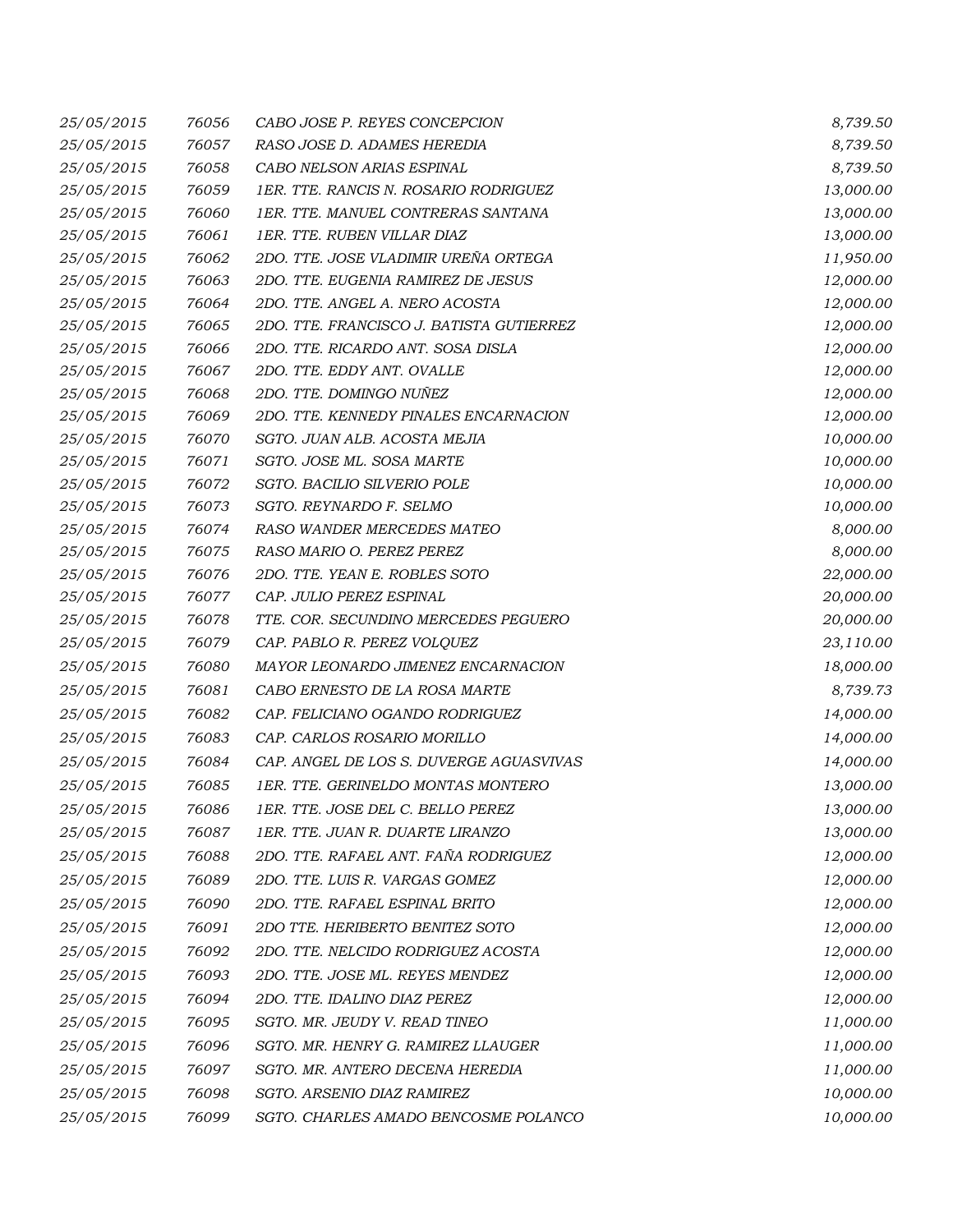| 25/05/2015 | 76100 | SGTO. EDGAR ML. BRITO B.               | 10,000.00 |
|------------|-------|----------------------------------------|-----------|
| 25/05/2015 | 76101 | SGTO. KELVIN DEL JESUS ENCARNACION     | 10,000.00 |
| 25/05/2015 | 76102 | SGTO. WILLIAM L. DUARTE MENDEZ         | 9,950.00  |
| 25/05/2015 | 76103 | SGTO. FELIX ANT NOBOA NOBOA            | 10,000.00 |
| 25/05/2015 | 76104 | SGTO. JOSE MONTERO VALDEZ              | 10,000.00 |
| 25/05/2015 | 76105 | SGTO. FRANCISCO DE LOS SANTOS CAPELLAN | 10,000.00 |
| 25/05/2015 | 76106 | SGTO. JOSE ALB. ANTUNA CALDERON        | 10,000.00 |
| 25/05/2015 | 76107 | SGTO. FRANCISCO J. CARRASCO CABREJA    | 10,000.00 |
| 25/05/2015 | 76108 | SGTO. ELVIS RODRIGUEZ RODRIGUEZ        | 10,000.00 |
| 25/05/2015 | 76109 | SGTO. RICARDO MONTES DE OCA DE LA CRUZ | 10,000.00 |
| 25/05/2015 | 76110 | SGTO. MR. JESUS D. RIVERA FRIAS        | 12,333.33 |
| 25/05/2015 | 76111 | CABO ELISAUL FELIZ BATISTA             | 8,000.00  |
| 25/05/2015 | 76112 | RASO EDWARD DOÑE ALCANTARA             | 8,000.00  |
| 25/05/2015 | 76113 | CABO OSCAL L. NIN NIN                  | 8,000.00  |
| 25/05/2015 | 76114 | CABO ANDERSON PAREDES RAMIREZ          | 9,866.67  |
| 25/05/2015 | 76115 | COR. EDWARD R. SANCHEZ GONZALEZ        | 59,498.55 |
| 25/05/2015 | 76116 | CAPITAN LUIS BASORA B.                 | 24,416.95 |
| 25/05/2015 | 76117 | TTE. COR. RAMON ANT. NIN RAMIREZ       | 20,000.00 |
| 25/05/2015 | 76118 | MAYOR PEDRO L. ALVAREZ AGRAMONTE       | 20,000.00 |
| 25/05/2015 | 76119 | TTE. COR. JUNIOR SAVIÑON PEREZ         | 20,000.00 |
| 25/05/2015 | 76120 | CAPITAN LUIS MARIÑEZ P.                | 19,197.23 |
| 25/05/2015 | 76121 | 2DO TTE. MILCIADES JAVIER RUIZ         | 17,030.64 |
| 25/05/2015 | 76122 | 1ER TTE. MARTIN NUÑEZ P.               | 16,602.93 |
| 25/05/2015 | 76123 | MAYOR CARLOS J. LORA JIMENEZ           | 16,360.00 |
| 25/05/2015 | 76124 | 1ER. TTE. RAUL FCO. SURIEL ARIAS       | 16,000.00 |
| 25/05/2015 | 76125 | RASO ANDY DE LOS SANTOS RODRIGUEZ      | 16,000.00 |
| 25/05/2015 | 76126 | 2DO TTE, PEDRO RAMIREZ M, P.N.         | 15,501.64 |
| 25/05/2015 | 76127 | 1ER. TTE. KAROL R. MENDEZ ROSARIO      | 15,000.00 |
| 25/05/2015 | 76128 | 2DO. TTE. SANTOS SANTANA LEBRON        | 15,000.00 |
| 25/05/2015 | 76129 | 2DO TTE. PEDRO GARCIA ROMERO           | 13,354.00 |
| 25/05/2015 | 76130 | TTE. COR. DOMINGO A. SALAZAR M.        | 12,000.00 |
| 25/05/2015 | 76131 | SGTO. ISRRAEL CABRERA CABRERA          | 12,000.00 |
| 25/05/2015 | 76132 | TTE. COR. JUAN P. DESCHAMPS            | 12,000.00 |
| 25/05/2015 | 76133 | <b>MAYOR LUIS MARIA REYNOSO</b>        | 10,939.73 |
| 25/05/2015 | 76134 | MAYOR CARLOS E. AQUINO                 | 10,000.00 |
| 25/05/2015 | 76135 | 2DO. TTE. JUAN MARTINEZ SALAS          | 10,000.00 |
| 25/05/2015 | 76136 | MAYOR VICTOR C. ZABALA SANCHEZ         | 10,000.00 |
| 25/05/2015 | 76137 | MAYOR ROBERTO AVILA CONCEPCION         | 10,000.00 |
| 25/05/2015 | 76138 | MAYOR LIONORA CUEVAS DE LA CRUZ        | 10,000.00 |
| 25/05/2015 | 76139 | MAYOR EDWARD A. NUÑEZ PAULINO          | 10,000.00 |
| 25/05/2015 | 76140 | TTE. COR. JOSE M. ROSARIO AQUINO       | 10,000.00 |
| 25/05/2015 | 76141 | RASO PEDRO ANT. ORTIZ CASTRO           | 9,000.00  |
| 25/05/2015 | 76142 | CAPITAN SEGUNDO RIVERA                 | 14,000.00 |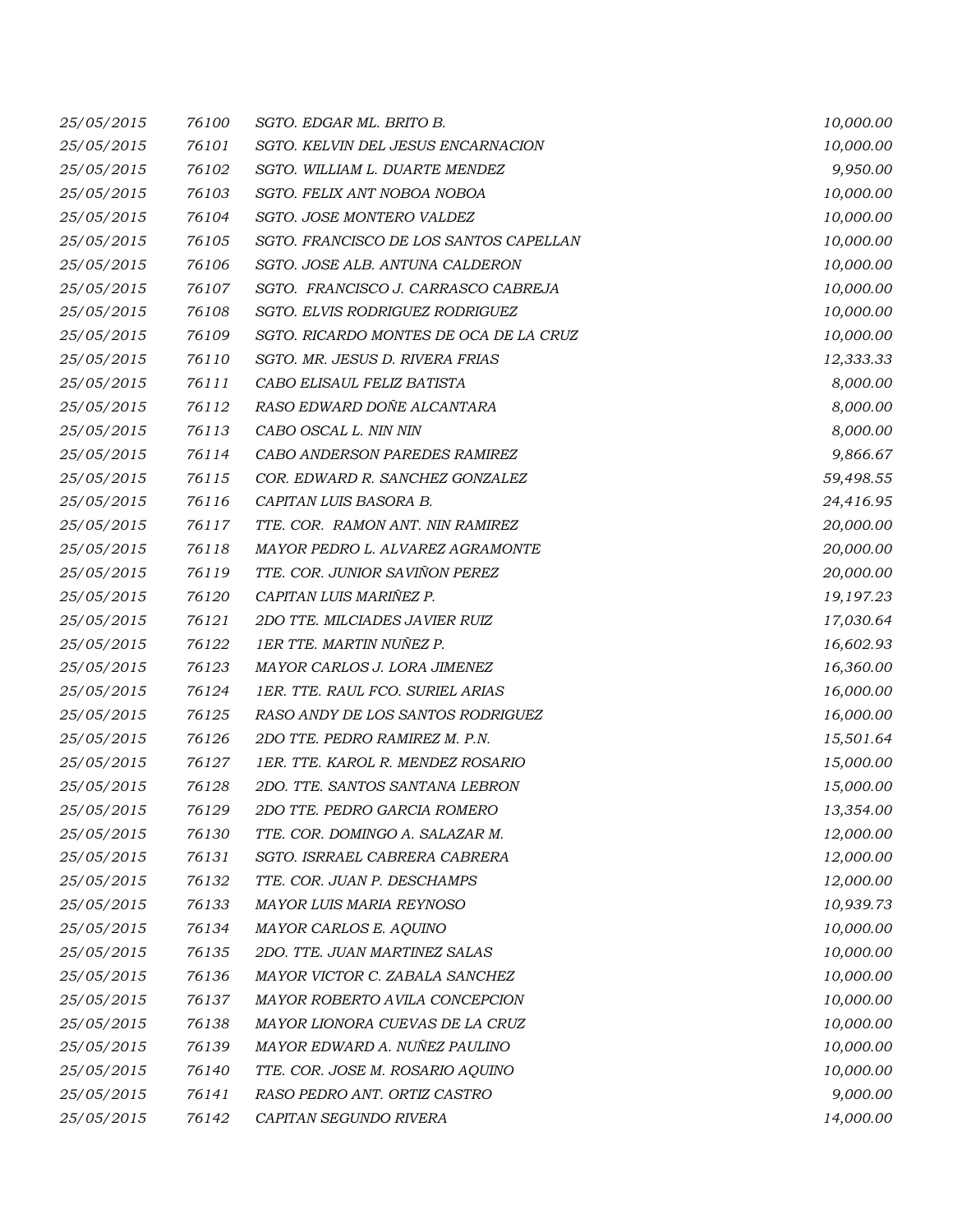| 25/05/2015 | 76143 | CAPITAN GERMAN ANT. DOMINGUEZ M.              | 14,000.00 |
|------------|-------|-----------------------------------------------|-----------|
| 25/05/2015 | 76144 | CAP. ANATACIO S. MARIÑEZ BRUJAN               | 21,000.00 |
| 25/05/2015 | 76145 | CAP. CARLOS ML. DE LOS SANTOS                 | 8,000.00  |
| 25/05/2015 | 76146 | CAP. WILTON J. BOBADILLA VILLAMAN             | 8,000.00  |
| 25/05/2015 | 76147 | SGTO. MR. PORFIRIO DE LOS SANTOS ROSARIO      | 8,000.00  |
| 25/05/2015 | 76148 | CAP. HIPOLITO PINEDA PEREYRA                  | 14,000.00 |
| 25/05/2015 | 76149 | CAP. MARIO SANCHEZ DE JESUS                   | 8,000.00  |
| 25/05/2015 | 76150 | 1ER. TTE. LUIS ANT. AYBAR RIVERA              | 7,500.00  |
| 25/05/2015 | 76151 | 1ER. TTE. SANTIAGO OZUNA BERROA               | 7,500.00  |
| 25/05/2015 | 76152 | 1ER. TTE. ISAAC VALDEZ CESPEDES               | 7,500.00  |
| 25/05/2015 | 76153 | 1ER. TTE. MANUEL A. CUEVAS ROSARIO            | 7,500.00  |
| 25/05/2015 | 76154 | 1ER. TTE. FRANCISCO ALB. MORA                 | 7,500.00  |
| 25/05/2015 | 76155 | 1ER. TTE. HENDRIK ANT. DE LOS SANTOS CESPEDES | 7,500.00  |
| 25/05/2015 | 76156 | 1ER. TTE. BIENVENIDA ALT. ORTIZ CUEVAS        | 7,500.00  |
| 25/05/2015 | 76157 | CAP. ELVI DE LA ROSA DE LEON                  | 7,500.00  |
| 25/05/2015 | 76158 | 1ER. TTE. DORKA O. PEÑA CAMPOS                | 11,500.00 |
| 25/05/2015 | 76159 | 2DO. TTE. LUIS ANT. REYES CUEVAS              | 7,000.00  |
| 25/05/2015 | 76160 | 2DO. TTE. SIRIACO VARGAS PICHARDO             | 7,000.00  |
| 25/05/2015 | 76161 | 2DO. TTE. JOSE O. GUZMAN RAMIREZ              | 7,000.00  |
| 25/05/2015 | 76162 | 2DO. TTE. PEDRO BELTRE VICIOSO                | 7,000.00  |
| 25/05/2015 | 76163 | 2DO. TTE. EDDY ANT. TRIUNFEL SOCORRO          | 7,000.00  |
| 25/05/2015 | 76164 | 2DO. TTE. PABLO PAREDES DE JESUS              | 7,000.00  |
| 25/05/2015 | 76165 | 2DO. TTE. DIOMEDES VALLEJO ALCANTARA          | 7,000.00  |
| 25/05/2015 | 76166 | TTE. DE CORBETA DENNY ANT ANTIGUA PEÑA        | 7,000.00  |
| 25/05/2015 | 76167 | 2DO. TTE. NELSON SANTANA BAUTISTA             | 7,000.00  |
| 25/05/2015 | 76168 | 2DO. TTE. ELADIO SANCHEZ PANIAGUA             | 7,000.00  |
| 25/05/2015 | 76169 | 2DO. TTE. DIONICIO DE LA ROSA CASILLA         | 7,000.00  |
| 25/05/2015 | 76170 | 2DO. TTE. EDUALDO DE LEON LORENZO             | 7,000.00  |
| 25/05/2015 | 76171 | SGTO. MR. ANGEL DE JESUS TORIBIO              | 6,500.00  |
| 25/05/2015 | 76172 | SGTO. MR. ELIZABETH GERMOSEN REYES            | 6,500.00  |
| 25/05/2015 | 76173 | SGTO. MR. YUNIOR D'OLEO MONTERO               | 11,000.00 |
| 25/05/2015 | 76174 | SGTO. MR. INOCENCIO MOJICA JIMENEZ            | 11,000.00 |
| 25/05/2015 | 76175 | 1ER. TTE. LEOPOLDINA C. ESCOTTO SILVERIO      | 6,500.00  |
| 25/05/2015 | 76176 | SGTO. MR. WINKY R. REYES ZABALA               | 6,500.00  |
| 25/05/2015 | 76177 | SGTO. AMAURYS GOMEZ SIMON                     | 4,613.33  |
| 25/05/2015 | 76178 | SGTO. SIMON DE LA ROSA ARCANGEL               | 6,000.00  |
| 25/05/2015 | 76179 | SGTO. VENTURA ADON MAMBRU                     | 6,000.00  |
| 25/05/2015 | 76180 | SGTO. HUGO MADE MORA                          | 6,000.00  |
| 25/05/2015 | 76181 | SGTO. CRISELVA GARCIA VALDEZ                  | 6,000.00  |
| 25/05/2015 | 76182 | SGTO. HERINELDO VASQUEZ                       | 6,000.00  |
| 25/05/2015 | 76183 | SGTO. JEOVANNY H. PEÑA ORTIZ                  | 6,000.00  |
| 25/05/2015 | 76184 | SGTO. NILSON M. CUEVAS CAPELLAN               | 6,000.00  |
| 25/05/2015 | 76185 | SGTO. PLINIO ALB. TORRES ZABALA               | 6,000.00  |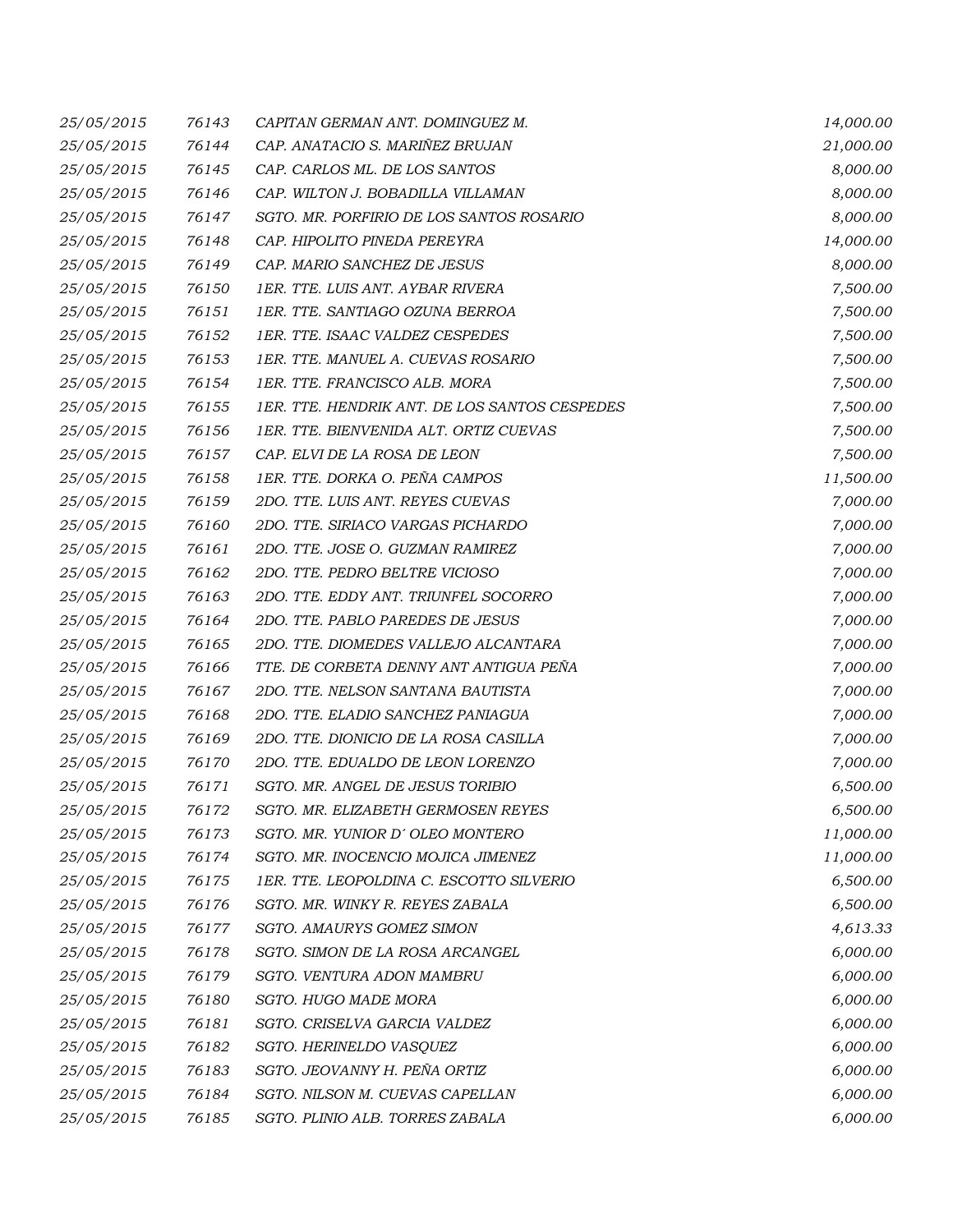| 25/05/2015 | 76186 | SGTO. ROBERTO PEREZ VASQUEZ             | 6,000.00  |
|------------|-------|-----------------------------------------|-----------|
| 25/05/2015 | 76187 | SGTO. SERGIO H. NIN ABAD                | 6,000.00  |
| 25/05/2015 | 76188 | SGTO. DIACONA LORENZO GARCIA            | 6,000.00  |
| 25/05/2015 | 76189 | 1ER. TTE. AUDRY MA. OSORIA VILLAR       | 6,000.00  |
| 25/05/2015 | 76190 | CABO DANIEL BELTRE                      | 5,000.00  |
| 25/05/2015 | 76191 | RASO ELIANA E. SENCION PEREZ            | 5,000.00  |
| 25/05/2015 | 76192 | RASO HECTOR Y. GUERRERO RODRIGUEZ       | 5,000.00  |
| 25/05/2015 | 76193 | CABO BECKERT ANT. WES RINCON            | 5,000.00  |
| 25/05/2015 | 76194 | CABO EDGAR PINEDA ROSSO                 | 5,000.00  |
| 25/05/2015 | 76195 | RASO DIANA K. PERDOMO DE LA CRUZ        | 5,000.00  |
| 25/05/2015 | 76196 | RASO MARCIA MONTERO MONTERO             | 5,000.00  |
| 25/05/2015 | 76197 | RASO DEYVI RAMIREZ                      | 5,000.00  |
| 25/05/2015 | 76198 | RASO LOREINY PIÑA SANCHEZ               | 5,000.00  |
| 25/05/2015 | 76199 | RASO BILL OTAÑEZ CAYETANO               | 5,000.00  |
| 25/05/2015 | 76200 | RASO MARITZA SILFA FAÑA                 | 5,000.00  |
| 25/05/2015 | 76201 | CABO FERNANDO S. VALDEZ BERAS           | 5,000.00  |
| 25/05/2015 | 76202 | CABO EDGAR ANT. RODRIGUEZ VEGA          | 5,000.00  |
| 25/05/2015 | 76203 | CABO ANGELA MA. QUEZADA VASQUEZ         | 5,000.00  |
| 25/05/2015 | 76204 | CABO JOSE R. UREÑA TAVERAS              | 5,000.00  |
| 25/05/2015 | 76205 | CABO AIDY M. GIL                        | 5,000.00  |
| 25/05/2015 | 76206 | CABO ANTONIO MEDINA MEDINA              | 5,000.00  |
| 25/05/2015 | 76207 | CABO WILLIAM HERNANDEZ ROSARIO          | 8,000.00  |
| 25/05/2015 | 76208 | SGTO. MIGUEL A. SAVIÑON DELGADO         | 5,000.00  |
| 25/05/2015 | 76209 | CABO YOHANYS MA. ALVAREZ JIMENEZ        | 5,000.00  |
| 25/05/2015 | 76210 | RASO RICHARDSON OGANDO MELO             | 5,000.00  |
| 25/05/2015 | 76211 | MAYOR ROQUE HERNANDEZ BENAVIDES         | 24,000.00 |
| 25/05/2015 | 76212 | 1ER. TTE. INRY J. ALCANTARA ROMERO      | 13,500.00 |
| 25/05/2015 | 76213 | SGTO. MR. SANDY M. PUENTE DE LOS SANTOS | 16,000.00 |
| 25/05/2015 | 76214 | MAYOR RAUL TAVERAS D.                   | 18,000.00 |
| 25/05/2015 | 76215 | RASO NATANEL BELEN HERNANDEZ            | 8,739.50  |
| 25/05/2015 | 76216 | 1ER. TTE. FERNANDO GOMEZ MENDEZ         | 13,000.00 |
| 25/05/2015 | 76217 | 2DO. TTE. JOSE G. MARIÑEZ TURBI         | 12,000.00 |
| 25/05/2015 | 76218 | 2DO.TTE. ESTEBAN ADON HERNANDEZ         | 12,000.00 |
| 25/05/2015 | 76219 | 2DO. TTE. YOHANIS GONZALEZ ALVAREZ      | 12,000.00 |
| 25/05/2015 | 76220 | SGTO. MR. EDUARDITO ARIAS MATEO         | 11,000.00 |
| 25/05/2015 | 76221 | SGTO. MR. WILSON NUÑEZ TOLENTINO        | 11,000.00 |
| 25/05/2015 | 76222 | SGTO. FELIX B. MESA ARISMENDY           | 10,000.00 |
| 25/05/2015 | 76223 | SGTO. RAUL GARCIA HENRIQUEZ             | 10,000.00 |
| 25/05/2015 | 76224 | SGTO. FELIX R. CABRERA MENDEZ           | 10,000.00 |
| 25/05/2015 | 76225 | SGTO. MIGUEL E. CASANOVA ENCARNACION    | 10,000.00 |
| 25/05/2015 | 76226 | CABO ANGEL A. ARRIAGA RODRIGUEZ         | 8,000.00  |
| 25/05/2015 | 76227 | RASO MARKIN SANCHEZ SUERO               | 8,000.00  |
| 25/05/2015 | 76228 | 2DO. TTE. MILCIADES I. CASTILLO REYES   | 15,351.54 |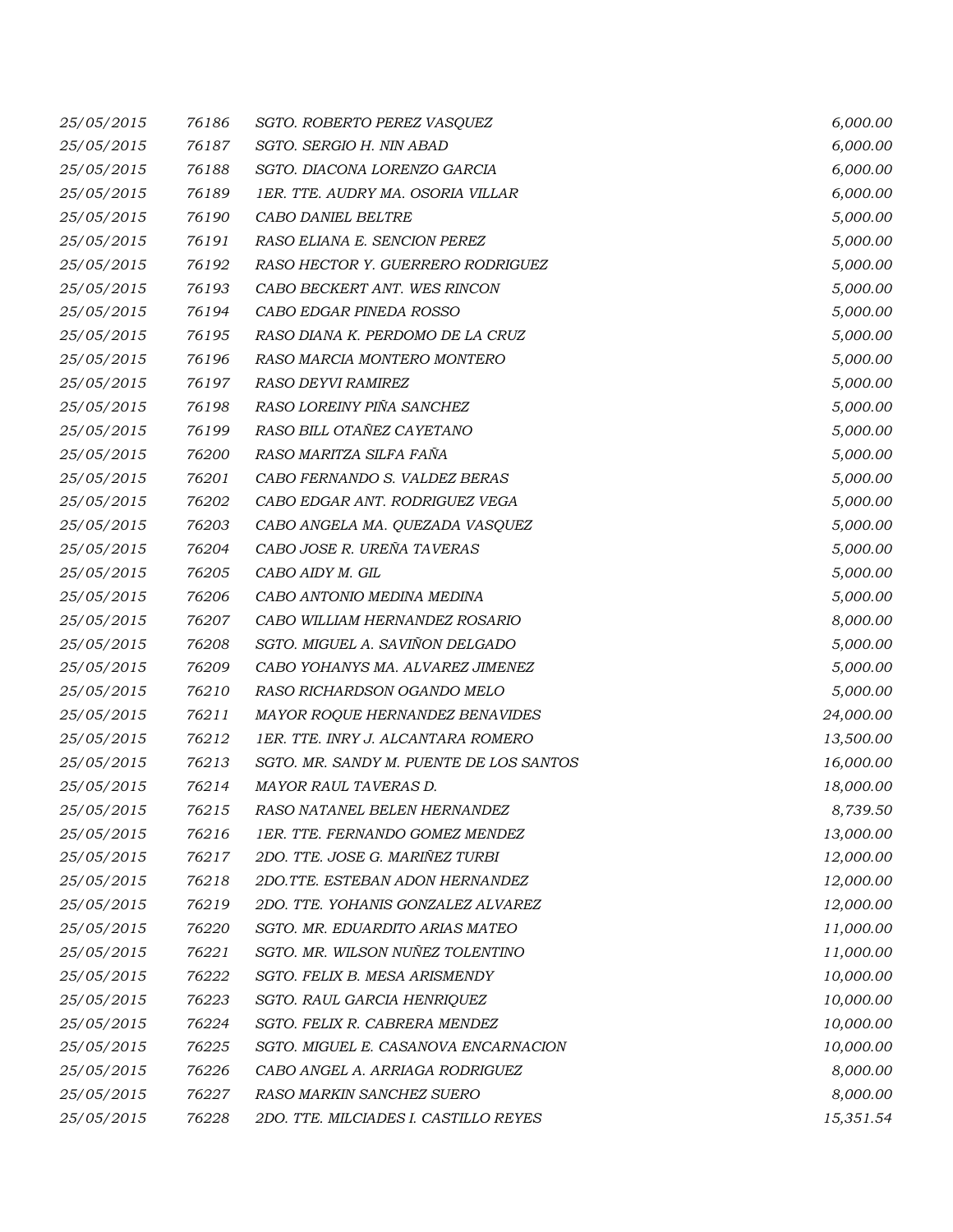| 25/05/2015 | 76229 | MAYOR RAFAEL ESPINOSA F.                  | 18,000.00 |
|------------|-------|-------------------------------------------|-----------|
| 25/05/2015 | 76230 | CAP. EDWARD A. CASTILLO RODRIGUEZ         | 24,000.00 |
| 25/05/2015 | 76231 | 2DO. TTE. JUAN A. MERCEDES VASQUEZ        | 18,000.00 |
| 25/05/2015 | 76232 | 1ER. TTE. VICTOR ML. PEREZ JIMENEZ        | 17,000.00 |
| 25/05/2015 | 76233 | 1ER. TTE. GARY A. MEDRANO SOTO            | 17,000.00 |
| 25/05/2015 | 76234 | SGTO. MR. YSIDRO ML. RODRIGUEZ ROJAS      | 16,000.00 |
| 25/05/2015 | 76235 | SGTO. GERFIS ROA DE LA ROSA               | 16,000.00 |
| 25/05/2015 | 76236 | CABO ANDRES A. MERCEDES MORILLO           | 16,000.00 |
| 25/05/2015 | 76237 | SGTO. PEDRO ANT. SERRANO DILONE           | 15,000.00 |
| 25/05/2015 | 76238 | RASO JUNIOR A. VALENTIN PUENTE            | 15,000.00 |
| 25/05/2015 | 76239 | SGTO. JOSE L. MARIA                       | 15,000.00 |
| 25/05/2015 | 76240 | SGTO. ISMAEL ZAYAS SANCHEZ                | 12,000.00 |
| 25/05/2015 | 76241 | SGTO. DIONY GARCIA SUERO                  | 16,000.00 |
| 25/05/2015 | 76242 | SGTO. RAMON ANT. ROSARIO PEÑA             | 12,000.00 |
| 25/05/2015 | 76243 | CABO YSAURI GOMEZ MENDEZ                  | 11,000.00 |
| 25/05/2015 | 76244 | <b>SGTO. REYES ARIAS</b>                  | 10,196.33 |
| 25/05/2015 | 76245 | 1ER. TTE. YESENIA ANT. BATISTA ORTIZ      | 10,000.00 |
| 25/05/2015 | 76246 | MAYOR DANIEL G. REYES REINOSO             | 18,000.00 |
| 25/05/2015 | 76247 | CABO HILARIO SEVERINO PASCUAL             | 9,000.00  |
| 25/05/2015 | 76248 | CABO SANTO A. BRUJAN AQUINO               | 8,739.81  |
| 25/05/2015 | 76249 | CABO ELPIDIO DIAZ BRUJAN                  | 8,739.73  |
| 25/05/2015 | 76250 | CAP. VIRGILIO DE J. SARMIENTO             | 14,000.00 |
| 25/05/2015 | 76251 | CABO ENRIQUE RESTITUYO                    | 7,945.00  |
| 25/05/2015 | 76252 | 1ER. TTE. OFELIO SUAREZ HERNANDEZ         | 13,000.00 |
| 25/05/2015 | 76253 | 1ER. TTE. MARIO L. CASTRO RINCON          | 13,000.00 |
| 25/05/2015 | 76254 | SGTO. MR. VICTOR DE JS. BASILIO GARCIA    | 11,000.00 |
| 25/05/2015 | 76255 | SGTO. MR. KELVIN W. ALMONTE MERCEDES      | 11,000.00 |
| 25/05/2015 | 76256 | SGTO. JUAN C. HEREDIA DE LOS SANTOS       | 10,000.00 |
| 25/05/2015 | 76257 | 1ER. TTE. JORGE E. CUEVAS SANTANA         | 10,000.00 |
| 25/05/2015 | 76258 | SGTO. MR. ADOLFO A. GOMEZ MIESES          | 9,000.00  |
| 25/05/2015 | 76259 | RASO JUAN C. PERALTA                      | 8,000.00  |
| 25/05/2015 | 76260 | RASO FELIX J. PEGUERO DISLA               | 8,000.00  |
| 25/05/2015 | 76261 | CABO JANEIRO MATOS CUEVAS                 | 8,000.00  |
| 25/05/2015 | 76262 | RASO HANSEL DE LOS SANTOS RODRIGUEZ       | 8,000.00  |
| 25/05/2015 | 76263 | SGTO. JUAN DE LA PAZ                      | 7,200.00  |
| 25/05/2015 | 76264 | SGTO. MR. JICLIES A. RONDON PERALTA       | 8,200.00  |
| 25/05/2015 | 76265 | CABO SUJENLI Y. HEREDIA DE LOS SANTOS     | 5,200.00  |
| 25/05/2015 | 76266 | 2DO. TTE. DANIEL PEREZ F.                 | 9,200.00  |
| 25/05/2015 | 76267 | SGTO. VICTOR M. ESPIRITU SORIANO          | 7,200.00  |
| 25/05/2015 | 76268 | CABO STALIN J. ANDUJAR DIAZ               | 5,200.00  |
| 25/05/2015 | 76269 | RASO HERIBERTO A. ALVAREZ MONTAS          | 5,200.00  |
| 25/05/2015 | 76270 | SGTO. MR. FRANCISCO DE A. JIMENEZ ALMONTE | 5,575.00  |
| 25/05/2015 | 76271 | SGTO. MR. WILSON VALDEZ RAMIREZ           | 8,200.00  |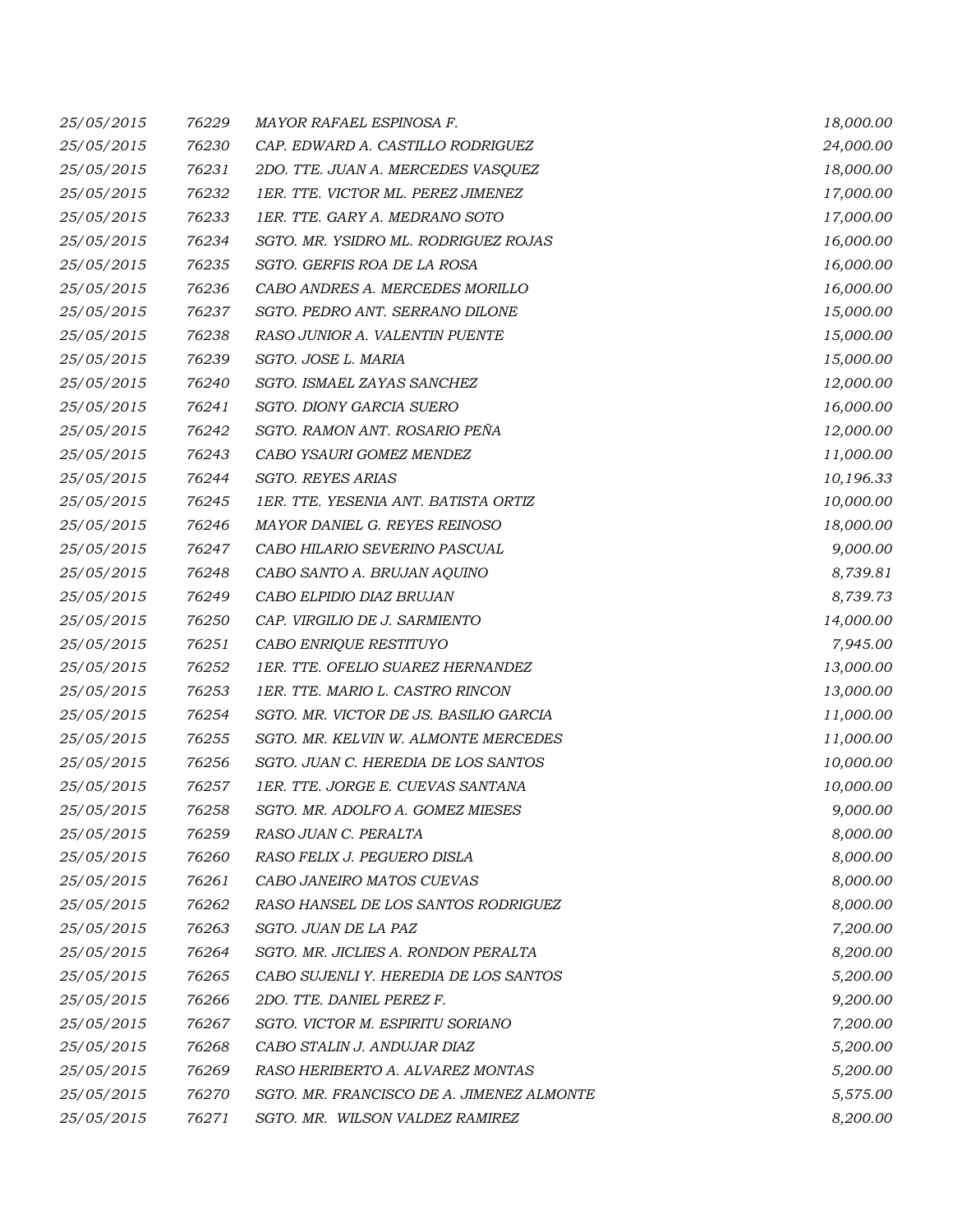| 25/05/2015 | 76272 | SGTO. RAMON D. SANCHEZ HERNANDEZ           | 7,200.00  |
|------------|-------|--------------------------------------------|-----------|
| 25/05/2015 | 76273 | STGO. FRISSO WILSON JOSEPH                 | 7,200.00  |
| 25/05/2015 | 76274 | RASO ANGEL R. ARROYO RIVAS                 | 5,200.00  |
| 25/05/2015 | 76275 | TTE. COR. MANUEL R. ROJAS POLANCO          | 15,600.00 |
| 25/05/2015 | 76276 | TTE. COR. AGUSTIN GIL GIL                  | 12,000.00 |
| 25/05/2015 | 76277 | MAYOR HENRY A. MEDRANO                     | 10,000.00 |
| 25/05/2015 | 76278 | CAPITAN ENRIQUE OLIVERO PEREZ              | 7,000.00  |
| 25/05/2015 | 76279 | CAP. MARINO RODRIGUEZ MARIÑEZ              | 7,000.00  |
| 25/05/2015 | 76280 | CAP. CLODOMIRO H. DOTEL NOVAS              | 8,633.33  |
| 25/05/2015 | 76281 | 1ER. TTE. CARLOS JIMENEZ DIAZ              | 6,500.00  |
| 25/05/2015 | 76282 | 1ER. TTE. RAFAEL RONDON CUESTA             | 6,500.00  |
| 25/05/2015 | 76283 | 1ER. TTE. ALEJANDRINA FORTUNA ROA          | 6,500.00  |
| 25/05/2015 | 76284 | 1ER. TTE. DENNY ALT. NOVAS MEDRANO         | 6,500.00  |
| 25/05/2015 | 76285 | 1RE. TTE. PREVISTILIO LUGO RAMIREZ         | 6,500.00  |
| 25/05/2015 | 76286 | 1ER. TTE. MIGUEL ANT. ECHAVARRIA BAUTISTA  | 6,500.00  |
| 25/05/2015 | 76287 | 1ER. TTE. REYNA I. CARABALLO MENDEZ        | 6,500.00  |
| 25/05/2015 | 76288 | 2DO. TTE. ANA Y. BURGOS DURAN              | 6,000.00  |
| 25/05/2015 | 76289 | 2DO. TTE. ALEJANDRO E. MENDEZ VENTURA      | 6,000.00  |
| 25/05/2015 | 76290 | 2DO. TTE. TORIBIO J. FELIZ DIAZ            | 6,000.00  |
| 25/05/2015 | 76291 | 2DO. TTE. NEURY MERCEDES TAVAREZ           | 6,000.00  |
| 25/05/2015 | 76292 | 2DO. TTE. HAMLET JAQUEZ JIMENEZ            | 6,000.00  |
| 25/05/2015 | 76293 | 2DO. TTE. ALBERTO REYES SENA               | 6,000.00  |
| 25/05/2015 | 76294 | 2DO. TTE. RUMARDO PEREZ DE OLEO            | 6,000.00  |
| 25/05/2015 | 76295 | 2DO. TTE. ROBERT RINCON SALAS              | 6,000.00  |
| 25/05/2015 | 76296 | 2DO. TTE. MANUEL DE JS. ENCARNACION MONTAS | 6,000.00  |
| 25/05/2015 | 76297 | 2DO. TTE. MAXIMO PEÑA VALDEZ               | 6,000.00  |
| 25/05/2015 | 76298 | 2DO. TTE. MAXIMO FORTUNA DE LA CRUZ        | 6,000.00  |
| 25/05/2015 | 76299 | 2DO. TTE. JHONNY CADENA CORPORAN           | 6,000.00  |
| 25/05/2015 | 76300 | 1ER. TTE. MANUEL BASILIO                   | 7,400.00  |
| 25/05/2015 | 76301 | CAP. JUAN DE D. NOVAS VARGAS               | 7,400.00  |
| 25/05/2015 | 76302 | SGTO. MR. PEDRO G. MINIER M.               | 5,500.00  |
| 25/05/2015 | 76303 | SGTO. MR. GERSON ANTONIO ESCAÑO V.         | 5,500.00  |
| 25/05/2015 | 76304 | SGTO. MR. ORLANDO DUVAL MELENDEZ           | 5,500.00  |
| 25/05/2015 | 76305 | SGTO. MR. REYNALDO E. PEREZ CABRERA        | 5,500.00  |
| 25/05/2015 | 76306 | SGTO. MR. YSIDRO MOTA ESPINO               | 5,500.00  |
| 25/05/2015 | 76307 | SGTO. MR. EZEQUIEL LARA                    | 5,500.00  |
| 25/05/2015 | 76308 | 2DO. TTE. CARLOS A. RAMIREZ DE LOS SANTOS  | 8,616.67  |
| 25/05/2015 | 76309 | SGTO. MR. SERGIO BREA                      | 5,000.00  |
| 25/05/2015 | 76310 | SGTO. AQUILES MARTE SUERO                  | 5,000.00  |
| 25/05/2015 | 76311 | SGTO. ALEXANDER BELLO DE LEON              | 5,000.00  |
| 25/05/2015 | 76312 | SGTO. WILMAN PEÑA MENDEZ                   | 5,000.00  |
| 25/05/2015 | 76313 | SGTO. MARINO DE LA CRUZ GALVEZ             | 5,000.00  |
| 25/05/2015 | 76314 | SGTO. ALTAGRACIA ACOSTA ACOSTA             | 5,000.00  |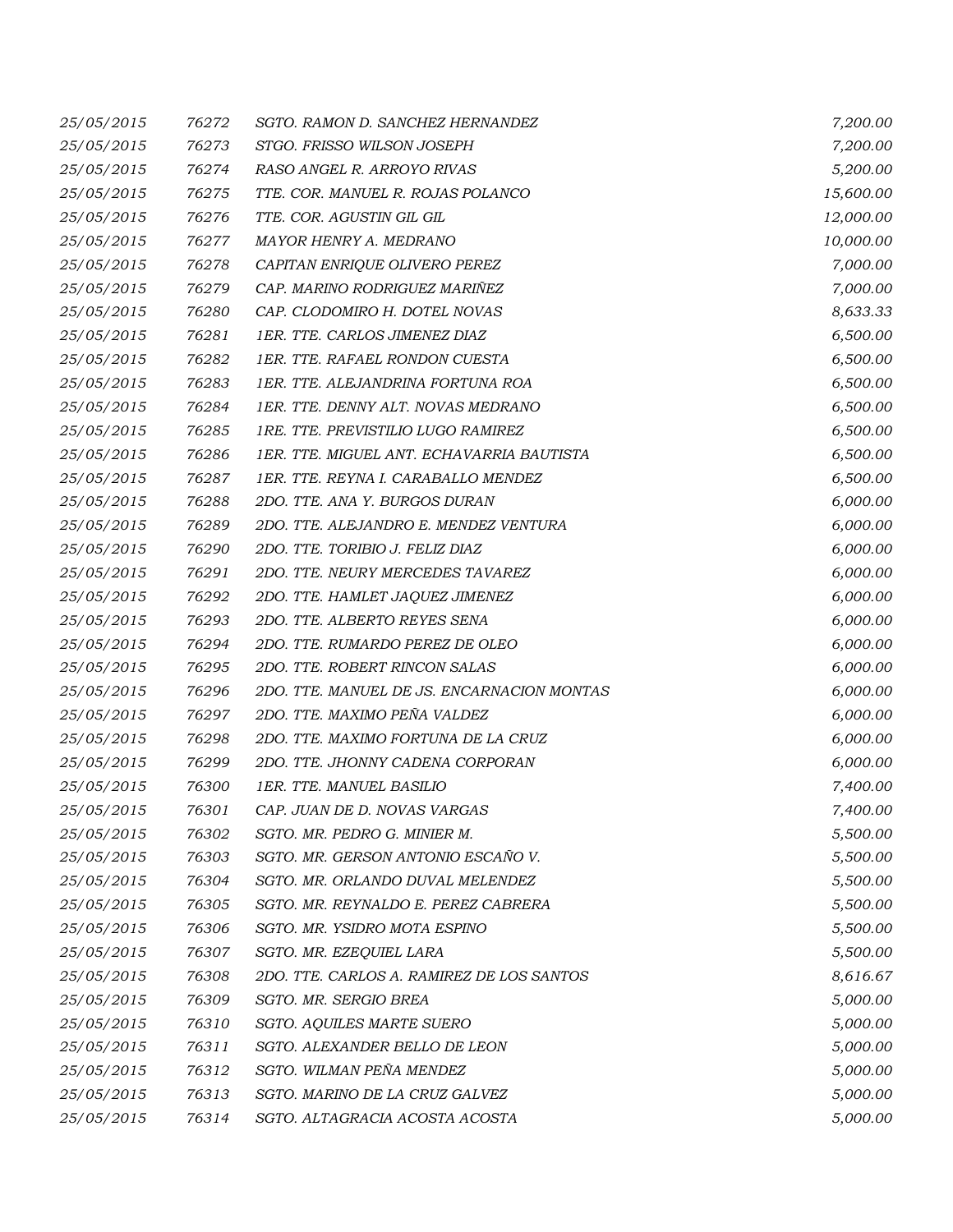| 25/05/2015 | 76315 | SGTO. DOMINGO DE S. HERRAND ESPINOSA           | 5,000.00 |
|------------|-------|------------------------------------------------|----------|
| 25/05/2015 | 76316 | SGTO. RHADAMES CIPRIAN ESCALANTE               | 5,000.00 |
| 25/05/2015 | 76317 | SGTO. LUIS ALB. DECENA FIGUEREO                | 5,000.00 |
| 25/05/2015 | 76318 | SGTO. DANIEL TEJEDA MARTINEZ                   | 5,000.00 |
| 25/05/2015 | 76319 | SGTO. ROLANDO E. ENCARNACION ENCARNACION       | 5,000.00 |
| 25/05/2015 | 76320 | SGTO. WILLIAM BAEZ TAVAREZ                     | 5,000.00 |
| 25/05/2015 | 76321 | 2DO. TTE. ALEXANDER MONTAS DE JESUS            | 5,000.00 |
| 25/05/2015 | 76322 | CABO FRENCIS ANT. LEBRON VICENTE               | 4,000.00 |
| 25/05/2015 | 76323 | CABO JACQUELINE ADAMES LEBRON                  | 4,000.00 |
| 25/05/2015 | 76324 | CABO YESENIA Y. RAMIREZ RODRIGUEZ              | 4,000.00 |
| 25/05/2015 | 76325 | RASO LEUDIS J. CRUZ DECENA                     | 4,000.00 |
| 25/05/2015 | 76326 | CABO RAFAEL GENAO MEDRANO                      | 4,000.00 |
| 25/05/2015 | 76327 | RASO RICHARD R. JACINTO MONTERO                | 4,000.00 |
| 25/05/2015 | 76328 | <b>RASO KEYDI PEREZ</b>                        | 4,000.00 |
| 25/05/2015 | 76329 | CABO FRANCISCO ALB. HERRAND BERIGUETE          | 4,000.00 |
| 25/05/2015 | 76330 | CABO WENDY G. REYES CEPEDA                     | 4,000.00 |
| 25/05/2015 | 76331 | CABO YEFRI R. MERCADO QUEZADA                  | 4,000.00 |
| 25/05/2015 | 76332 | RASO GUSTAVO A. FELIZ FLORIAN                  | 4,000.00 |
| 25/05/2015 | 76333 | RASO JEFFERSON PRENSA CALDERON                 | 4,000.00 |
| 25/05/2015 | 76334 | CABO WILLIAM M. MENDEZ FERNANDEZ               | 4,000.00 |
| 25/05/2015 | 76335 | RASO MANUEL DE JS. MORA MATEO                  | 4,000.00 |
| 25/05/2015 | 76336 | RASO ROANGEL FCO. FRIAS ROJAS                  | 4,000.00 |
| 25/05/2015 | 76337 | CABO ELIAS ALMANZAR FERNANDEZ                  | 4,000.00 |
| 25/05/2015 | 76338 | CABO RAFAEL G. CRUZ DIAZ                       | 4,000.00 |
| 25/05/2015 | 76339 | CABO EDELSON Y. CALDERON PEREZ                 | 4,000.00 |
| 25/05/2015 | 76340 | RASO HONARKIN DE LOS SANTOS RODRIGUEZ          | 5,200.00 |
| 25/05/2015 | 76341 | 2DO. TTE. SENCION ROMERO BRUJAN                | 9,200.00 |
| 25/05/2015 | 76342 | RASO JOSE ANT. MATEO MARTINEZ                  | 4,000.00 |
| 25/05/2015 | 76343 | RASO ANDDY SUAREZ BENITEZ                      | 4,000.00 |
| 25/05/2015 | 76344 | SGTO. MR. LUCAS NUÑEZ                          | 8,200.00 |
| 25/05/2015 | 76345 | CABO DELVIN B. CACERES CACERES                 | 5,200.00 |
| 25/05/2015 | 76346 | CABO JUAN PEÑA RAMIREZ                         | 4,000.00 |
| 25/05/2015 | 76347 | SGTO. NATHANAEL FELIZ LOPEZ                    | 7,200.00 |
| 25/05/2015 | 76348 | SGTO. MR. CRISTIAN ML. CAMPUSANO DE LOS SANTOS | 5,200.00 |
| 25/05/2015 | 76349 | <b>1ER TTE. HAIROL LUCIANO MONTERO</b>         | 6,500.00 |
| 25/05/2015 | 76350 | CAP. JUAN PEREZ SOLIS                          | 6,500.00 |
| 25/05/2015 | 76351 | 2DO. TTE. RAMON ELIAS RAMIREZ PEÑA             | 6,000.00 |
| 25/05/2015 | 76352 | 2DO. TTE. CARLOS ANT. TRINIDAD MARINE          | 6,000.00 |
| 25/05/2015 | 76353 | 2DO. TTE. ADRIANO ENCARNACION ESCOTO           | 6,000.00 |
| 25/05/2015 | 76354 | SGTO. MR. ROLANDO DE LA CRUZ DE LA CRUZ        | 5,500.00 |
| 25/05/2015 | 76355 | SGTO. MR. DESIDERIO POLANCO BRITO              | 5,500.00 |
| 25/05/2015 | 76356 | SGTO. MR. MARIA TERRERO PEREZ                  | 5,500.00 |
| 25/05/2015 | 76357 | SGTO. YAQUIRA S. NIN LAHOZ                     | 5,000.00 |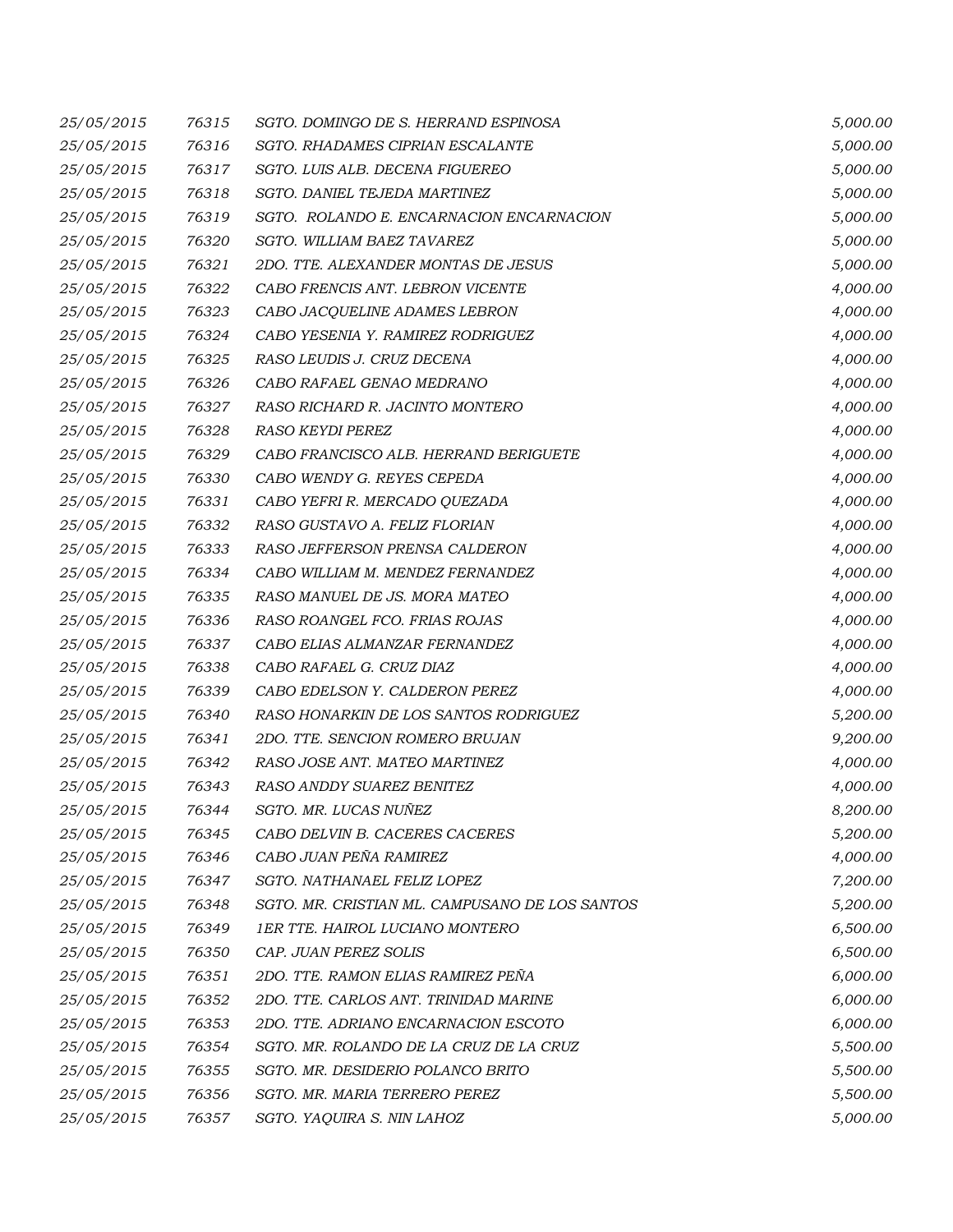| 25/05/2015 | 76358 | RASO LUIS ML. DIAZ BEATO             | 4,000.00  |
|------------|-------|--------------------------------------|-----------|
| 25/05/2015 | 76359 | RASO MARIDALIA DECENA FIGUEREO       | 4,000.00  |
| 25/05/2015 | 76360 | CABO MIGUEL NOVAS FLORIAN            | 4,000.00  |
| 25/05/2015 | 76361 | RASO TOMAS MARTINEZ                  | 4,000.00  |
| 25/05/2015 | 76362 | SGTO.M. MARCOS CUEVAS RUIZ           | 8,200.00  |
| 25/05/2015 | 76363 | SGTO. TONY S. MONTERO FERRERAS       | 5,000.00  |
| 25/05/2015 | 76364 | RASO MARCO A. BATISTA RUIZ           | 5,200.00  |
| 25/05/2015 | 76365 | RASO LEON R. HERRERA GIL             | 5,200.00  |
| 25/05/2015 | 76366 | RASO JOSE ALB. POLANCO VILLA         | 4,000.00  |
| 25/05/2015 | 76367 | ASIMILADO VLADIMIR DE JESUS DILONE   | 5,200.00  |
| 25/05/2015 | 76368 | COR. FELIX O. SANCHEZ ORTIZ          | 43,249.04 |
| 25/05/2015 | 76369 | COR. FELIX ML. ANTIGUA GERMAN        | 50,000.00 |
| 25/05/2015 | 76370 | MAYOR MANUEL DE JESUS DECENA         | 10,060.00 |
| 25/05/2015 | 76371 | 1ER. TTE. ALCADIO HERRERA DE LA CRUZ | 11,000.00 |
| 25/05/2015 | 76372 | 1ER. TTE. EURIS H. RAMIREZ           | 6,500.00  |
| 25/05/2015 | 76373 | CAP. JUAN CONTRERAS                  | 6,500.00  |
| 25/05/2015 | 76374 | 2DO. TTE. BERNARDO QUEZADA PERALTA   | 5,500.00  |
| 25/05/2015 | 76375 | 1ER. TTE. SICTO HEREDIA              | 5,500.00  |
| 25/05/2015 | 76376 | SGTO. FRANK A. MORETA CASTILLO       | 8,000.00  |
| 25/05/2015 | 76377 | SGTO. LUIS M. DE LA ROSA DE LA ROSA  | 5,000.00  |
| 25/05/2015 | 76378 | CABO ANYELO MORENO GARCIA            | 4,000.00  |
| 25/05/2015 | 76379 | CABO ELISON PEREZ RAMIREZ            | 4,000.00  |
| 25/05/2015 | 76380 | MRO. JOSE ANT. MERCEDES BELLO        | 4,000.00  |
| 25/05/2015 | 76381 | MARINERO CRISTIAN GUZMAN             | 4,000.00  |
| 25/05/2015 | 76382 | CABO RADHAIRSA GUZMAN DE LA CRUZ     | 4,000.00  |
| 25/05/2015 | 76383 | CABO FREDDY PEREZ OTAÑO              | 6,000.00  |
| 25/05/2015 | 76384 | RASO JUAN C. ANTIGUA ACOSTA          | 6,000.00  |
| 25/05/2015 | 76385 | RASO ANGEL A. RODRIGUEZ              | 6,000.00  |
| 25/05/2015 | 76386 | RASO DENNY D. ORTEGA DE LA CRUZ      | 4,000.00  |
| 25/05/2015 | 76387 | RASO JUAN C. CRUZ VASQUEZ            | 6,000.00  |
| 25/05/2015 | 76388 | SGTO. MR. RAFAEL JAQUEZ RAFAEL       | 5,200.00  |
| 25/05/2015 | 76389 | CAP. FELIX BRITO HERNANDEZ           | 7,000.00  |
| 25/05/2015 | 76390 | 2DO. TTE. JULIO PEREZ CARRASCO       | 6,000.00  |
| 25/05/2015 | 76391 | SGTO. RAMON E. DEL ORBE GUILLEN      | 5,000.00  |
| 25/05/2015 | 76392 | RASO JACQUELINE MERCEDES MARTINEZ    | 4,000.00  |
| 25/05/2015 | 76393 | RASO PABEL HERNANDEZ ZABALA          | 4,000.00  |
| 25/05/2015 | 76394 | CABO NELFRAN D. BAUTISTA FELIX       | 5,000.00  |
| 25/05/2015 | 76395 | 2DO. TTE. CLAUDIO SANCHEZ LUCAS      | 15,000.00 |
| 25/05/2015 | 76396 | SGTO. JUAN C. ANGELES MARTE          | 8,000.00  |
| 25/05/2015 | 76397 | CABO MOISES CONTRERAS PAULINO        | 6,000.00  |
| 25/05/2015 | 76398 | SGTO. MR. JAINER CUEVAS FERRERAS     | 8,200.00  |
| 25/05/2015 | 76399 | MAYOR TEODORO VALDEZ PEREZ           | 9,000.00  |
| 25/05/2015 | 76400 | CAP. HEIRY J. LANTIGUA RIVAS         | 7,000.00  |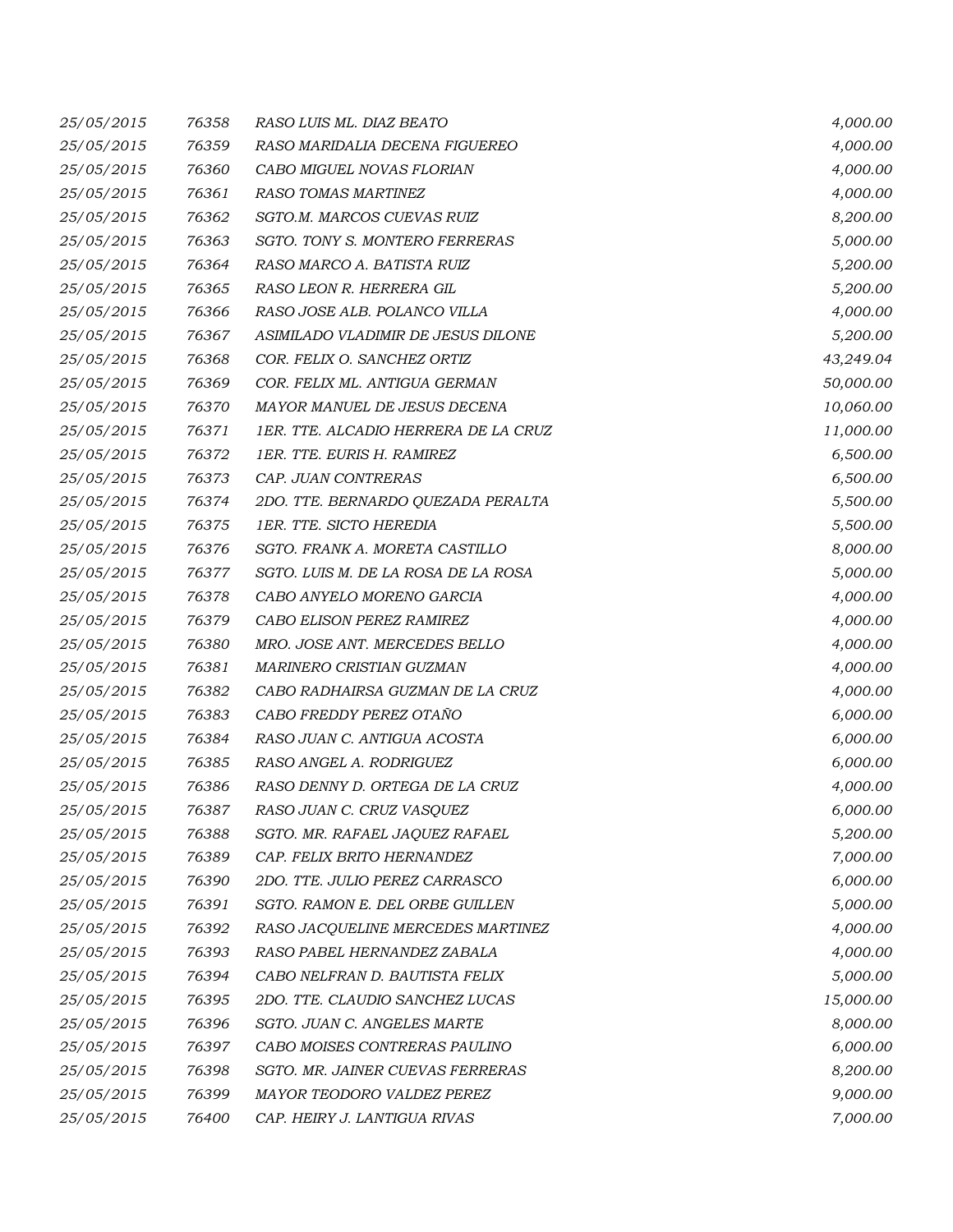| 25/05/2015 | 76401 | 2DO TTE. CIPRIAN ROSARIO SUERO          | 6,000.00  |
|------------|-------|-----------------------------------------|-----------|
| 25/05/2015 | 76402 | CABO YASMIN MA. GONZALEZ CABRERA        | 4,000.00  |
| 25/05/2015 | 76403 | SGTO. MR. JOSE J. ENCARNACION MONTERO   | 8,200.00  |
| 25/05/2015 | 76404 | SGTO. FREDDY A. REYES CAMPUSANO         | 5,000.00  |
| 25/05/2015 | 76405 | SGTO. MR. CANDIDA R. AGUERO ENCARNACION | 5,500.00  |
| 25/05/2015 | 76406 | SGTO. GUARINA DEL P. PEREZ RODRIGUEZ    | 5,000.00  |
| 25/05/2015 | 76407 | CABO MERQUIADES LORENZO GONZALEZ        | 4,000.00  |
| 25/05/2015 | 76408 | 2DO. TTE CONCEPCION DEL C MENDOZA JORGE | 6,000.00  |
| 25/05/2015 | 76409 | MARINERO HENRY VALERA GARCIA            | 4,000.00  |
| 25/05/2015 | 76410 | SGTO. FELIX MUESES MARTINEZ             | 7,200.00  |
| 25/05/2015 | 76411 | SGTO. MR. IVAN J. AMPARO                | 12,000.00 |
| 25/05/2015 | 76412 | 1ER. TTE. MAXIMO DIAZ V.                | 11,000.00 |
| 25/05/2015 | 76413 | SGTO. LEON F. COLOMBO CASTILLO          | 8,000.00  |
| 25/05/2015 | 76414 | 1ER. TTE. TOMAS MONTERO M.              | 6,500.00  |
| 25/05/2015 | 76415 | 2DO. TTE. JOSE O. MENDOZA DE LA CRUZ    | 6,000.00  |
| 25/05/2015 | 76416 | 2DO. TTE. ANGEL HERNANDEZ               | 6,000.00  |
| 25/05/2015 | 76417 | SGTO. SIXTA SANCHEZ SANTOS              | 5,000.00  |
| 25/05/2015 | 76418 | SGTO. MR. MARIO DE LA ROSA LIRANZO      | 5,000.00  |
| 25/05/2015 | 76419 | 2DO. TTE. ELIAS ESTEVEZ CUBA            | 5,000.00  |
| 25/05/2015 | 76420 | RASO BIENVENIDO CABRERA NOVAS           | 4,000.00  |
| 25/05/2015 | 76421 | 1ER. TTE. PEDRO CONTRERAS ALCANTARA     | 6,500.00  |
| 25/05/2015 | 76422 | SGTO. MR. WENDY D. TEJEDA TORRES        | 5,500.00  |
| 25/05/2015 | 76423 | RASO LEONELA PEÑA VENTURA               | 4,000.00  |
| 25/05/2015 | 76424 | TTE. DE FRAGATA MANUEL MONTAÑO MENDEZ   | 6,500.00  |
| 25/05/2015 | 76425 | 2DO. TTE. FRANCISCO DE LA CRUZ TEJEDA   | 6,000.00  |
| 25/05/2015 | 76426 | SGTO. ELIZABETH ACEVEDO QUIROZ          | 5,000.00  |
| 25/05/2015 | 76427 | CABO IRENO BAUTISTA MANZUETA            | 4,000.00  |
| 25/05/2015 | 76428 | RASO JUAN FCO. HERASME PEÑA             | 4,900.00  |
| 25/05/2015 | 76429 | SGTO. MR. PEDRO A. MOQUETE              | 5,500.00  |
| 25/05/2015 | 76430 | RASO JOSE RAMON DE LA ROSA              | 4,000.00  |
| 25/05/2015 | 76431 | RASO JUAN D. PEREZ ROJAS                | 4,000.00  |
| 25/05/2015 | 76432 | 2DO. TTE. CRUZ ANT. FELIZ MEDRANO       | 6,000.00  |
| 25/05/2015 | 76433 | MAYOR ABEL ANT. RESTITUYO AMPARO        | 20,000.00 |
| 25/05/2015 | 76434 | <b>MAYOR FLORENTINO LOPEZ ROJAS</b>     | 15,000.00 |
| 25/05/2015 | 76435 | CAP. AQUILES MONTERO BAUTISTA           | 7,000.00  |
| 25/05/2015 | 76436 | 1ER. TTE. YERDY FCO. MENDEZ TRINIDAD    | 6,500.00  |
| 25/05/2015 | 76437 | 2DO. TTE. EPIFANIO SANCHEZ LLUBERES     | 6,000.00  |
| 25/05/2015 | 76438 | 2DO. TTE. DIEGO ML. PEÑA FIGUEROA       | 6,000.00  |
| 25/05/2015 | 76439 | SGTO. MR. BOLIVIA B. TERRERO PEREZ      | 5,500.00  |
| 25/05/2015 | 76440 | SGTO. MR. MILAGROS ALT. MEDINA ROSARIO  | 5,500.00  |
| 25/05/2015 | 76441 | SGTO. MR. FELIX MARCELO MESA            | 5,500.00  |
| 25/05/2015 | 76442 | SGTO. AMAURYS CALZADO JAVIER            | 5,000.00  |
| 25/05/2015 | 76443 | SGTO. PEDRO J. MARTINEZ ENCARNACION     | 4,200.00  |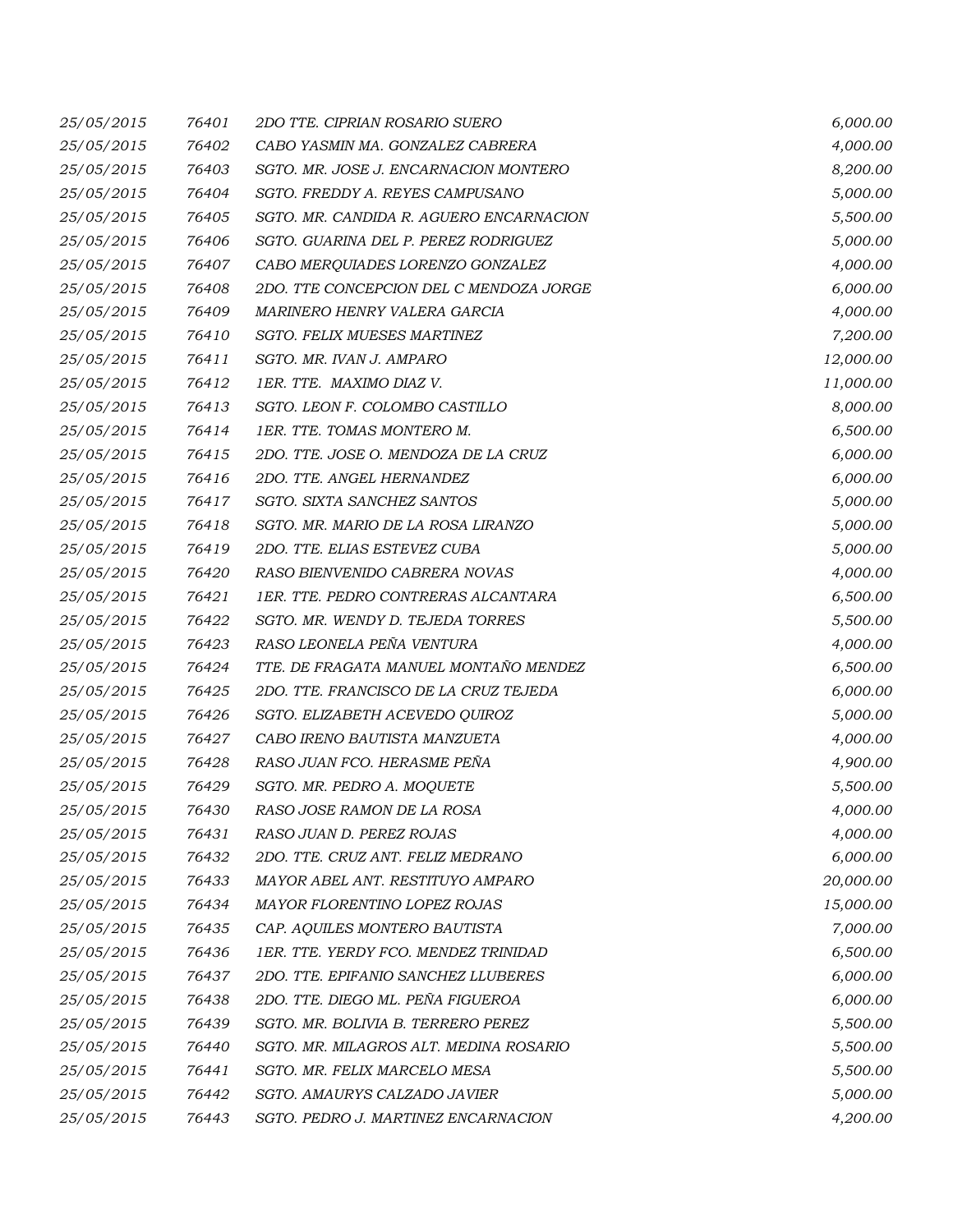| 25/05/2015 | 76444 | SGTO. MR. PEDRO ENCARNACION SANCHEZ   | 5,000.00  |
|------------|-------|---------------------------------------|-----------|
| 25/05/2015 | 76445 | SGTO. PEDRO LORENZO DIAZ              | 5,000.00  |
| 25/05/2015 | 76446 | SGTO. CARLOS M. RAMON GARCIA          | 7,833.33  |
| 25/05/2015 | 76447 | RASO JOSE M. PEREZ CUEVAS             | 4,000.00  |
| 25/05/2015 | 76448 | CABO URBANO LAFONTAINE MEDINA         | 4,000.00  |
| 25/05/2015 | 76449 | RASO WANDOL AMADOR                    | 4,000.00  |
| 25/05/2015 | 76450 | RASO MARIA H. ESPINAL FABIAN          | 4,000.00  |
| 25/05/2015 | 76451 | RASO VAN T. TEJADA TEJADA             | 4,000.00  |
| 25/05/2015 | 76452 | RASO MARCO A. JIMENEZ SANCHEZ         | 4,000.00  |
| 25/05/2015 | 76453 | SGTO. DOMINGO E. MONTERO PEÑA         | 8,000.00  |
| 25/05/2015 | 76454 | 1ER. TTE. FELIX ANT. MOQUETE MONTILLA | 11,000.00 |
| 25/05/2015 | 76455 | SGTO. MR. RAMON MA. CABRERA RINCON    | 9,000.00  |
| 25/05/2015 | 76456 | SGTO. JULIO C. ESPINAL PEREZ          | 8,000.00  |
| 25/05/2015 | 76457 | RASO OCTAVIANO MONTERO BAEZ           | 13,000.00 |
| 25/05/2015 | 76458 | SGTO. PEDRO MONEGRO ROSA              | 5,000.00  |
| 25/05/2015 | 76459 | SGTO. RAFAEL ANT. UCETA MONTAN        | 7,200.00  |
| 25/05/2015 | 76460 | SGTO. MR. GETULIO RODRIGUEZ FIGUEREO  | 8,200.00  |
| 25/05/2015 | 76461 | SGTO. MR. CRISTIAN DEMORIZI BALBUENA  | 9,000.00  |
| 25/05/2015 | 76462 | CAP. CEFERINO OFFRER DE LA ROSA       | 12,000.00 |
| 25/05/2015 | 76463 | 1ER. TTE. FIDIAN GONZALEZ             | 11,000.00 |
| 25/05/2015 | 76464 | 1ER. TTE. BIENVENIDO RUBIO SENA       | 11,000.00 |
| 25/05/2015 | 76465 | 2DO. TTE. ANGEL MA. MORILLO ROSARIO   | 10,000.00 |
| 25/05/2015 | 76466 | SGTO. MR. VICTOR DE OLEO FULCAR       | 10,500.00 |
| 25/05/2015 | 76467 | SGTO. LUIS ML. GONZALEZ CARPIO        | 8,000.00  |
| 25/05/2015 | 76468 | RASO LUIS A. LARA PUJOLS              | 6,000.00  |
| 25/05/2015 | 76469 | CABO MANUEL DE JS. MEJIA MERCEDES     | 4,000.00  |
| 25/05/2015 | 76470 | RASO LUIS A. LARA PUJOLS              | 6,000.00  |
| 25/05/2015 | 76471 | 1ER. TTE. SANTOS E. GARCIA OGANDO     | 11,000.00 |
| 25/05/2015 | 76472 | 1ER. TTE. JACOBO DE LEON PEREZ        | 11,000.00 |
| 25/05/2015 | 76473 | 1ER. TTE. REMEDIO PEREZ FELIZ         | 11,000.00 |
| 25/05/2015 | 76474 | 1ER. TTE. VICTOR J. MOREL DE LA CRUZ  | 11,000.00 |
| 25/05/2015 | 76475 | 2DO. TTE. JOSE CASTRO HERNANDEZ       | 6,000.00  |
| 25/05/2015 | 76476 | 2DO. TTE. JUAN B. OLMOS HERNANDEZ.    | 10,000.00 |
| 25/05/2015 | 76477 | 2DO. TTE. JUAN C. NOVAS ROSARIO       | 10,000.00 |
| 25/05/2015 | 76478 | 2DO. TTE. RAMON A. DIAZ MARIA         | 10,000.00 |
| 25/05/2015 | 76479 | SGTO. EDUARDO DE JESUS ROSARIO        | 8,000.00  |
| 25/05/2015 | 76480 | SGTO. GUILLERMO DEL ROSARIO MUÑOZ     | 8,000.00  |
| 25/05/2015 | 76481 | RASO RUBEN ALCANTARA JIMENEZ          | 4,000.00  |
| 25/05/2015 | 76482 | 1ER. TTE. DIGNO JIMENEZ ROMERO        | 11,000.00 |
| 25/05/2015 | 76483 | SGTO. MR. CLODOMIRO ZABALA SANTOS     | 9,000.00  |
| 25/05/2015 | 76484 | CABO CARLOS A. MINAYA GARCIA          | 6,000.00  |
| 25/05/2015 | 76485 | CABO FRANKLIN MONTERO MONTERO         | 4,900.00  |
| 25/05/2015 | 76486 | CAP. JOSE M. JAQUEZ FERNANDEZ         | 6,500.00  |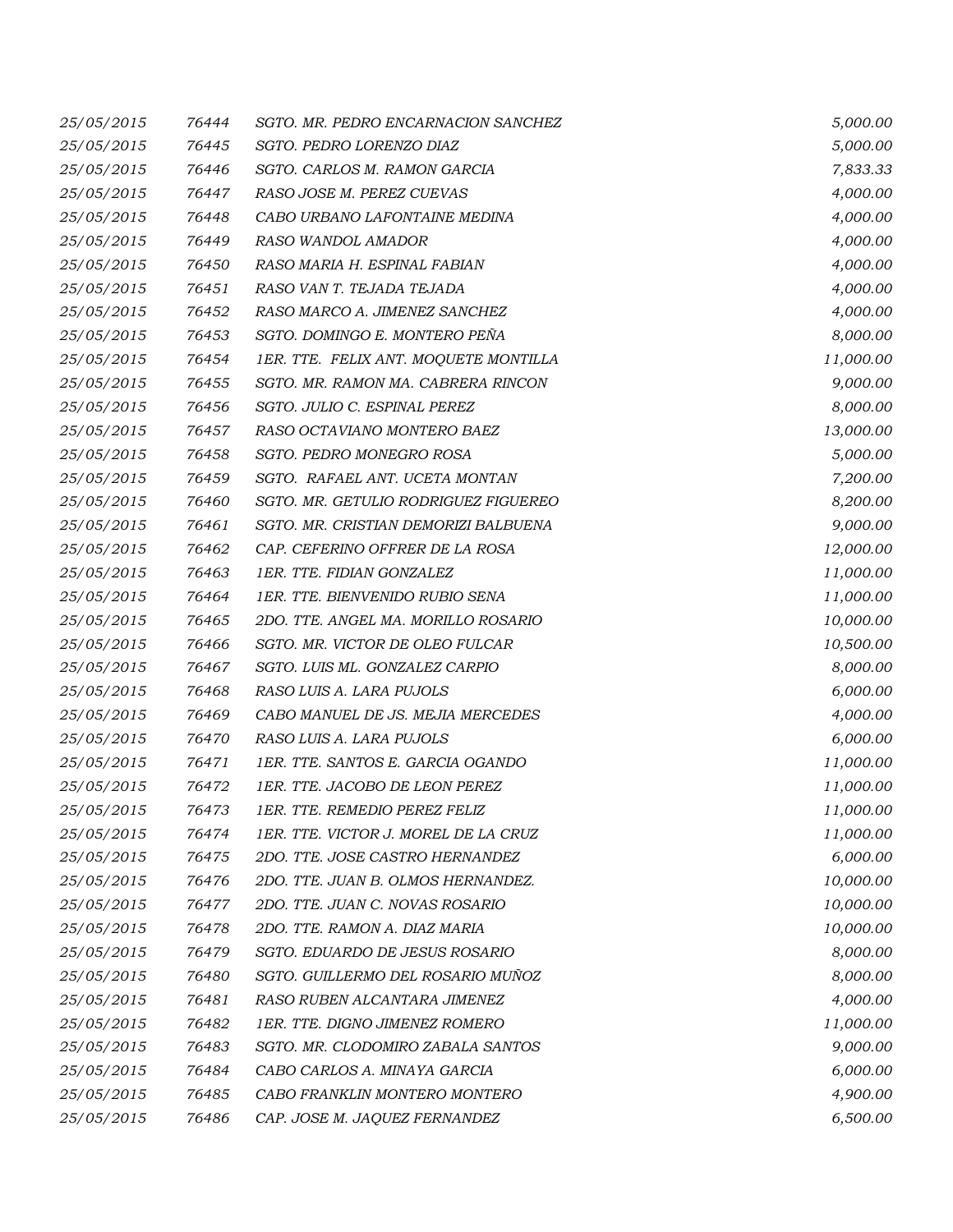| 25/05/2015 | 76487 | 2DO. TTE. MIRIAM ALT. LARA CUEVAS         | 6,000.00  |
|------------|-------|-------------------------------------------|-----------|
| 25/05/2015 | 76488 | SGTO. MR. ENEROLINDA AQUINO DE LOS SANTOS | 5,500.00  |
| 25/05/2015 | 76489 | SGTO. CARMELINO CONTRERAS OFFRER          | 5,000.00  |
| 25/05/2015 | 76490 | 2DO. TTE. RAFAEL E. ENCARNACION ADAMES    | 6,000.00  |
| 25/05/2015 | 76491 | SGTO. JOSE ALT. ENCARNACION VALDEZ        | 5,000.00  |
| 25/05/2015 | 76492 | 2DO. TTE. JORGE DE LOS SANTOS ANDUJAR     | 12,000.00 |
| 25/05/2015 | 76493 | SGTO. MR. JOVANNY ABREU SURIEL            | 8,200.00  |
| 25/05/2015 | 76494 | <b>SGTO. MARINO ABAD PUELLO</b>           | 8,000.00  |
| 25/05/2015 | 76495 | SGTO. MARTIN BERNABEL VIZCAINO            | 8,000.00  |
| 25/05/2015 | 76496 | RASO CARLOS ML. ROSARIO NUÑEZ             | 6,000.00  |
| 25/05/2015 | 76497 | CAP. JOSE DIAZ FLORIAN                    | 7,000.00  |
| 25/05/2015 | 76498 | SGTO. CEVERO RODRIGUEZ RODRIGUEZ          | 5,000.00  |
| 25/05/2015 | 76499 | SGTO. MR. RAFAEL FRANCO LUNA              | 9,000.00  |
| 25/05/2015 | 76500 | SGTO. MR. LEANDRO ALB. JAVIER ENCARNACION | 9,000.00  |
| 25/05/2015 | 76501 | SGTO. RAMON R. VICTORIANO AQUINO          | 9,000.00  |
| 25/05/2015 | 76502 | SGTO. WILSON MATEO PEREZ                  | 8,000.00  |
| 25/05/2015 | 76503 | SGTO. ALEXANDER A. MATEO AGUASVIVA        | 5,000.00  |
| 25/05/2015 | 76504 | RASO JONATHAN PEREZ PEREZ                 | 4,000.00  |
| 25/05/2015 | 76505 | 2DO. TTE, JUAN ABAD                       | 6,000.00  |
| 25/05/2015 | 76506 | CABO CARLOS FLORENTINO FLORENTINO         | 4,000.00  |
| 25/05/2015 | 76507 | 2DO. TTE. WILLIAN DISLA BAEZ              | 6,000.00  |
| 25/05/2015 | 76508 | RASO HUGO M. RODRIGUEZ OGANDO             | 6,000.00  |
| 25/05/2015 | 76509 | TTE. COR. VICTOR ML. ACEVEDO COSME        | 13,000.00 |
| 25/05/2015 | 76510 | MAYOR JORGE L. ZOUAIN TAVAREZ             | 9,000.00  |
| 25/05/2015 | 76511 | CAP. JOSE L. MENDEZ CRUZ                  | 7,000.00  |
| 25/05/2015 | 76512 | CAP. FELIPE ANT. GARCIA PERALTA           | 7,000.00  |
| 25/05/2015 | 76513 | CAP. JOSE L. MORROBEL                     | 7,000.00  |
| 25/05/2015 | 76514 | 2DO. TTE. BLAS FERNANDEZ GIL              | 6,000.00  |
| 25/05/2015 | 76515 | 1ER. TTE. SANTO CALZADO                   | 6,000.00  |
| 25/05/2015 |       | 76516 1ER. TTE. JOSE N. BETANCES DIAZ     | 6,000.00  |
| 25/05/2015 | 76517 | SGTO. MR. ELIAS R. MEDINA TERRERO         | 5,500.00  |
| 25/05/2015 | 76518 | SGTO. MR. REIMUNDO ALVAREZ PEÑA           | 5,500.00  |
| 25/05/2015 | 76519 | SGTO. MR. RAYMUNDO FAÑAS REYES            | 5,500.00  |
| 25/05/2015 | 76520 | SGTO. MAYOR GUSTAVO A. ZARZUELA ARROYO    | 5,500.00  |
| 25/05/2015 | 76521 | SGTO. MR. RAFAEL ANT. ALCANTARA REYES     | 5,500.00  |
| 25/05/2015 | 76522 | SGTO. MR. MANUEL ANT. GIL DE LEON         | 5,500.00  |
| 25/05/2015 | 76523 | SGTO. MR. VICENTE MELENDEZ MARTINEZ       | 5,500.00  |
| 25/05/2015 | 76524 | SGTO. MR. GILBERTO ACOSTA GONZALEZ        | 5,500.00  |
| 25/05/2015 | 76525 | SGTO. MR. JUAN C. OZORIA CUEVAS           | 5,500.00  |
| 25/05/2015 | 76526 | SGTO. ALBERTO ANT. DE LA CRUZ MATA        | 5,000.00  |
| 25/05/2015 | 76527 | SGTO. DANNY R. ABREU CONCEPCION           | 5,000.00  |
| 25/05/2015 | 76528 | SGTO. ROBERT E. TEJADA SUAREZ             | 5,000.00  |
| 25/05/2015 | 76529 | SGTO. JOSE A. FELIX PEREZ                 | 5,000.00  |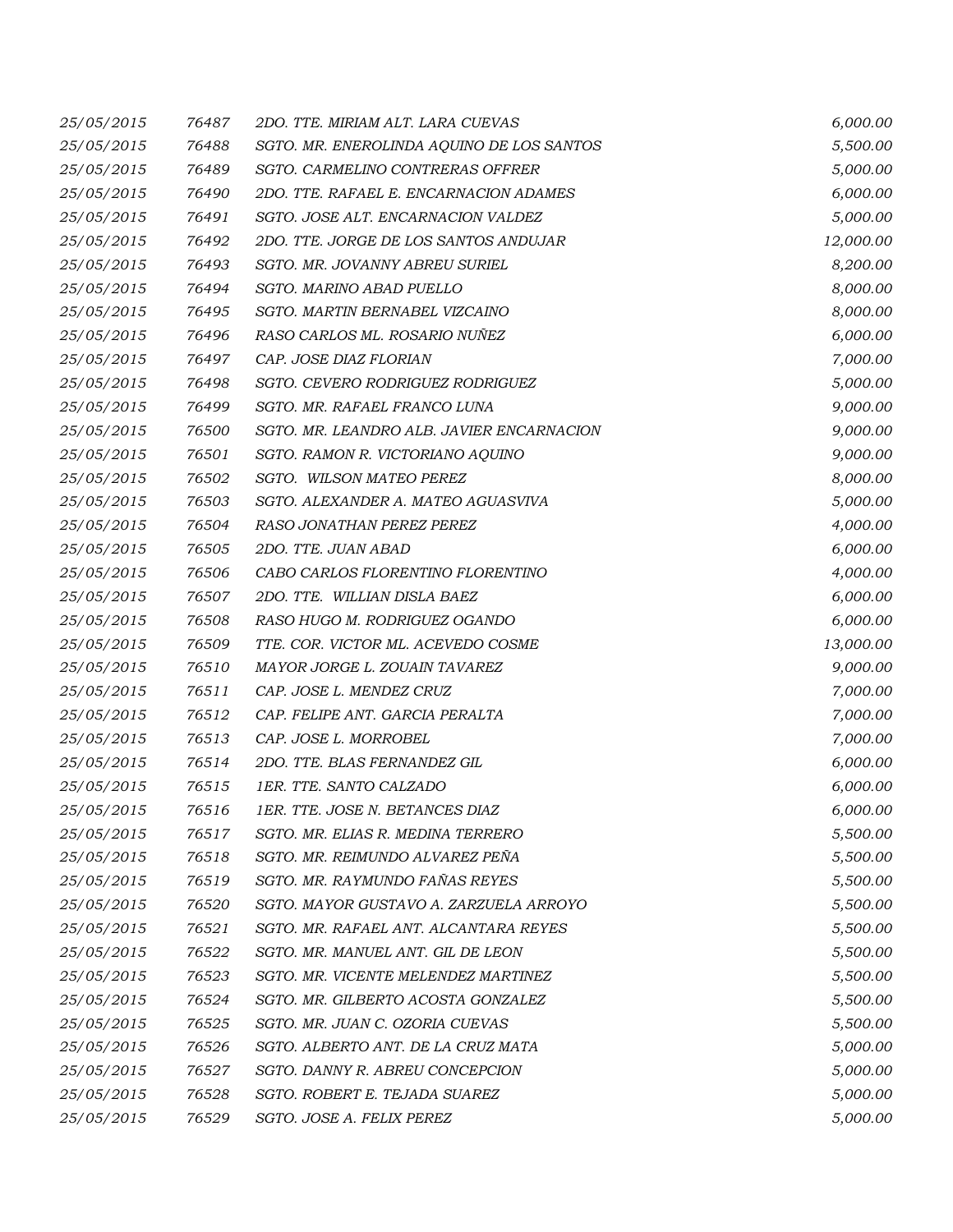| 25/05/2015 | 76530 | SGTO. MIGUEL ANT. PASCUAL LAHOZ       | 5,000.00  |
|------------|-------|---------------------------------------|-----------|
| 25/05/2015 | 76531 | CABO ROBERTO DEL ROSARIO CENA         | 4,000.00  |
| 25/05/2015 | 76532 | CABO JOSE ANT. ROSARIO MARTINEZ       | 4,000.00  |
| 25/05/2015 | 76533 | CABO HECTOR R. BAUTISTA PICHARDO      | 4,000.00  |
| 25/05/2015 | 76534 | CABO AQUINO BELLIARD ROJAS            | 4,000.00  |
| 25/05/2015 | 76535 | CABO JUAN CARLOS PIMENTEL LIRANZO     | 4,000.00  |
| 25/05/2015 | 76536 | RASO KATIUSKA DEL C. MERCEDES         | 4,000.00  |
| 25/05/2015 | 76537 | RASO JALBRIN R. SANTANA GOMEZ         | 4,000.00  |
| 25/05/2015 | 76538 | RASO EDINSON J. MARTINEZ GIL          | 4,000.00  |
| 25/05/2015 | 76539 | CABO JUAN STGO. PEÑA RODRIGUEZ        | 4,000.00  |
| 25/05/2015 | 76540 | RASO LUIS ML. RODRIGUEZ SIGOLLEN      | 4,000.00  |
| 25/05/2015 | 76541 | CABO ARELIS M. VILLAR SANTOS          | 4,000.00  |
| 25/05/2015 | 76542 | CABO JOSE R. ACEVEDO FAMILIA          | 4,000.00  |
| 25/05/2015 | 76543 | CABO KENIA Y. GARCIA VARGAS           | 4,000.00  |
| 25/05/2015 | 76544 | 2DO. TTE. JULIO A. FRANCO DE AZA      | 9,200.00  |
| 25/05/2015 | 76545 | 2DO. TTE. JOSE LUIS CRUZ JORGE        | 9,200.00  |
| 25/05/2015 | 76546 | SGTO. MIGUEL SILVERIO MARIA           | 5,000.00  |
| 25/05/2015 | 76547 | SGTO. BERIS S. PEREZ MARTICHE         | 5,200.00  |
| 25/05/2015 | 76548 | SGTO. MARTIRES ULLOA HERNANDEZ        | 5,000.00  |
| 25/05/2015 | 76549 | CABO ALFREDO ABREU                    | 5,200.00  |
| 25/05/2015 | 76550 | SGTO. DOMINGO DE LOS S. ESTEVEZ       | 7,200.00  |
| 25/05/2015 | 76551 | SGTO. FELIX ANT. JAQUEZ               | 7,200.00  |
| 25/05/2015 | 76552 | RASO MIGUEL FELIZ CABRERA             | 4,000.00  |
| 25/05/2015 | 76553 | SGTO. CARLOS O. BRITO PEÑA            | 7,200.00  |
| 25/05/2015 | 76554 | RASO FRANCISCO DURAN RAMIREZ          | 4,000.00  |
| 25/05/2015 | 76555 | CABO MIGUEL V. ARAGONEZ GOMEZ         | 4,000.00  |
| 25/05/2015 | 76556 | 2DO. TTE. ERNESTO ENCARNACION ROSARIO | 6,000.00  |
| 25/05/2015 | 76557 | SGTO. MR. JUAN ANT. ROSA GOMEZ        | 5,500.00  |
| 25/05/2015 | 76558 | CABO FRANCISCO D. BAEZ VALERIO        | 4,000.00  |
| 25/05/2015 | 76559 | SGTO. REYNOSO PIÑA GUERRERO           | 5,000.00  |
| 25/05/2015 | 76560 | CABO JOSE M. MINAYA GOMEZ             | 4,000.00  |
| 25/05/2015 | 76561 | 2DO. TTE. SILVESTRE FELIZ HERNANDEZ   | 10,000.00 |
| 25/05/2015 | 76562 | SGTO. ANTONIO CASTRO BELEN            | 8,000.00  |
| 25/05/2015 | 76563 | RASO RUDDY R. RUIZ GARCIA             | 6,000.00  |
| 25/05/2015 | 76564 | SGTO. JAIME Y. VERAS QUEZADA          | 12,000.00 |
| 25/05/2015 | 76565 | MAYOR JUAN E. ACOSTA REYNOSO          | 9,000.00  |
| 25/05/2015 | 76566 | CAP. NELSON RODRIGUEZ BEATO           | 6,000.00  |
| 25/05/2015 | 76567 | SGTO. MR. JUAN G. BONIFACIO GUTIERREZ | 5,500.00  |
| 25/05/2015 | 76568 | CABO ISMAEL DE LA CRUZ TAPIA          | 4,000.00  |
| 25/05/2015 | 76569 | SGTO. MR. JOSE R. RAMIREZ PEREZ       | 5,000.00  |
| 25/05/2015 | 76570 | SGTO. NICOLAS HERRERA GRATEREAUX      | 5,000.00  |
| 25/05/2015 | 76571 | RASO FRANKLIN PICHARDO VICTORIANO     | 4,000.00  |
| 25/05/2015 | 76572 | CAP. GERSON ACOSTA POLANCO            | 7,000.00  |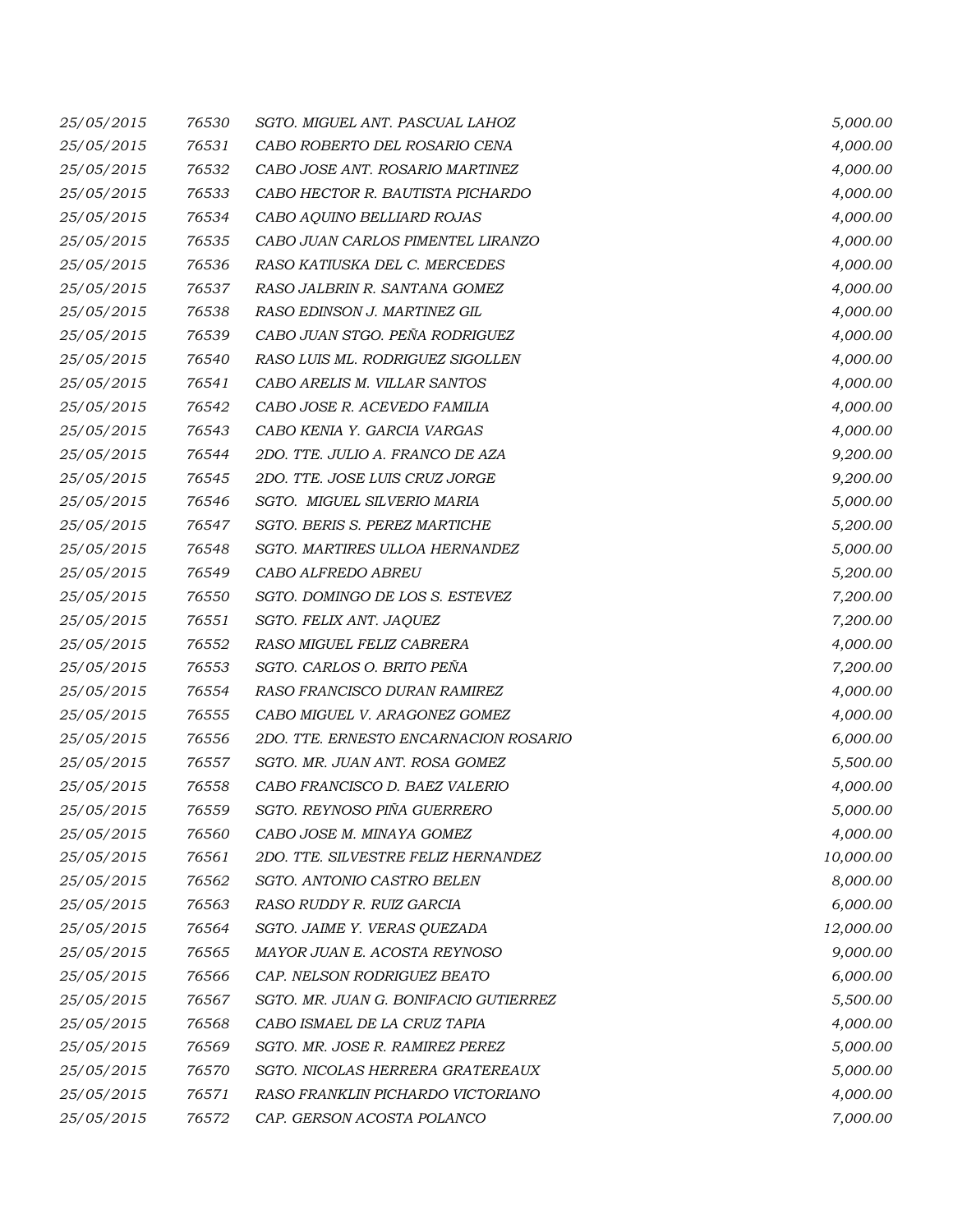| 25/05/2015 | 76573 | 2DO. TTE. RICHARD L. BADIA MENDEZ          | 6,000.00 |
|------------|-------|--------------------------------------------|----------|
| 25/05/2015 | 76574 | 2DO. TTE. JOSE D. TIFA                     | 6,000.00 |
| 25/05/2015 | 76575 | 2DO. TTE. PRIMITIVO GOMEZ NUÑEZ            | 6,000.00 |
| 25/05/2015 | 76576 | RASO ELY E. DE LA ROSA AMBROSIO            | 4,000.00 |
| 25/05/2015 | 76577 | SGTO. MR. CANDIDO R. MENA SALCEDO          | 5,500.00 |
| 25/05/2015 | 76578 | CABO ALBIN ML. HICIANO GONZALEZ            | 4,000.00 |
| 25/05/2015 | 76579 | CAP. MANUEL DE JS. SENA HERNANDEZ          | 7,000.00 |
| 25/05/2015 | 76580 | SGTO. MR. PABLO ML. MORONTA REYES          | 5,000.00 |
| 25/05/2015 | 76581 | CABO RAMON ANT. PICHARDO ALVAREZ           | 4,000.00 |
| 25/05/2015 | 76582 | SGTO. MR. SANTIAGO BATISTA DIAZ            | 5,500.00 |
| 25/05/2015 | 76583 | SGTO. SOREMINDA FLETE ADAMES               | 5,000.00 |
| 25/05/2015 | 76584 | CABO JUAN CISNEROS ALMANZAR                | 4,000.00 |
| 25/05/2015 | 76585 | CABO JOSE ANT. TAVERAS ARIAS               | 4,000.00 |
| 25/05/2015 | 76586 | CABO WILLIAMS ADAMES ESPINAL               | 4,000.00 |
| 25/05/2015 | 76587 | RASO JUNIOR CABRERA RODRIGUEZ              | 5,200.00 |
| 25/05/2015 | 76588 | SGTO. JOSE ML. PAULINO ACOSTA              | 5,000.00 |
| 25/05/2015 | 76589 | CABO JESUS ANT. DE LA CRUZ SUERO           | 4,000.00 |
| 25/05/2015 | 76590 | SGTO. MR. JOSE ALB. EVANGELISTA CONCEPCION | 5,000.00 |
| 25/05/2015 | 76591 | SGTO. MR. WILSON GERMAN DE LA CRUZ         | 5,500.00 |
| 25/05/2015 | 76592 | SGTO. EDUARDO DE JS. CRUZ VENTURA          | 7,200.00 |
| 25/05/2015 | 76593 | CABO YENNY ALT. ROSARIO GARCIA             | 5,200.00 |
| 25/05/2015 | 76594 | SGTO. RAMON SEVERINO PAREDES               | 7,200.00 |
| 25/05/2015 | 76595 | <b>SGTO. DOLORES PEDIET ALMONTE</b>        | 7,200.00 |
| 25/05/2015 | 76596 | SGTO. MR. SANTO E. TEJEDA                  | 9,000.00 |
| 25/05/2015 | 76597 | MAYOR LORENZO DE LEON FLORES               | 9,000.00 |
| 25/05/2015 | 76598 | 1ER. TTE. RUBEN D. GARCIA DE LEON          | 6,500.00 |
| 25/05/2015 | 76599 | SGTO. MR. LUIS CASTRO ACOSTA               | 5,500.00 |
| 25/05/2015 | 76600 | SGTO. MR. JACOBO ANT. HURTADO MARIA        | 5,500.00 |
| 25/05/2015 | 76601 | SGTO. WILFREDY M. MENA ACOSTA              | 5,000.00 |
| 25/05/2015 | 76602 | CABO JOSE R. HERNANDEZ PAULINO             | 4,000.00 |
| 25/05/2015 | 76603 | SGTO. RAMON ANT. JIMENEZ NUÑEZ             | 7,200.00 |
| 25/05/2015 | 76604 | RASO DANIEL ADAMES PERALTA                 | 4,000.00 |
| 25/05/2015 | 76605 | RASO LORENZO L. VERAS DE LA ROSA           | 4,000.00 |
| 25/05/2015 | 76606 | SGTO. JOSE L. BONIFACIO GUTIERREZ          | 5,000.00 |
| 25/05/2015 | 76607 | SGTO. MR. MATIAS CRUCETA REINOSO           | 8,200.00 |
| 25/05/2015 | 76608 | SGTO. MR. FREDDY DE JESUS                  | 8,200.00 |
| 25/05/2015 | 76609 | 1ER. TTE. AQUILES EUGENIA LORENZO          | 6,500.00 |
| 25/05/2015 | 76610 | 2DO. TTE. CARLOS ANT. FORTUNA MONCION      | 6,000.00 |
| 25/05/2015 | 76611 | SGTO. RAFAEL DEL C. GUZMAN LOPEZ           | 5,000.00 |
| 25/05/2015 | 76612 | SGTO. MR. BARTOLO NUÑEZ SMITH              | 8,200.00 |
| 25/05/2015 | 76613 | CABO PASCUAL SEGURA OLIVERO                | 5,200.00 |
| 25/05/2015 | 76614 | RASO ROBERT O. VASQUEZ FELIZ               | 4,000.00 |
| 25/05/2015 | 76615 | RASO PETRONILA LOPEZ MEDINA                | 4,000.00 |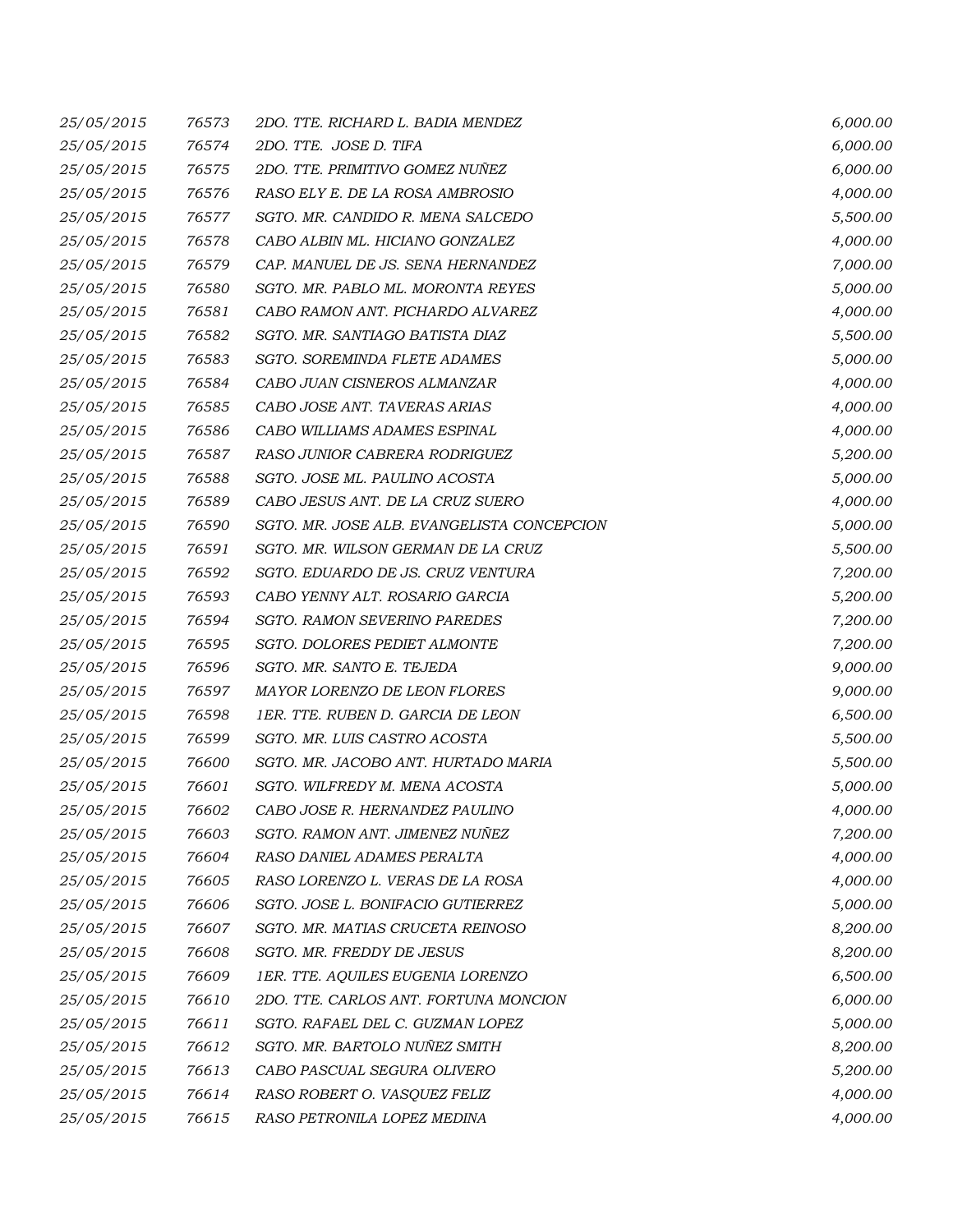| 25/05/2015 | 76616 | RASO ROSELIA PEREZ DE LA CRUZ      | 4,000.00 |
|------------|-------|------------------------------------|----------|
| 25/05/2015 | 76617 | MAYOR MIGUEL A. CONTRERAS GUERRERO | 7,000.00 |
| 25/05/2015 | 76618 | 1ER. TTE. ANGEL M. PERALTA PEÑA    | 6,500.00 |
| 25/05/2015 | 76619 | 2DO. TTE. PABLO GARCIA MONTERO     | 6,000.00 |
| 25/05/2015 | 76620 | 2DO. TTE. APOLINAR PEÑA PEÑA       | 6,000.00 |
| 25/05/2015 | 76621 | 2DO. TTE. LEODAN URBAEZ FELIZ      | 6,000.00 |
| 25/05/2015 | 76622 | SGTO. JOSE DOLORES TRINIDAD FELIZ  | 5,000.00 |
| 25/05/2015 | 76623 | SGTO. LUIS L. ARIAS SANCHEZ        | 5,000.00 |
| 25/05/2015 | 76624 | RASO DIONERIS DE LA CRUZ LOPEZ     | 4,000.00 |
| 25/05/2015 | 76625 | CABO WANDER SANTANA FERRERAS       | 4,000.00 |
| 25/05/2015 | 76626 | CABO ESTERVIN ML. CRUZ PEREZ       | 4,000.00 |
| 25/05/2015 | 76627 | CABO LUIS M. ZAYAS URBAEZ          | 4,000.00 |
| 25/05/2015 | 76628 | RASO JUNIOR A. FELIZ FELIZ         | 4,000.00 |
| 25/05/2015 | 76629 | SGTO. ALEXANDER DE LEON GARCIA     | 7,200.00 |
| 25/05/2015 | 76630 | RASO WILMER A. URBAEZ FELIZ        | 4,000.00 |
| 25/05/2015 | 76631 | <b>SGTO. FAUSTINO BASIL LUIS</b>   | 6,900.00 |
| 25/05/2015 | 76632 | SGTO. MR. JOSE L. SANTANA BATISTA  | 4,000.00 |
| 25/05/2015 | 76633 | 1ER. TTE. MERGEN F. BATISTA RIVAS  | 6,500.00 |
| 25/05/2015 | 76634 | 2DO. TTE. FAUSTO D. ROCHA PEREZ    | 9,200.00 |
| 25/05/2015 | 76635 | SGTO. MR. ANGEL R. GONZALEZ CUEVAS | 5,500.00 |
| 25/05/2015 | 76636 | SGTO. GILTON MATEO MEDINA          | 7,200.00 |
| 25/05/2015 | 76637 | 2DO. TTE. PATRICIO GOMEZ SEGURA    | 6,000.00 |
| 25/05/2015 | 76638 | RASO WARLIN ANT. CARVAJAL CUEVAS   | 4,000.00 |
| 25/05/2015 | 76639 | SGTO. MR. JAVIEL MEDINA GONZALEZ   | 5,500.00 |
| 25/05/2015 | 76640 | SGTO. ALBERTO JIMENEZ              | 7,200.00 |
| 25/05/2015 | 76641 | SGTO. ELVIN U. NOVAS MEDRANO       | 5,000.00 |
| 25/05/2015 | 76642 | SGTO. MR. LUIS F. JOSE GARCIA      | 5,500.00 |
| 25/05/2015 | 76643 | SGTO. ROBERTO ANT. FELIZ MATOS     | 7,200.00 |
| 25/05/2015 | 76644 | CABO FRANCIS L. VOLQUEZ NOVAS      | 4,000.00 |
| 25/05/2015 | 76645 | 2DO. TTE. JOSELIN DIAZ SENA        | 6,000.00 |
| 25/05/2015 | 76646 | SGTO. HUMBERTO MEDINA ROA          | 7,200.00 |
| 25/05/2015 | 76647 | MAYOR RAFAEL ANT. SOTO MORETA      | 9,000.00 |
| 25/05/2015 | 76648 | SGTO. LEIDY OGANDO MONTERO         | 8,000.00 |
| 25/05/2015 | 76649 | RASO MIGUELINA PEREZ BELTRE        | 4,000.00 |
| 25/05/2015 | 76650 | CABO WILKINS E. HERNANDEZ GARCIA   | 6,000.00 |
| 25/05/2015 | 76651 | RASO YOHAN ML. LUCIANO BAUTISTA    | 6,000.00 |
| 25/05/2015 | 76652 | RASO EDWARD ANT. OGANDO TERRERO    | 4,000.00 |
| 25/05/2015 | 76653 | SGTO. MR. JOSE ML. REYES BELLO     | 8,200.00 |
| 25/05/2015 | 76654 | CABO JEOVANNY A. SANCHEZ ADAMES    | 4,000.00 |
| 25/05/2015 | 76655 | CABO JOSE R. COHEN BERAS           | 4,000.00 |
| 25/05/2015 | 76656 | RASO LUIS FCO. AMADOR VICIOSO      | 5,200.00 |
| 25/05/2015 | 76657 | SGTO. MR. FERNANDO MATEO           | 5,500.00 |
| 25/05/2015 | 76658 | CABO VICTOR ESPINOSA GONZALEZ      | 4,900.00 |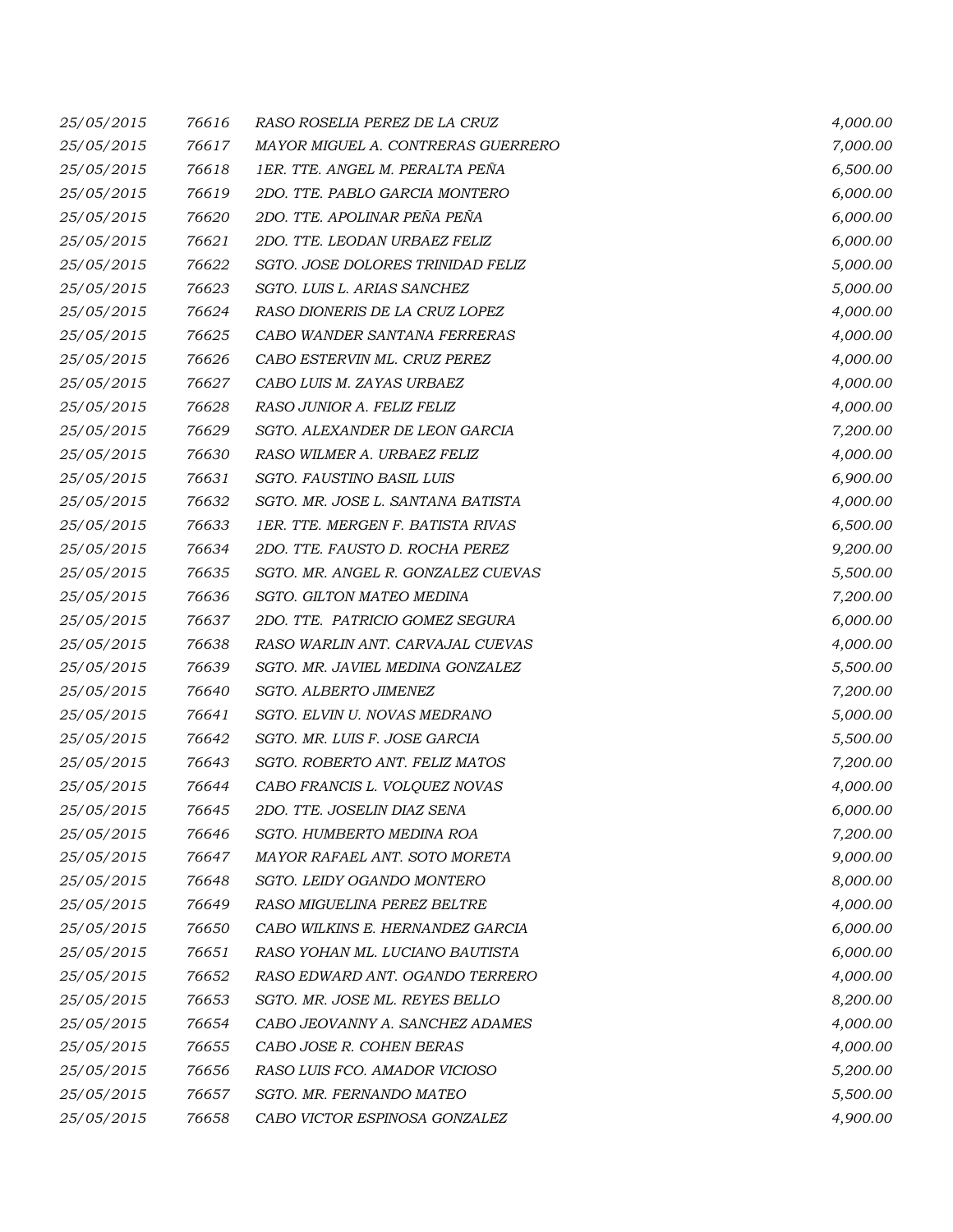| 25/05/2015 | 76659 | 2DO. TTE. SONIA M. DE LA ROSA DE LEON | 6,000.00  |
|------------|-------|---------------------------------------|-----------|
| 25/05/2015 | 76660 | 2DO. TTE. ELADIO CABRERA ROA          | 6,000.00  |
| 25/05/2015 | 76661 | SGTO. MR. AQUILES ROSARIO JIMENEZ     | 5,500.00  |
| 25/05/2015 | 76662 | SGTO. CRISTHIAN R. CONCEPCION ORTIZ   | 5,000.00  |
| 25/05/2015 | 76663 | SGTO. ELVIN ENCARNACION OGANDO        | 5,000.00  |
| 25/05/2015 | 76664 | SGTO. CRISTIAN ENCARNACION VALENZUELA | 5,000.00  |
| 25/05/2015 | 76665 | CABO HECTOR CALDERON CAPELLAN         | 4,000.00  |
| 25/05/2015 | 76666 | CABO JONATHAN F. MEDINA               | 4,000.00  |
| 25/05/2015 | 76667 | RASO ALTAGRACIA MATEO SOLIS           | 4,000.00  |
| 25/05/2015 | 76668 | RASO MABEL PEREZ TEJEDA               | 4,000.00  |
| 25/05/2015 | 76669 | CABO DANIEL E. RAMIREZ MESA           | 4,000.00  |
| 25/05/2015 | 76670 | CABO RAMONA MATEO BUGUE               | 4,000.00  |
| 25/05/2015 | 76671 | 2DO. TTE. JOSE E. CABRAL Y CABRAL     | 6,000.00  |
| 25/05/2015 | 76672 | RASO MIGUEL ALCANTARA RAMOS           | 4,000.00  |
| 25/05/2015 | 76673 | SGTO. ARTURO VILLEGAS DE LOS SANTOS   | 5,000.00  |
| 25/05/2015 | 76674 | 2DO. TTE. FRANKLIN OGANDO ALCANTARA   | 6,000.00  |
| 25/05/2015 | 76675 | 2DO. TTE. SILVIO E. ZABALA OGANDO     | 6,000.00  |
| 25/05/2015 | 76676 | SGTO. MR. MANUEL S. MONTILLA MADE     | 5,500.00  |
| 25/05/2015 | 76677 | SGTO. MR. DELIS G. COLON VALDEZ       | 5,500.00  |
| 25/05/2015 | 76678 | CABO EDDY A. MONTILLA MONTERO         | 4,000.00  |
| 25/05/2015 | 76679 | 2DO. TTE. MORENO ENCARNACION BAUTISTA | 9,200.00  |
| 25/05/2015 | 76680 | SGTO. MR. JOSE PANIAGUA DE LOS SANTOS | 5,500.00  |
| 25/05/2015 | 76681 | CABO AGUSTIN FLORENTINO ROSARIO       | 5,200.00  |
| 25/05/2015 | 76682 | SGTO. MARIOLIN LORENZO MEDINA         | 7,200.00  |
| 25/05/2015 | 76683 | RASO ANGELO VALLEJO ALCANTARA         | 4,000.00  |
| 25/05/2015 | 76684 | RASO LUIS ALB. DE LA ROSA GONZALEZ    | 4,000.00  |
| 25/05/2015 | 76685 | RASO VALERIO MORILLO MERAN            | 5,200.00  |
| 25/05/2015 | 76686 | CABO JORGE L. FIGUEREO DIAZ           | 4,000.00  |
| 25/05/2015 | 76687 | 1ER. TTE. FRANCISCO ALBER VALDEZ      | 6,500.00  |
| 25/05/2015 | 76688 | SGTO. MR. TEODORO VALLEJO MORILLO     | 5,500.00  |
| 25/05/2015 | 76689 | SGTO. ANTONIO GOMEZ TAPIA             | 4,000.00  |
| 25/05/2015 | 76690 | SGTO. JOSE L. VALDEZ MEDINA           | 5,000.00  |
| 25/05/2015 | 76691 | CABO ALEXANDER Y. TAPIA CRUZ          | 4,000.00  |
| 25/05/2015 | 76692 | SGTO. GUILLERMO E. RODRIGUEZ          | 6,900.00  |
| 25/05/2015 | 76693 | RASO JUNIOR CUEVAS GUZMAN             | 5,200.00  |
| 25/05/2015 | 76694 | 2DO. TTE. FRANK FELIZ ALCANTARA       | 10,000.00 |
| 25/05/2015 | 76695 | SGTO. MR. PEDRO SOTO                  | 9,000.00  |
| 25/05/2015 | 76696 | SGTO. MR. DANIEL DE JESUS DUVERGE     | 9,000.00  |
| 25/05/2015 | 76697 | SGTO. FELIX SANCHEZ GUZMAN            | 8,000.00  |
| 25/05/2015 | 76698 | RASO TOMAS DE JESUS MEJIA             | 6,000.00  |
| 25/05/2015 | 76699 | RASO ADRIAN A. PALACIO MARTINEZ       | 6,000.00  |
| 25/05/2015 | 76700 | RASO SANDRO T. REYES LERBOURS         | 4,000.00  |
| 25/05/2015 | 76701 | CABO SANTO SIERRA GUZMAN              | 6,000.00  |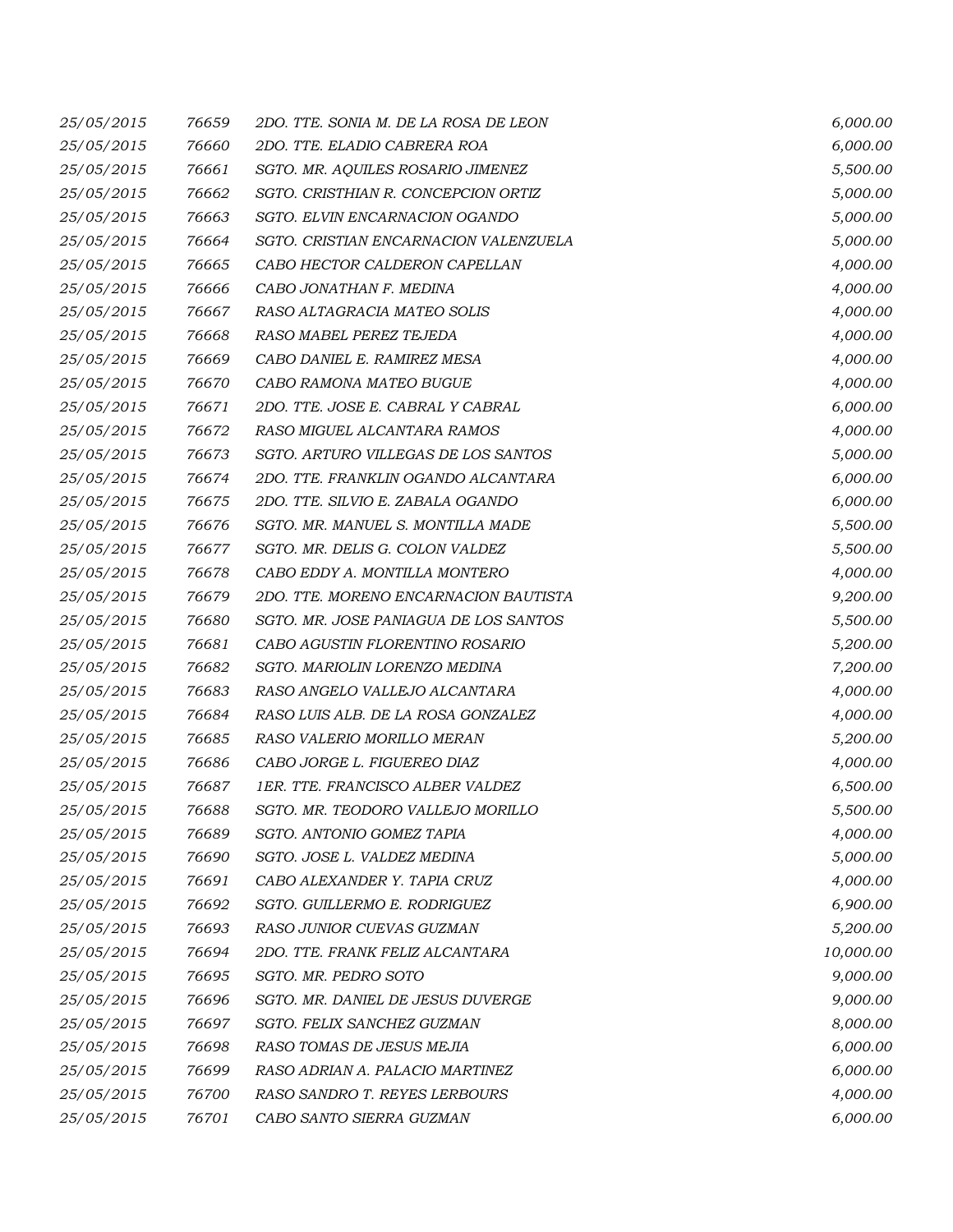| 25/05/2015 | 76702 | MAYOR PEDRO ML. R. DOMINGUEZ MORCELO      | 9,000.00  |
|------------|-------|-------------------------------------------|-----------|
| 25/05/2015 | 76703 | 2DO. TTE. MARINO SANCHEZ VASQUEZ          | 6,000.00  |
| 25/05/2015 | 76704 | SGTO. MR. JUAN I. GUILLEN BRITO           | 5,500.00  |
| 25/05/2015 | 76705 | SGTO. VICTOR V. PEREZ DIAZ                | 5,000.00  |
| 25/05/2015 | 76706 | CABO FRANCISCO ANT. GUANCE                | 4,000.00  |
| 25/05/2015 | 76707 | RASO AMADO E. GUZMAN PEREZ                | 4,000.00  |
| 25/05/2015 | 76708 | RASO MILCIADES MESA ENCARNACION           | 4,000.00  |
| 25/05/2015 | 76709 | SGTO. MR. VICTOR M. CASTILLO HERNANDEZ    | 9,000.00  |
| 25/05/2015 | 76710 | SGTO. NEWTON E. LORA FIGUEROA             | 8,000.00  |
| 25/05/2015 | 76711 | RASO FELIX E. VALENZUELA SIERRA           | 4,000.00  |
| 25/05/2015 | 76712 | RASO LUIS F. VALLEJO MARTINEZ             | 5,200.00  |
| 25/05/2015 | 76713 | 1ER. TTE. FELIX ANT. FABIAN DOMINGUEZ     | 10,200.00 |
| 25/05/2015 | 76714 | CABO JEUDIS PAREDES MOJICA                | 5,200.00  |
| 25/05/2015 | 76715 | RASO YOAN LASOSE HEREDIA                  | 4,000.00  |
| 25/05/2015 | 76716 | CABO MANOLIN BASILIO SALOMON              | 5,200.00  |
| 25/05/2015 | 76717 | CABO JUAN DIAZ ENCARNACION                | 5,200.00  |
| 25/05/2015 | 76718 | SGTO. JOSE ML. DE LA ROSA DE LEON         | 7,200.00  |
| 25/05/2015 | 76719 | 1ER. TTE. EUGENIO PEGUERO DEL ROSARIO     | 6,500.00  |
| 25/05/2015 | 76720 | RASO WILFREDO SANTOS ORTIZ                | 4,000.00  |
| 25/05/2015 | 76721 | CAPITAN EVARISTO VELAZQUEZ                | 11,200.00 |
| 25/05/2015 | 76722 | SGTO. MR. SANTOS RODRIGUEZ RIVERA         | 9,000.00  |
| 25/05/2015 | 76723 | CABO SALVADOR A. HEREDIA MATEO            | 6,000.00  |
| 25/05/2015 | 76724 | SGTO. MANUEL S. SOTO CABRAL               | 7,200.00  |
| 25/05/2015 | 76725 | RASO KELVIN A. FRANCO TURBI               | 4,000.00  |
| 25/05/2015 | 76726 | SGTO. WIQUIN LAVALE GONZALEZ              | 6,900.00  |
| 25/05/2015 | 76727 | SGTO. MR. PEDRO LAUREANO PAULA            | 5,500.00  |
| 25/05/2015 | 76728 | CABO MILKELIS FIGUEROA SUAREZ             | 4,000.00  |
| 25/05/2015 | 76729 | SGTO. MR. CESAR ANT. SERRANO GARCIA       | 7,900.00  |
| 25/05/2015 | 76730 | 2DO. TTE. JUAN FCO. JIMENEZ DE LOS SANTOS | 6,000.00  |
| 25/05/2015 | 76731 | SGTO. MR. MARCELO UREÑA ROSADO            | 8,200.00  |
| 25/05/2015 | 76732 | 1ER. TTE. PAULINO RODRIGUEZ SUERO         | 6,500.00  |
| 25/05/2015 | 76733 | SGTO. MR. JOHAN ML. SOSA                  | 5,500.00  |
| 25/05/2015 | 76734 | CABO VICTOR J. SENA DIAZ                  | 4,900.00  |
| 25/05/2015 | 76735 | 2DO. TTE. DIOMEDES DE LA CRUZ DE LA CRUZ  | 9,200.00  |
| 25/05/2015 | 76736 | MAYOR JUAN B. DIPRE ISABEL                | 5,000.00  |
| 25/05/2015 | 76737 | SGTO. CRISTINO SOTO SOTO                  | 5,000.00  |
| 25/05/2015 | 76738 | 1ER. TTE. VIRGINIO ARISMENDY PEREZ        | 6,500.00  |
| 25/05/2015 | 76739 | SGTO. DANTE E. GALAN SANTANA              | 7,200.00  |
| 25/05/2015 | 76740 | CABO WANDER AGRAMONTE CESPEDES            | 5,200.00  |
| 25/05/2015 | 76741 | 2DO. TTE. RAMON E. MENDEZ RUIZ            | 6,000.00  |
| 25/05/2015 | 76742 | 2DO. TTE. SALVADOR MEDINA MEDINA          | 6,000.00  |
| 25/05/2015 | 76743 | RASO JULIAN SUAZO CASADO                  | 4,000.00  |
| 25/05/2015 | 76744 | CABO LEONIDES SUAZO CASADO                | 5,200.00  |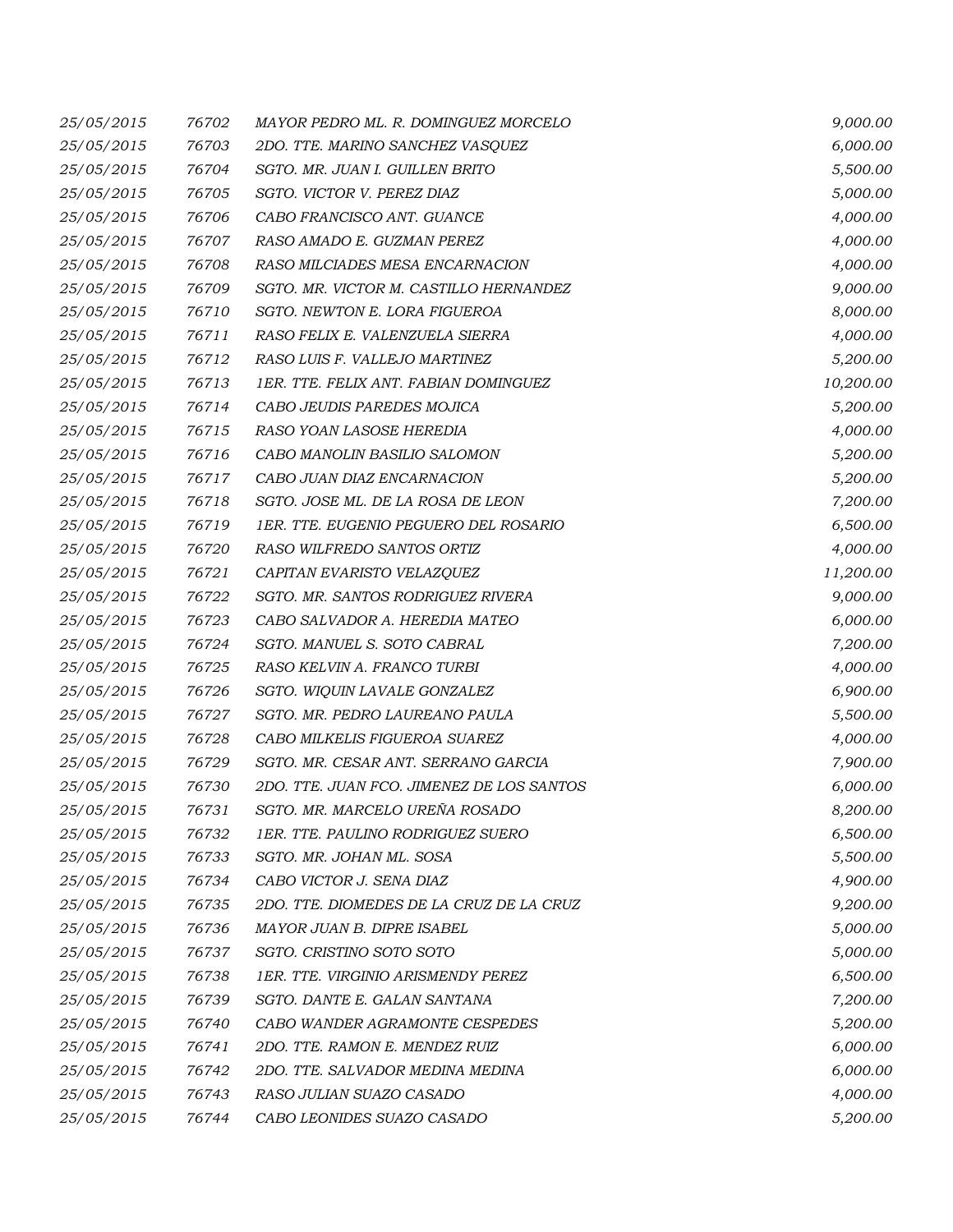| 25/05/2015 | 76745 | CABO JUAN DEL C. ORTIZ TEJEDA         | 4,900.00  |
|------------|-------|---------------------------------------|-----------|
| 25/05/2015 | 76746 | 2DO. TTE. JOSE D. TAPIA TAVERAS       | 9,200.00  |
| 25/05/2015 | 76747 | 2DO. TTE. EMILIO ROBLES PLASENCIO     | 6,000.00  |
| 25/05/2015 | 76748 | CABO FRANKLIN ANT. RODRIGUEZ CASTILLO | 4,900.00  |
| 25/05/2015 | 76749 | CAP. JOE ANT. GARCIA HOFFMAN          | 7,000.00  |
| 25/05/2015 | 76750 | 2DO. TTE. JUAN DEL A. FELIZ FELIZ     | 10,000.00 |
| 25/05/2015 | 76751 | SGTO. MR. GIL ML. CAMPECHANO GARCIA   | 9,000.00  |
| 25/05/2015 | 76752 | SGTO. CRISTIAN JAVIER ARREDONDO       | 9,000.00  |
| 25/05/2015 | 76753 | RASO FELIX F. REYNOSO REYES           | 6,000.00  |
| 25/05/2015 | 76754 | RASO MODESTO MONTERO POLANCO          | 6,000.00  |
| 25/05/2015 | 76755 | RASO ROSELIO SOLANO SILVESTRE         | 5,200.00  |
| 25/05/2015 | 76756 | SGTO. JUAN ALB. REED GOMEZ            | 7,200.00  |
| 25/05/2015 | 76757 | CABO ENMANUEL BAEZ YAN                | 5,200.00  |
| 25/05/2015 | 76758 | RASO JUNIOR ALB. CASTILLO ESCANIO     | 5,200.00  |
| 25/05/2015 | 76759 | CABO JOHNNY OZORIA DANIEL             | 4,000.00  |
| 25/05/2015 | 76760 | 2DO. TTE. NIXON RAMIREZ CANDELARIO    | 6,000.00  |
| 25/05/2015 | 76761 | SGTO. GRECIA I. ASTACIO JIMENEZ       | 5,000.00  |
| 25/05/2015 | 76762 | CABO ANGEL GONZALEZ BORQUEZ           | 4,900.00  |
| 25/05/2015 | 76763 | MAYOR KELVIN R. MARTE ALMONTE         | 14,100.00 |
| 25/05/2015 | 76764 | CAP. ERNESTO MEJIA SARMIENTO          | 7,000.00  |
| 25/05/2015 | 76765 | CAP. PACO MORILLO RAMIREZ             | 7,000.00  |
| 25/05/2015 | 76766 | 1ER. TTE. PEDRO BERIGUETE CUELLO      | 6,500.00  |
| 25/05/2015 | 76767 | 2DO. TTE. ANGEL ML. SOSA VANTERPOOL   | 6,000.00  |
| 25/05/2015 | 76768 | 2DO. TTE. GERSON ALCANTARA GOMEZ      | 6,000.00  |
| 25/05/2015 | 76769 | 2DO TTE. DIOMEDES PEGUERO ASTACIO     | 6,000.00  |
| 25/05/2015 | 76770 | 2DO. TTE. ISIDRO A. HERRERA MADERA    | 6,000.00  |
| 25/05/2015 | 76771 | 2DO. TTE. RAMON E. RAMIREZ PACHECO    | 6,000.00  |
| 25/05/2015 | 76772 | SGTO. MR. LEONARDO MONEGRO ORTEGA     | 5,500.00  |
| 25/05/2015 | 76773 | SGTO. MR. LUIS ROSARIO MANZUETA       | 5,500.00  |
| 25/05/2015 | 76774 | SGTO. MR. ANGELITO MONTERO RODRIGUEZ  | 5,500.00  |
| 25/05/2015 | 76775 | SGTO. MR. WILSON S. CUELLO            | 5,500.00  |
| 25/05/2015 | 76776 | SGTO. MR. RAFAEL REYES MEJIA          | 5,500.00  |
| 25/05/2015 | 76777 | SGTO. MR. FAUSTINO RAMIREZ FERNANDEZ  | 5,500.00  |
| 25/05/2015 | 76778 | SGTO. MARIO M. VICIOSO MANZANILLO     | 5,000.00  |
| 25/05/2015 | 76779 | SGTO. PEDRO OZORIA EMILIANO           | 5,000.00  |
| 25/05/2015 | 76780 | SGTO. FIOR R. SEGURA CANA             | 5,000.00  |
| 25/05/2015 | 76781 | SGTO. PAULA C. BELEN PAULINO          | 5,000.00  |
| 25/05/2015 | 76782 | CABO JUAN H. RAMIREZ PACHECO          | 4,000.00  |
| 25/05/2015 | 76783 | CABO GERVASIO DEGOLLADO RINCON        | 4,000.00  |
| 25/05/2015 | 76784 | CABO GASPAR ABREU CASTILLO            | 4,000.00  |
| 25/05/2015 | 76785 | CABO JACOB ROMERO RODRIGUEZ           | 4,000.00  |
| 25/05/2015 | 76786 | RASO FRANK ALBURQUERQUE MOTA          | 4,000.00  |
| 25/05/2015 | 76787 | RASO JULIO S. MAZARA REINOSO          | 4,000.00  |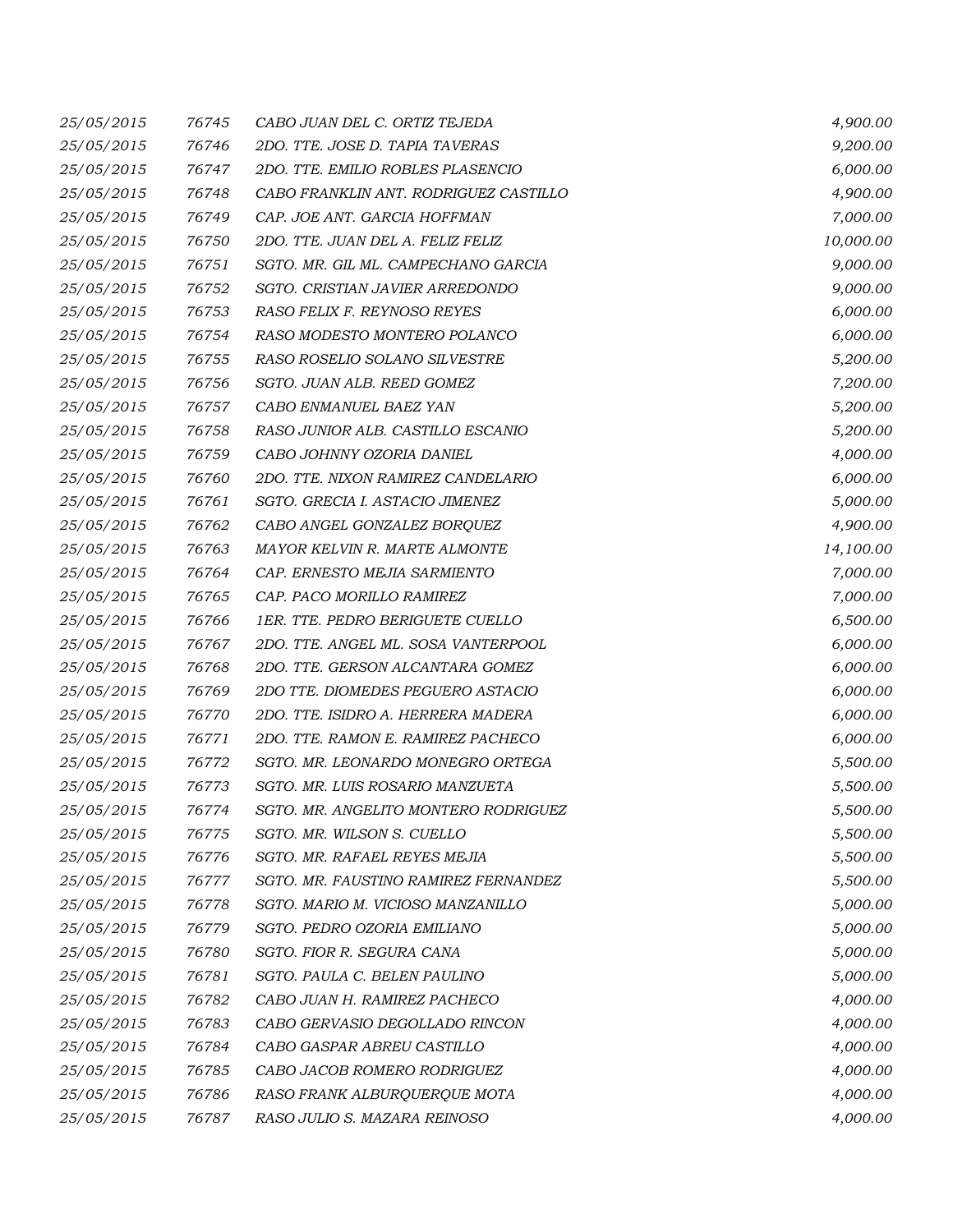| 25/05/2015 | 76788 | CABO FRANCISCO ANT. BASTARDO CORDERO      | 4,000.00  |
|------------|-------|-------------------------------------------|-----------|
| 25/05/2015 | 76789 | RASO DANIEL ALCANTARA BARREIRO            | 4,000.00  |
| 25/05/2015 | 76790 | CABO JULIO NOLASCO PEREZ                  | 5,200.00  |
| 25/05/2015 | 76791 | SGTO. TITO ROJAS MOTA                     | 5,000.00  |
| 25/05/2015 | 76792 | SGTO. MARIO ANT. FULGENCIO GARCIA         | 5,000.00  |
| 25/05/2015 | 76793 | SGTO. ANGEL REYES BAEZ                    | 5,000.00  |
| 25/05/2015 | 76794 | CABO ANASTACIO JOSEPH FOSTEL              | 4,000.00  |
| 25/05/2015 | 76795 | SGTO. MR. JOEL A. GUERRERO MEDINA         | 5,500.00  |
| 25/05/2015 | 76796 | CABO HENRY ML. ESCORBORES AVILA           | 5,200.00  |
| 25/05/2015 | 76797 | SGTO. HECTOR R. MOTA SANTANA              | 7,200.00  |
| 25/05/2015 | 76798 | SGTO. CRISTIAN DE PAULA POLANCO           | 7,200.00  |
| 25/05/2015 | 76799 | CAP. VICTOR ML. GONZALEZ ALVAREZ          | 7,000.00  |
| 25/05/2015 | 76800 | SGTO. FRANKLIN S. ACOSTA SOLIS            | 5,000.00  |
| 25/05/2015 | 76801 | CABO CLAUDIO CORNIELLE                    | 4,000.00  |
| 25/05/2015 | 76802 | RASO WILLIAM E. JIMENEZ SOSA              | 4,000.00  |
| 25/05/2015 | 76803 | 2DO. TTE. CARLOS ML. VIDAL SEGURA         | 10,000.00 |
| 25/05/2015 | 76804 | CABO MANUEL L. NUÑEZ SANCHEZ              | 4,900.00  |
| 25/05/2015 | 76805 | 1ER. TTE. FELIX ALB. PEREYRA ROA          | 6,500.00  |
| 25/05/2015 | 76806 | RASO MAXIMO AQUINO GOMEZ                  | 4,000.00  |
| 25/05/2015 | 76807 | CABO EDGAL EFRAIN SANTANA DIAZ            | 4,000.00  |
| 25/05/2015 | 76808 | 2DO. TTE. DIOMEDES PAREDES SANTANA        | 6,000.00  |
| 25/05/2015 | 76809 | CABO DHAIN S. BERAS FIGUEROA              | 4,000.00  |
| 25/05/2015 | 76810 | RASO ALEXIS BDO. CABRERA SOLANO           | 4,000.00  |
| 25/05/2015 | 76811 | RASO VLADIMIR ML. SANTANA PEÑA            | 4,900.00  |
| 25/05/2015 | 76812 | SGTO. ALCADIO JOSE ROSARIO                | 7,200.00  |
| 25/05/2015 | 76813 | RASO YOEL ML. AGESTA SILVESTRE            | 5,200.00  |
| 25/05/2015 | 76814 | CAP. HECTOR DE LOS SANTOS A.              | 10,000.00 |
| 25/05/2015 | 76815 | <b>1ER TTE. EMELINDO BATISTA</b>          | 7,000.00  |
| 25/05/2015 | 76816 | 1ER. TTE. JUAN JIMENEZ SANTANA            | 6,500.00  |
| 25/05/2015 | 76817 | 2DO. TTE. CIRIACO PAYANO SEVERINO         | 6,000.00  |
| 25/05/2015 | 76818 | 2DO. TTE. DOMINGO ANT. SEVERINO HENRIQUEZ | 6,000.00  |
| 25/05/2015 | 76819 | SGTO. MR. LUISA J. JIMENEZ BORT           | 5,500.00  |
| 25/05/2015 | 76820 | SGTO. BELKIS A. RICHARDSON GUILLEN        | 5,000.00  |
| 25/05/2015 | 76821 | SGTO. FRANKLIN GUZMAN LEONARDO            | 5,000.00  |
| 25/05/2015 | 76822 | RASO ISMAEL ALB. PEGUERO GONZALEZ         | 4,000.00  |
| 25/05/2015 | 76823 | SGTO. MR. ANDRES GUERRERO                 | 5,500.00  |
| 25/05/2015 | 76824 | SGTO. CARLOS ALB. PEGUERO MOTA            | 7,200.00  |
| 25/05/2015 | 76825 | SGTO. MR. ALEJANDRO BASTARDO SANTANA      | 8,200.00  |
| 25/05/2015 | 76826 | SGTO. JOAQUIN SALAS CEDEÑO                | 5,000.00  |
| 25/05/2015 | 76827 | CABO YEIMY RIVAS PEGUERO                  | 4,000.00  |
| 25/05/2015 | 76828 | SGTO. LISANDRO CHALAS TRINIDAD            | 4,000.00  |
| 25/05/2015 | 76829 | CABO BIENVENIDO ALFONSECA JAVIER          | 4,000.00  |
| 25/05/2015 | 76830 | CABO SANTO SEVERINO SANTANA               | 4,000.00  |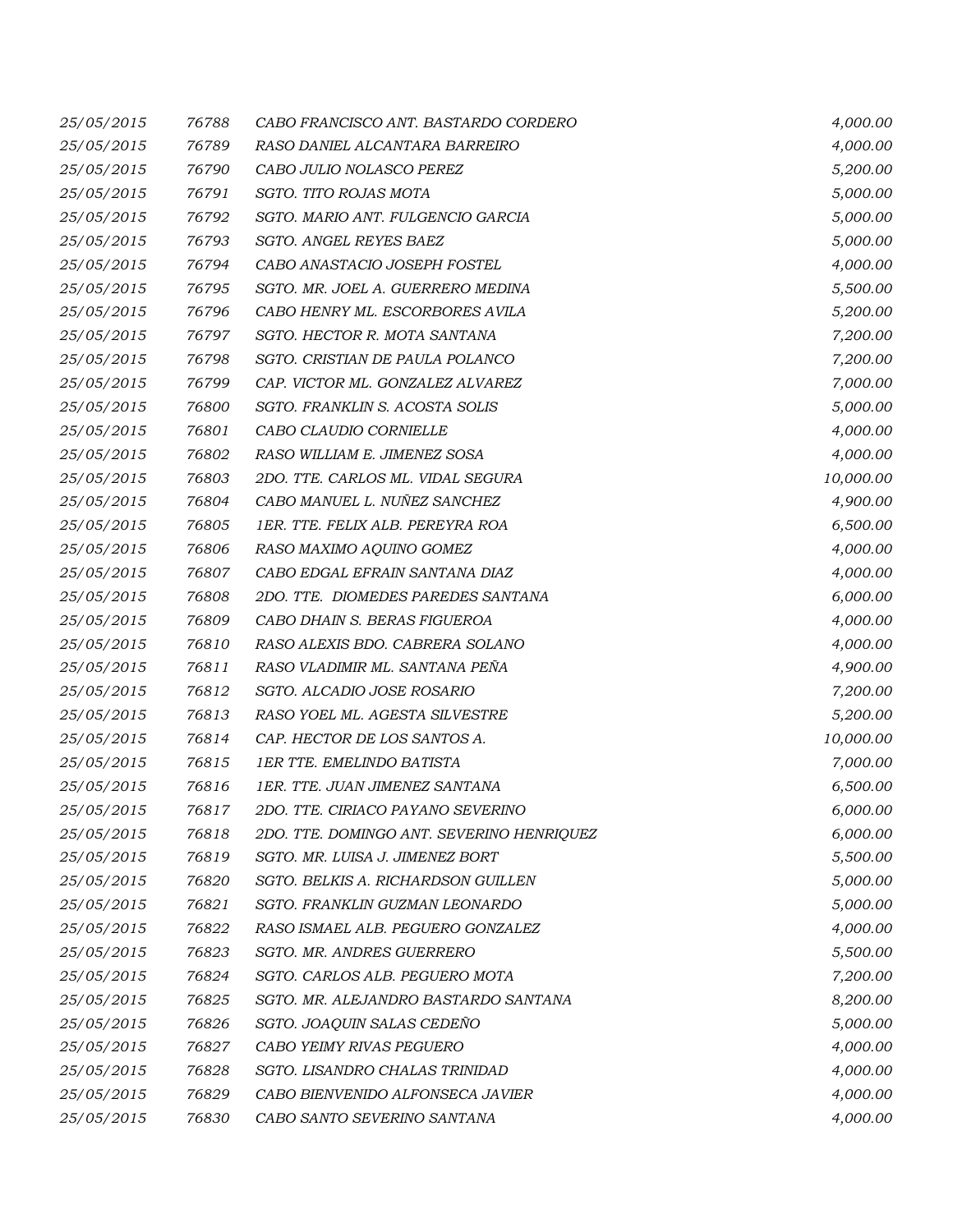| 25/05/2015 | 76831 | MAYOR JOSE FCO. FRIAS MOTA                | 9,000.00  |
|------------|-------|-------------------------------------------|-----------|
| 25/05/2015 | 76832 | 1ER. TTE. CESAREO PEGUERO PRADO           | 11,000.00 |
| 25/05/2015 | 76833 | 1ER. TTE. SANTO A. BRUJAN AQUINO          | 11,000.00 |
| 25/05/2015 | 76834 | 2DO. TTE. PEDRO LAUREANO GUZMAN           | 8,000.00  |
| 25/05/2015 | 76835 | SGTO. NELDIS A. BELLO PEREZ               | 8,000.00  |
| 25/05/2015 | 76836 | SGTO. NIORVIS M. FABIAN TOLENTINO         | 8,000.00  |
| 25/05/2015 | 76837 | CABO JUAN C. PEREZ                        | 6,000.00  |
| 25/05/2015 | 76838 | CABO LEORYS ANT. MARTINEZ OVIEDO          | 6,000.00  |
| 25/05/2015 | 76839 | CABO MARCIAL OGANDO DIAZ                  | 7,466.67  |
| 25/05/2015 | 76840 | CABO ANGEL MA. RAMIREZ SEPULVEDA          | 6,000.00  |
| 25/05/2015 | 76841 | CABO EDWIN ALB. CUEVAS MARCANO            | 4,900.00  |
| 25/05/2015 | 76842 | 1ER. TTE. FAUSTO CARRASCO RAMIREZ         | 10,200.00 |
| 25/05/2015 | 76843 | SGTO. MR. WILLIAM DE LA CRUZ CABRAL       | 8,200.00  |
| 25/05/2015 | 76844 | SGTO. MR. HARRY A. CASTILLO MADERA        | 8,200.00  |
| 25/05/2015 | 76845 | SGTO. ARIAS A. GONZALES PEÑA              | 7,200.00  |
| 25/05/2015 | 76846 | CABO JORGE M. MARTE OLIVERO               | 5,200.00  |
| 25/05/2015 | 76847 | TTE. COR. JOSE E. PEREZ GELL              | 10,000.00 |
| 25/05/2015 | 76848 | TTE. COR. MILTON O. VALENZUELA VALENZUELA | 10,000.00 |
| 25/05/2015 | 76849 | MAYOR FLAVIA D. MONTERO ROMERO            | 9,000.00  |
| 25/05/2015 | 76850 | MAYOR ERASMO ALCANTARA VARGAS             | 9,000.00  |
| 25/05/2015 | 76851 | 2DO. TTE. EDWIN LAPE ZAPATA               | 8,896.16  |
| 25/05/2015 | 76852 | CAP. EMETERIO A. SANTANA HERNANDEZ        | 7,000.00  |
| 25/05/2015 | 76853 | CAP. IGNACIO G. MUÑOZ MORA                | 7,000.00  |
| 25/05/2015 | 76854 | CAP. SAMUEL HERNANDEZ OTAÑO               | 7,000.00  |
| 25/05/2015 | 76855 | CAP. FRANCISCO ANT. DE LEON               | 7,000.00  |
| 25/05/2015 | 76856 | 1ER. TTE. YNABER Y. SANTANA VASQUEZ       | 6,500.00  |
| 25/05/2015 | 76857 | 1ER. TTE. JULIO E. FELIZ URBAEZ           | 6,500.00  |
| 25/05/2015 | 76858 | 1ER. TTE. FELICIA CONRADO JIMENEZ         | 6,500.00  |
| 25/05/2015 | 76859 | 1ER. TTE. ADOLFO CARRASCO FELIZ           | 6,500.00  |
| 25/05/2015 | 76860 | 1ER. TTE. LORENZO REYES DE LEON           | 6,500.00  |
| 25/05/2015 | 76861 | 2DO TTE, FELICIANO REYES FLORIAN          | 6,000.00  |
| 25/05/2015 | 76862 | 2DO. TTE. FLERIDA A. GARCIA NICOLAS       | 6,000.00  |
| 25/05/2015 | 76863 | ALFEREZ DE FRAGATA NILO PUJOLS GARCIA     | 6,000.00  |
| 25/05/2015 | 76864 | 2DO. TTE. BACILIO HEREDIA AQUINO          | 6,000.00  |
| 25/05/2015 | 76865 | 2DO. TTE. JOSE S. MOREL DE LA CRUZ        | 6,000.00  |
| 25/05/2015 | 76866 | SGTO. MR. HENRY SOSA GOMEZ                | 5,500.00  |
| 25/05/2015 | 76867 | SGTO. MR. LUCIANO SANTOS                  | 5,500.00  |
| 25/05/2015 | 76868 | SGTO. MERCEDES M. LECLER GARCIA           | 5,000.00  |
| 25/05/2015 | 76869 | SGTO. CIRUANEL RAMIREZ ALCANTARA          | 5,000.00  |
| 25/05/2015 | 76870 | CABO NANCY SUSANA HERNANDEZ CASADO        | 4,000.00  |
| 25/05/2015 | 76871 | CABO FEDERICO HERNANDEZ BERROA            | 4,000.00  |
| 25/05/2015 | 76872 | RASO EDWIN C. BALBUENA MALDONADO          | 4,000.00  |
| 25/05/2015 | 76873 | CABO GLADYS SANTANA HERNANDEZ             | 4,000.00  |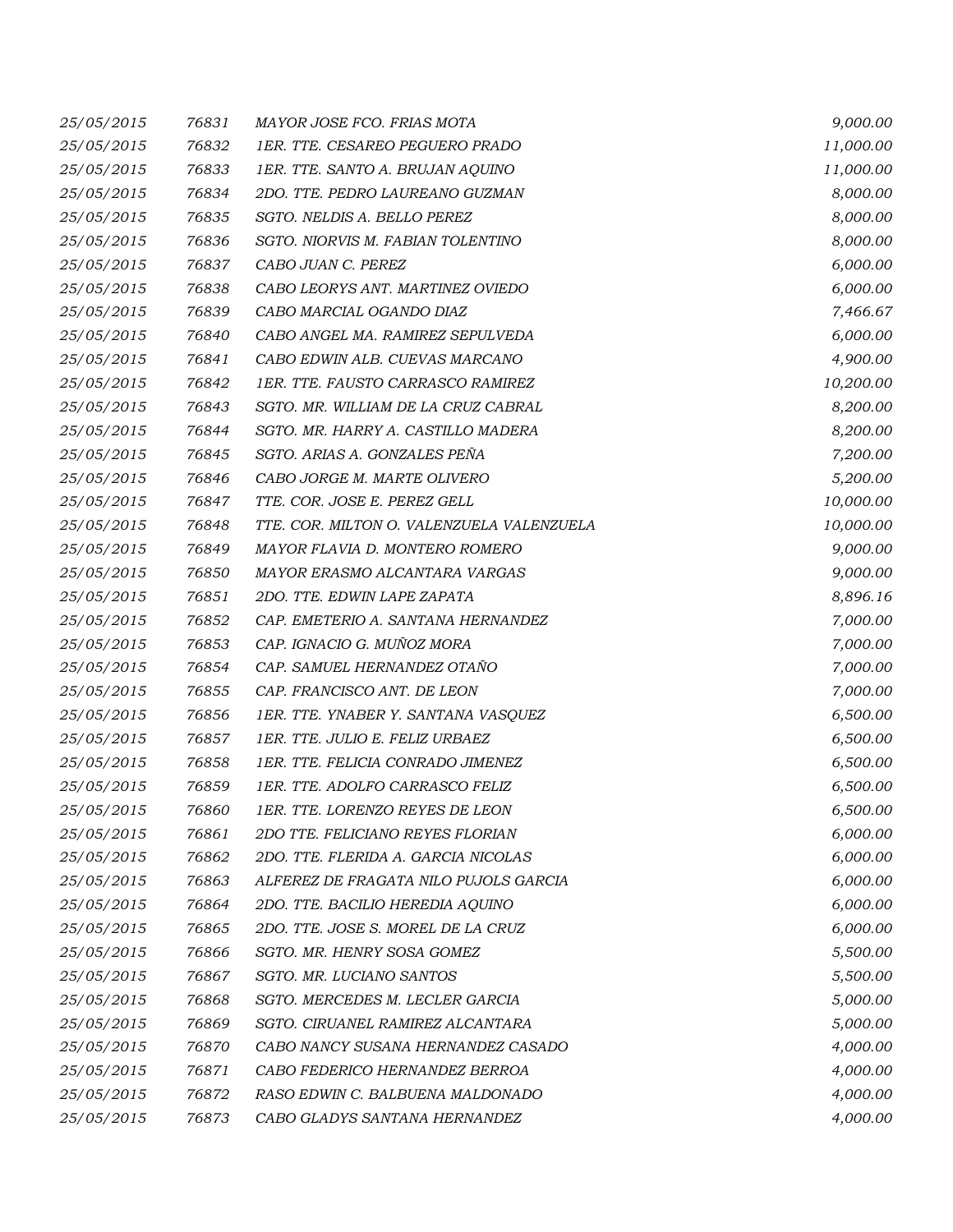| 25/05/2015 | 76874 | CABO RAQUEL MEJIA HERNANDEZ           | 3,500.00  |
|------------|-------|---------------------------------------|-----------|
| 25/05/2015 | 76875 | RASO JOSE R. QUEZADA CARMONA          | 4,000.00  |
| 25/05/2015 | 76876 | <b>RASO MELISA REYES</b>              | 4,000.00  |
| 25/05/2015 | 76877 | RASO STEFFANY M. SEDANO HERNANDEZ     | 3,266.67  |
| 25/05/2015 | 76878 | 1ER. TTE. DOMINGO M. REYES RODRIGUEZ  | 10,200.00 |
| 25/05/2015 | 76879 | 2DO. TTE. JULIO E. VASQUEZ GIRON      | 9,200.00  |
| 25/05/2015 | 76880 | 2DO. TTE. NAZARIO MOLINA RODRIGUEZ    | 6,000.00  |
| 25/05/2015 | 76881 | 2DO. TTE. MANUEL DE LOS R DOTEL MATOS | 9,200.00  |
| 25/05/2015 | 76882 | 2DO. TTE. SILVESTRE PEÑA GOMEZ        | 10,000.00 |
| 25/05/2015 | 76883 | 2DO. TTE. FRANCISCO ROA GONZALEZ      | 6,000.00  |
| 25/05/2015 | 76884 | 2DO. TTE. ABRAHAN D. FELIZ FELIZ      | 10,000.00 |
| 25/05/2015 | 76885 | CABO OLIVIO SENA FERRERAS             | 6,000.00  |
| 25/05/2015 | 76886 | RASO JOSE V. MATEO DE LA CRUZ         | 5,200.00  |
| 25/05/2015 | 76887 | SGTO. ANGELA DE LA CRUZ               | 4,000.00  |
| 25/05/2015 | 76888 | CAP. SANTO T. PEREYRA SORIANO         | 8,828.04  |
| 25/05/2015 | 76889 | CABO ALFI A. URIBE EMILIANO           | 4,000.00  |
| 25/05/2015 | 76890 | CABO ARIEL SANCHEZ DE OLEO            | 4,000.00  |
| 25/05/2015 | 76891 | SGTO. CIRILO DE JESUS PASCUAL         | 7,200.00  |
| 25/05/2015 | 76892 | 1ER. TTE. DANIELA ALT. LOPEZ MIRABAL  | 6,000.00  |
| 25/05/2015 | 76893 | RASO JOSE A. SUAZO PEREZ              | 5,200.00  |
| 25/05/2015 | 76894 | SGTO. MR. UPIANO ANT. GOMEZ LUZON     | 5,500.00  |
| 25/05/2015 | 76895 | SGTO. MR. ANA I. FERMIN PEÑA          | 5,500.00  |
| 25/05/2015 | 76896 | CABO BRUNO LORENZO JIMENEZ            | 4,000.00  |
| 25/05/2015 | 76897 | 1ER. TTE. AURA C. HERASME TEJEDA      | 6,500.00  |
| 25/05/2015 | 76898 | SGTO. MR. ROBERTO QUEZADA SANCHEZ     | 5,500.00  |
| 25/05/2015 | 76899 | 1ER. TTE. DOMINGO NUEZ GUZMAN         | 6,500.00  |
| 25/05/2015 | 76900 | CAP. JOSELITO RIVERA SANTOS           | 6,500.00  |
| 25/05/2015 | 76901 | 2DO. TTE. BOLIVAR DUARTE ROSARIO      | 6,000.00  |
| 25/05/2015 | 76902 | SGTO. MR. CARMEN VALENZA              | 5,500.00  |
| 25/05/2015 | 76903 | ALF. DE NAVIO FRANKLIN HERASME        | 6,500.00  |
| 25/05/2015 | 76904 | TTE. DE NAVIO JOSE N. ACOSTA VILLA    | 6,500.00  |
| 25/05/2015 | 76905 | 2DO. TTE. ENEROLIZA RUIZ              | 6,000.00  |
| 25/05/2015 | 76906 | SGTO. MAGALY ALT. TEJADA BRITO        | 5,000.00  |
| 25/05/2015 | 76907 | SGTO. JOSE GUZMAN RODRIGUEZ           | 5,000.00  |
| 25/05/2015 | 76908 | MARINERO BERNARDO ANT. PEREZ LOPEZ    | 4,000.00  |
| 25/05/2015 | 76909 | CABO ROBERTO JS. FLORES BALS          | 4,000.00  |
| 25/05/2015 | 76910 | CABO JOSE L. SEGURA ALCANTARA         | 4,000.00  |
| 25/05/2015 | 76911 | 1ER. TTE. MILAGROS ESPINOSA MONTERO   | 6,500.00  |
| 25/05/2015 | 76912 | SGTO. MR. MAXIMO F. CRUZ ROSARIO      | 8,200.00  |
| 25/05/2015 | 76913 | SGTO. SANTO B. BERAS BAUTISTA         | 7,200.00  |
| 25/05/2015 | 76914 | TTE. COR. OCTAVIO ROMERO ENCARNACION  | 10,000.00 |
| 25/05/2015 | 76915 | MAYOR REYES CRUCETA PEÑA              | 9,360.00  |
| 25/05/2015 | 76916 | CAP. RAMON ANT. PEREZ MENDEZ          | 7,000.00  |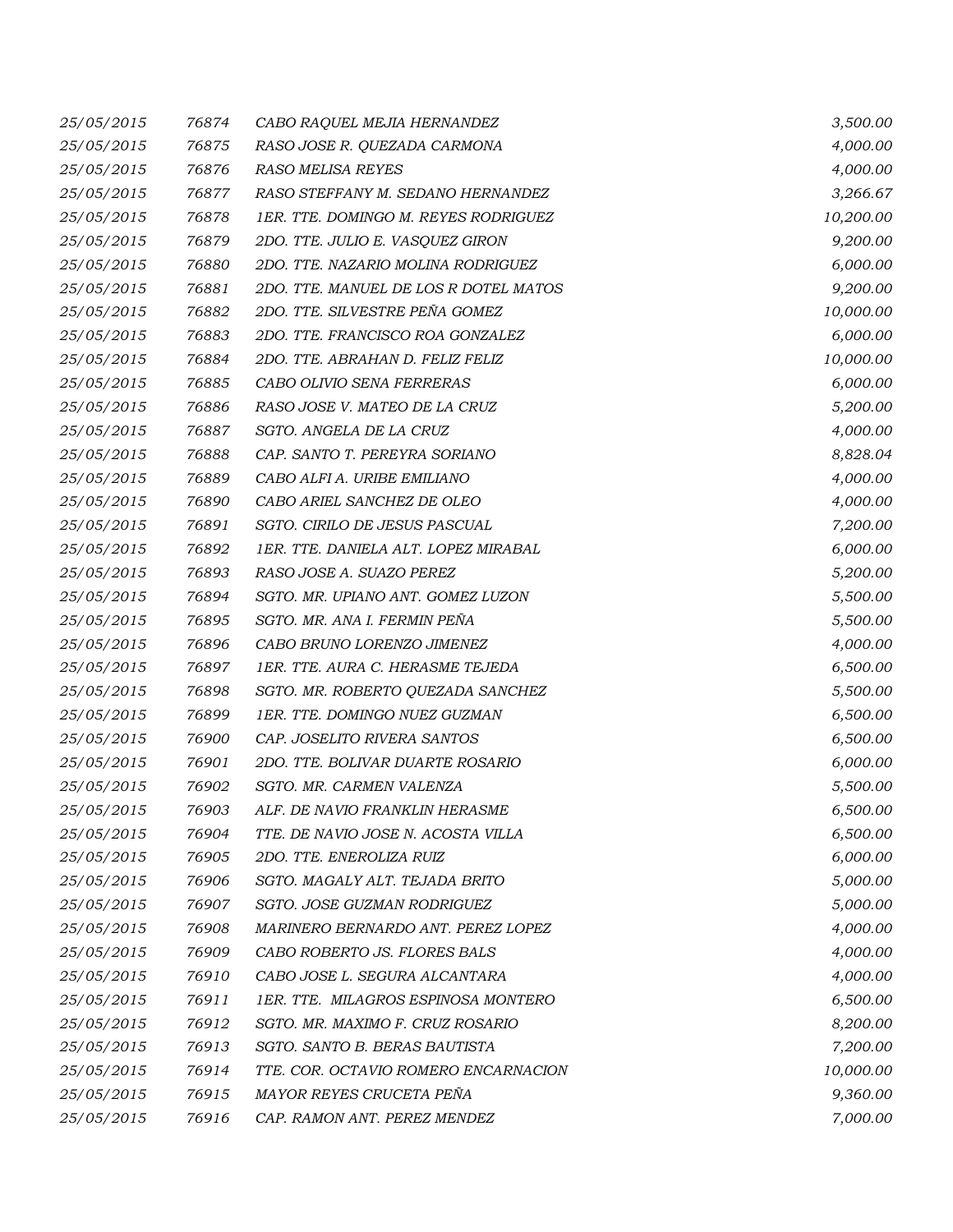| 25/05/2015 | 76917 | 2DO. TTE. FELIX BRITO VALERIO             | 6,000.00  |
|------------|-------|-------------------------------------------|-----------|
| 25/05/2015 | 76918 | SGTO. JUAN ML. ROMAN MERCADO              | 8,000.00  |
| 25/05/2015 | 76919 | SGTO. RAMON C. PAULINO OTAÑE              | 8,000.00  |
| 25/05/2015 | 76920 | CABO FELIX MUESES NUÑEZ                   | 6,000.00  |
| 25/05/2015 | 76921 | SGTO. MR. LUIS A. OGANDO RUBIO            | 4,000.00  |
| 25/05/2015 | 76922 | SGTO. MR. ALLEN V. MARQUEZ GARCIA         | 9,000.00  |
| 25/05/2015 | 76923 | 1ER. TTE. ESTHER M. RAMIREZ BEATO         | 10,200.00 |
| 25/05/2015 | 76924 | SGTO. ELEONARDO REGALADO SERRANO          | 5,000.00  |
| 25/05/2015 | 76925 | SGTO. MR. DOMINGUITO GREGORIO MARTINEZ    | 5,500.00  |
| 25/05/2015 | 76926 | TTE. COR. RIGOBERTO A. ORTIZ MORONTA      | 10,000.00 |
| 25/05/2015 | 76927 | 1ER. TTE. FRANCISCO REYES HILARIO         | 6,500.00  |
| 25/05/2015 | 76928 | 1ER. TTE. ROBERTO M. HENRIQUEZ ROSA       | 6,500.00  |
| 25/05/2015 | 76929 | SGTO. KELVIN PANIAGUA DE LOS SANTOS       | 5,000.00  |
| 25/05/2015 | 76930 | SGTO. GLENNY K. RODRIGUEZ ALVAREZ         | 5,000.00  |
| 25/05/2015 | 76931 | RASO LUISA MA. LEDESMA                    | 4,000.00  |
| 25/05/2015 | 76932 | SGTO. MR. JULIO L. CRUZ                   | 8,200.00  |
| 25/05/2015 | 76933 | 2DO. TTE. SANTO A. LARA                   | 8,900.00  |
| 25/05/2015 | 76934 | SGTO. JOSE A. PAYANO ALBINO               | 5,000.00  |
| 25/05/2015 | 76935 | RASO GEORGINA CASTILLO OZUNA              | 4,000.00  |
| 25/05/2015 | 76936 | RASO WINSTON A. ACOSTA URBINO             | 4,000.00  |
| 25/05/2015 | 76937 | 1ER. TTE. MODESTO DE LEON BELLO           | 6,500.00  |
| 25/05/2015 | 76938 | 2DO. TTE. FRANCISCO ANT. HERNANDEZ JAVIER | 6,000.00  |
| 25/05/2015 | 76939 | SGTO. MR. CONFESOR BERROA DE LOS SANTOS   | 5,500.00  |
| 25/05/2015 | 76940 | SGTO. FREMIS DE LEON ALCANTARA            | 5,000.00  |
| 25/05/2015 | 76941 | CABO AGUSTIN DE LOS SANTOS ADON           | 4,900.00  |
| 25/05/2015 | 76942 | SGTO. JUAN R. ROSARIO VASQUEZ             | 5,000.00  |
| 25/05/2015 | 76943 | SGTO. ANDRES C. FIGUEROA AQUINO           | 5,000.00  |
| 25/05/2015 | 76944 | RASO MANUEL ANT. MEJIA PEÑA               | 4,000.00  |
| 25/05/2015 | 76945 | 2DO. TTE. ANGEL DE LOS SANTOS DE LA ROSA  | 6,000.00  |
| 25/05/2015 | 76946 | SGTO. MR. LUIS D. REYES PEÑA              | 8,200.00  |
| 25/05/2015 | 76947 | 2DO. TTE. JOEL E. LOPEZ FELIZ             | 9,200.00  |
| 25/05/2015 | 76948 | MAYOR JOSE D. DELGADO MONEGRO             | 13,000.00 |
| 25/05/2015 | 76949 | 1ER. TTE. DANIEL DE SENA VARGAS           | 6,500.00  |
| 25/05/2015 | 76950 | SGTO. MR. JOSE M. BELLIARD DISLA          | 5,500.00  |
| 25/05/2015 | 76951 | SGTO. MR. DANIEL ANT. VERAS GERMOSEN      | 5,500.00  |
| 25/05/2015 | 76952 | SGTO. FELIPE S. FRANCISCO POLANCO         | 5,000.00  |
| 25/05/2015 | 76953 | SGTO. JOSE A. SANCHEZ SANCHEZ             | 5,000.00  |
| 25/05/2015 | 76954 | CABO JUAN A. NOVAS HERASME                | 4,000.00  |
| 25/05/2015 | 76955 | CABO FRANCISCO J. RODRIGUEZ REYES         | 4,000.00  |
| 25/05/2015 | 76956 | RASO YEFRICA MA. HIDALGO MARTINEZ         | 4,000.00  |
| 25/05/2015 | 76957 | RASO ELIZABETH METIVIER MARTINEZ          | 4,000.00  |
| 25/05/2015 | 76958 | STGO. NELSON G. GUZMAN MOREL              |           |
| 25/05/2015 | 76959 | SILVESTRE COCO                            | 4,263.41  |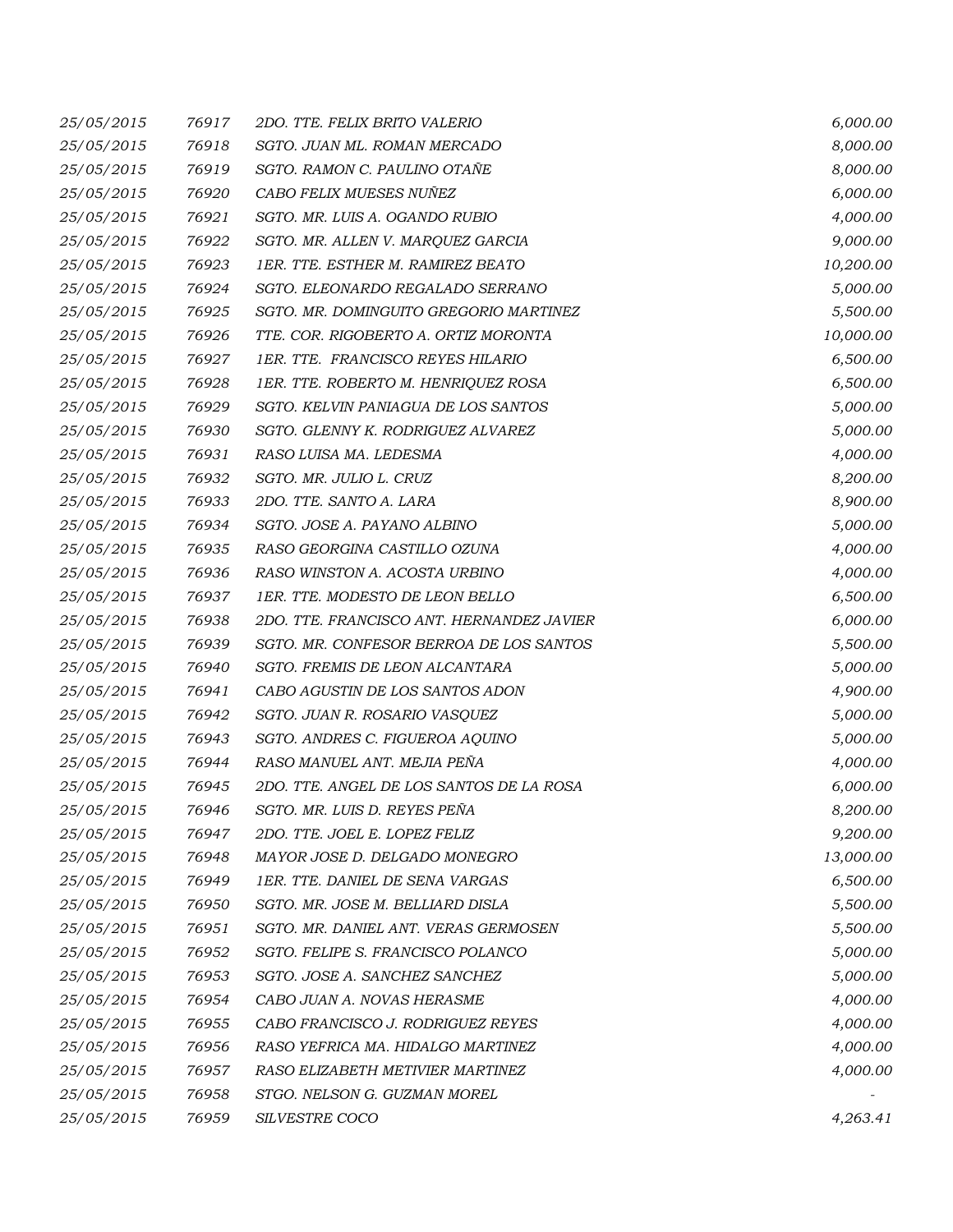| 26/05/2015 | 76960 | SGTO. NELSON G. SUAREZ MOREL         | 16,000.00  |
|------------|-------|--------------------------------------|------------|
| 27/05/2015 | 76961 | KARLA SANTIAGO MONTERO               | 8,089.17   |
| 27/05/2015 | 76962 | <b>JOSE M. SANTOS GOMEZ</b>          | 38,245.54  |
| 27/05/2015 | 76963 | <b>WATER R. PEREZ PEREZ</b>          | 14,768.21  |
| 27/05/2015 | 76964 | REYNALDO FRIAS CASTRO                | 10,224.14  |
| 27/05/2015 | 76965 | WILTON R. ORTIZ SANTOS               | 6,974.81   |
| 27/05/2015 | 76966 | <b>MARTINA FLORES</b>                | 19,436.66  |
| 27/05/2015 | 76967 | VILVEN W. RAMIREZ BAEZ               | 15,925.00  |
| 27/05/2015 | 76968 | HERIBERTO A. PIÑA PEREZ              | 8,089.17   |
| 27/05/2015 | 76969 | MARIA T. ABREU TEJADA                | 12,146.27  |
| 27/05/2015 | 76970 | JOAN ML. PICHARDO ESCARRAMAN         | 8,089.17   |
| 27/05/2015 | 76971 | ANA E. HERNANDEZ MENDEZ              | 12,770.43  |
| 27/05/2015 | 76972 | PATRICIA M. MERCEDES DOMINGUEZ       | 15,651.59  |
| 27/05/2015 | 76973 | REYLY ML. TAVAREZ REYES              | 12,146.27  |
| 27/05/2015 | 76974 | NICOLE M. PICHARDO FUERTES           | 7,702.78   |
| 27/05/2015 | 76975 | LEIDY J. LESPIN TAPIA                | 8,668.76   |
| 27/05/2015 | 76976 | JOSE ANT. ABREU ORTEGA               | 8,452.50   |
| 27/05/2015 | 76977 | JANNY MALDONADO REYNOSO              | 7,702.78   |
| 27/05/2015 | 76978 | ELETICIA DEL ORBE DE GONZALEZ        | 11,013.16  |
| 27/05/2015 | 76979 | FRANCIS E. PEÑA TRINIDAD             | 7,702.78   |
| 27/05/2015 | 76980 | MAITE A. PINEDA                      | 6,974.81   |
| 27/05/2015 | 76981 | EDALY A. PEREYRA DE AZA              | 7,219.80   |
| 27/05/2015 | 76982 | YAERI PUELLO ROSARIO                 | 15,456.00  |
| 27/05/2015 | 76983 | RANDOL ML. NUÑEZ CABREJA             | 22,555.17  |
| 27/05/2015 | 76984 | MARTHA C. TAVAREZ BORBON             | 12,146.27  |
| 27/05/2015 | 76985 | 2DO. TTE. LOIDA E, REYES AMPARO      | 4,266.67   |
| 27/05/2015 | 76986 | 2DO. TTE. DOMINGA G. DE JESUS AMPARO | 6,200.00   |
| 27/05/2015 | 76987 | CABO MODESTO V. VALENZUELA LUGO      | 8,820.00   |
| 28/05/2015 | 76988 | LONNIE E. VASQUEZ CUEVAS             | 29,575.89  |
| 28/05/2015 | 76989 | TIRSO J. JIMENEZ CABRERA             | 13,863.70  |
| 28/05/2015 | 76990 | ROSANNY VALLEJO BALBUENA             | 13,863.70  |
| 28/05/2015 | 76991 | AURELIA ORTIZ CASTRO                 | 16,724.47  |
| 28/05/2015 | 76992 | EUSEBIO REYES PEÑA                   | 7,702.06   |
| 28/05/2015 | 76993 | SAN E. SANCHEZ                       | 8,087.16   |
| 28/05/2015 | 76994 | ALAN R. ENCARNACION RAMON            | 8,087.16   |
| 28/05/2015 | 76995 | JOSUE M. MOREL VALERIO               | 7,702.06   |
| 28/05/2015 | 76996 | ANGEL D. TEJEDA PRESINAL             | 3,465.94   |
| 28/05/2015 | 76997 | ANTONIO MENDEZ FELIZ                 | 8,132.60   |
| 28/05/2015 | 76998 | THELMA V. REYES GARCIA               | 158,598.00 |
| 28/05/2015 | 76999 | ELIZABETH MARTE LIRIO                | 24,677.29  |
| 28/05/2015 | 77000 | <b>BADIA A. WEHBE GUZMAN</b>         | 38,137.67  |
| 28/05/2015 | 77001 | JUAN ANT. REYES UREÑA                | 2,243.39   |
| 28/05/2015 | 77002 | BERTA G. DE LOS M. GOMEZ GIL         | 14,256.00  |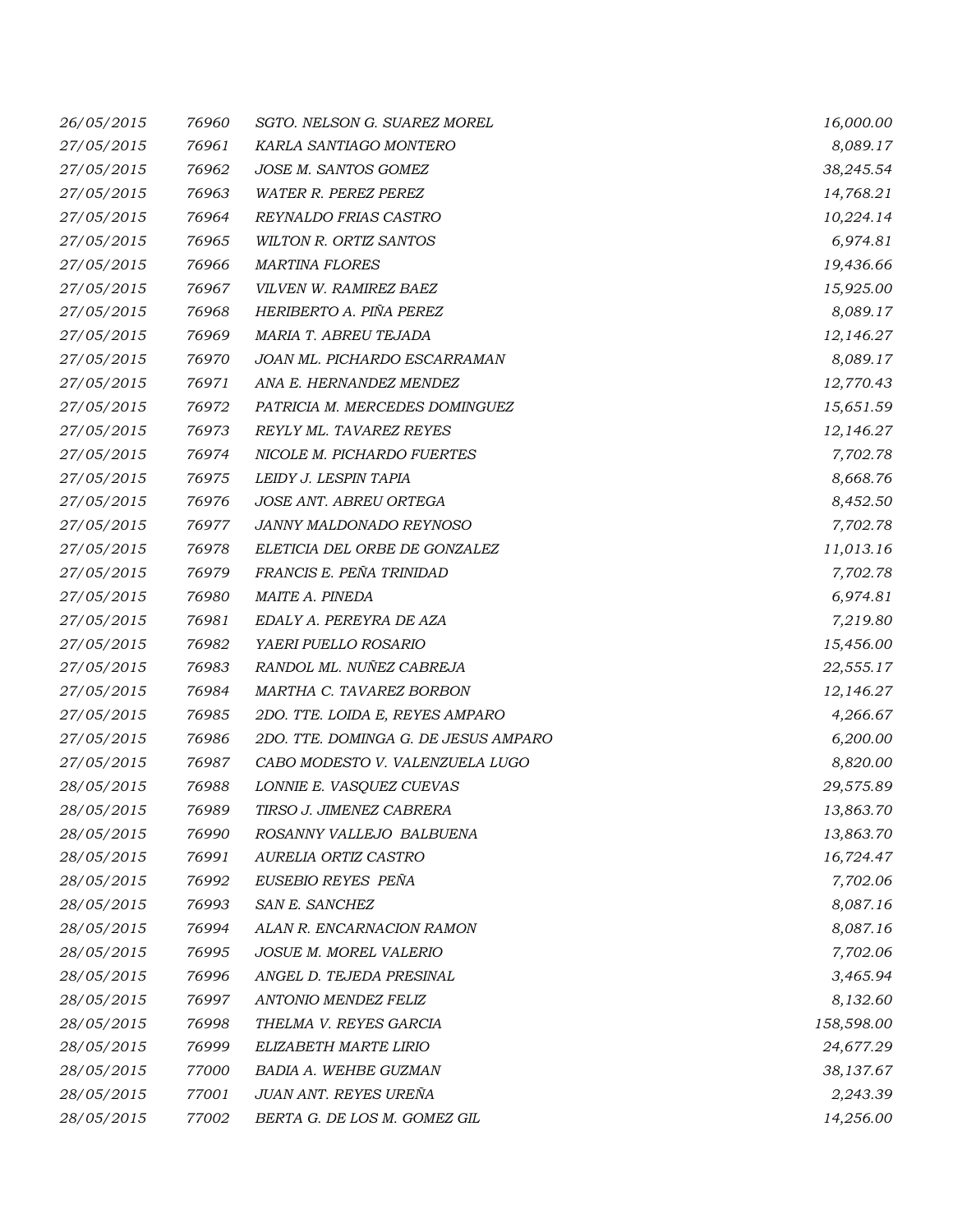| 28/05/2015 | 77003 | MIGUELINA D. CRESPO DIAZ          | 60,588.00  |
|------------|-------|-----------------------------------|------------|
| 28/05/2015 | 77004 | LUCIA DEL C. RODRIGUEZ PERALTA    | 53,460.00  |
| 28/05/2015 | 77005 | LIDIA A. PUIG FRANCISCO           | 35,894.24  |
| 28/05/2015 | 77006 | NELSON B. DE LA ROSA PAULINO      | 8,973.56   |
| 28/05/2015 | 77007 | TOMASINA M. ALMONTE ALMONTE       | 2,243.39   |
| 28/05/2015 | 77008 | ANA R. DE LEON GUZMAN             | 106,920.00 |
| 28/05/2015 | 77009 | SARA P. DE LA CRUZ GOMEZ          | 8,087.16   |
| 28/05/2015 | 77010 | ANGEL S. RODRIGUEZ LANTIGUA       | 8,973.56   |
| 28/05/2015 | 77011 | ISAAC M. ESPINOSA GARCIA          | 4,401.18   |
| 28/05/2015 | 77012 | MAXIMO M. ALEGRIA DOMINGUEZ       | 4,486.78   |
| 28/05/2015 | 77013 | JUAN R. POLANCO POLANCO           | 2,243.39   |
| 28/05/2015 | 77014 | ANA D. ALMANZAR CORONADO          | 17,947.12  |
| 28/05/2015 | 77015 | MODESTO R. CAMACHO SANTANA        | 66,378.92  |
| 28/05/2015 | 77016 | MILTON C. MONTES POLANCO          | 44,867.80  |
| 28/05/2015 | 77017 | ROSA M. ALMONTE FRANCISCO         | 106,920.00 |
| 28/05/2015 | 77018 | MARCOS V. LOPEZ CONTRERAS         | 2,243.39   |
| 28/05/2015 | 77019 | ABEL ANT. SIERRA RONDON           | 4,486.78   |
| 28/05/2015 | 77020 | ELIZABETH E. GONZALEZ ALEJO       | 11,216.96  |
| 28/05/2015 | 77021 | BERNARDINA PEÑA JIMENEZ           | 53,460.00  |
| 28/05/2015 | 77022 | BEATO A. SANTANA TEJADA           | 2,243.39   |
| 28/05/2015 | 77023 | HILARIA ALT. PERALTA JIMENEZ      | 53,460.00  |
| 28/05/2015 | 77024 | JOSEFINA COMPRES SANTANA          | 15,703.73  |
| 28/05/2015 | 77025 | PURISIMA E. PAREDES MARTINEZ      | 26,920.68  |
| 28/05/2015 | 77026 | ALBANIA ALT. CONTRERAS SANCHEZ    | 5,807.39   |
| 28/05/2015 | 77027 | JHOAN J. DURAN FRIAS              | 4,401.18   |
| 28/05/2015 | 77028 | ALEJANDRA IDELFONSO PEREZ         | 16,636.44  |
| 28/05/2015 | 77029 | ADALGISA M. TEJADA DE AZA         | 128,304.00 |
| 28/05/2015 | 77030 | GRISELDA R. SALAZAR TAVERAS       | 17,947.12  |
| 28/05/2015 | 77031 | LUZ A. ALMONTE PEREZ              | 27,318.51  |
| 28/05/2015 | 77032 | ROSMERY MATA DUARTE               | 2,243.39   |
| 28/05/2015 | 77033 | PEDRO J. MARMOLEJOS REYNOSO       | 8,973.56   |
| 28/05/2015 | 77034 | CARMEN M. ALONZO MARTE            | 2,243.39   |
| 28/05/2015 | 77035 | ANGEL V. HERNANDEZ CORDERO        | 26,920.68  |
| 28/05/2015 | 77036 | FRANCISCO TORRES DE LA CRUZ       | 11,216.95  |
| 28/05/2015 | 77037 | MAYRA J. DE LA CRUZ LORA          | 78,408.00  |
| 28/05/2015 | 77038 | CANDIDA R. GARCIA JAVIER          | 44,867.82  |
| 28/05/2015 | 77039 | FRANCISCO ALB. ANTIGUA PORTUHONDO | 5,346.00   |
| 28/05/2015 | 77040 | EDIS Y. RODRIGUEZ MUÑOZ           | 42,624.42  |
| 28/05/2015 | 77041 | RAYSA M. URBAEZ RUBIO             | 53,460.00  |
| 28/05/2015 | 77042 | ZOBEIDA MATEO                     | 29,896.17  |
| 28/05/2015 | 77043 | FRANKLYN A. CUEVAS CARRASCO       | 29,164.07  |
| 28/05/2015 | 77044 | MANUEL GUEVARA FERRERAS           | 31,407.46  |
| 28/05/2015 | 77045 | EUDOCIO FERRERAS MEDINA           | 101,286.82 |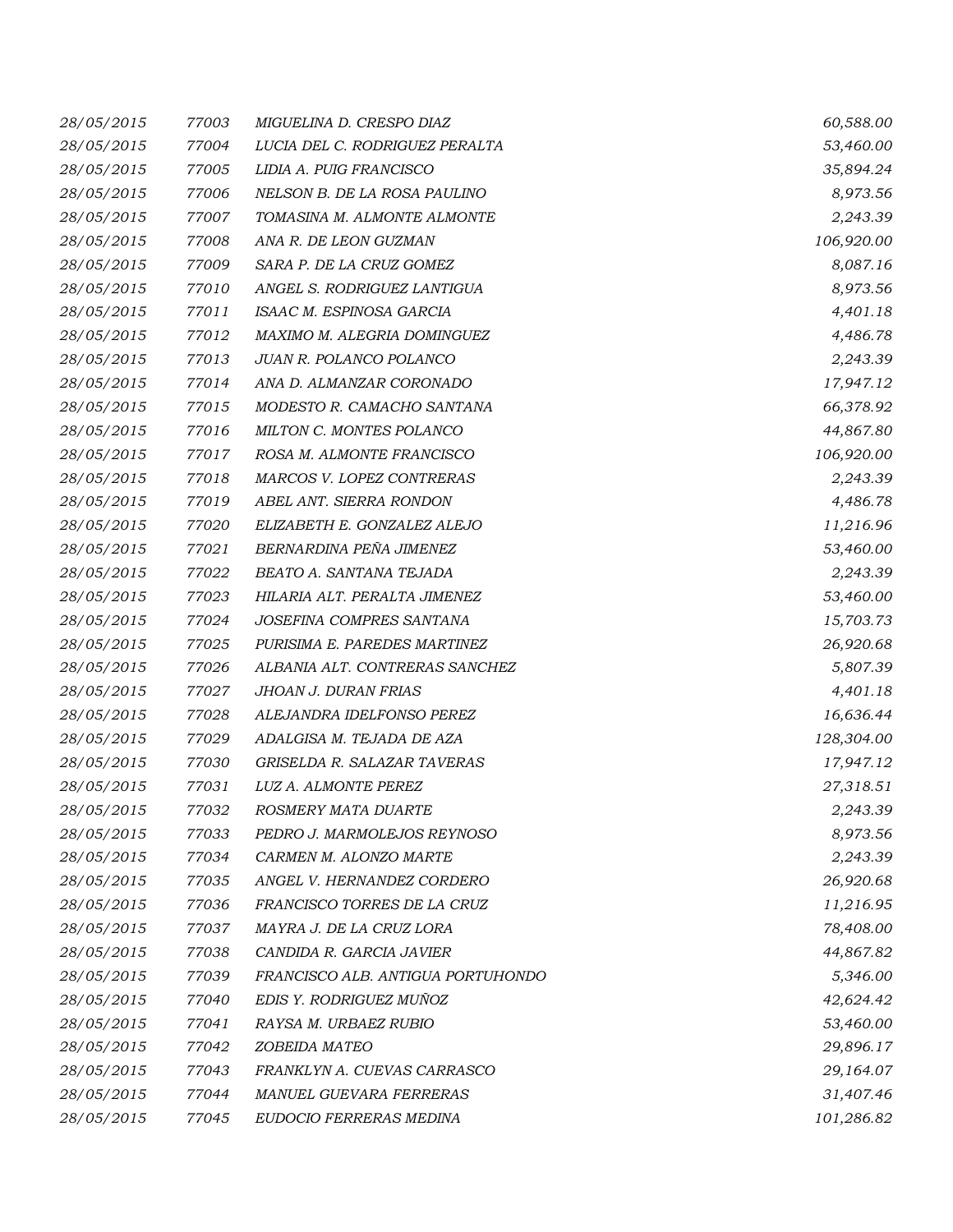| 28/05/2015 | 77046 | ISRAEL D. LEDESMA HEREDIA        | 94,620.21  |
|------------|-------|----------------------------------|------------|
| 28/05/2015 | 77047 | DEISDANIA R. BELTRE BELTRE       | 19,267.73  |
| 28/05/2015 | 77048 | <b>JAVIER PEREZ SEGURA</b>       | 4,486.78   |
| 28/05/2015 | 77049 | CANDY Y. ROA VOLQUEZ             | 24,677.29  |
| 28/05/2015 | 77050 | MANUEL ALB. PEREZ GELL           | 103,195.95 |
| 28/05/2015 | 77051 | MIGUEL A. PEREZ MENDEZ           | 114,285.77 |
| 28/05/2015 | 77052 | HECTOR C. MERCEDES PEREZ         | 8,973.56   |
| 28/05/2015 | 77053 | LIBIS M. MEREJO PEREZ            | 29,164.07  |
| 28/05/2015 | 77054 | ISABEL A. CARABALLO ALCANTARA    | 44,867.82  |
| 28/05/2015 | 77055 | MARIANA CANELA PEREZ             | 53,460.00  |
| 28/05/2015 | 77056 | CARLOS V. CASTILLO MATEO         | 4,486.78   |
| 28/05/2015 | 77057 | JOSELYN A. MATEO SALCIE          | 37,485.56  |
| 28/05/2015 | 77058 | RUTH E. BRIOSO DE LEON           | 47,509.02  |
| 28/05/2015 | 77059 | MATTI Y. NOBOA                   | 37,422.00  |
| 28/05/2015 | 77060 | NORA E. DE LOS SANTOS ALCANTARA  | 17,820.00  |
| 28/05/2015 | 77061 | JUANA M. CONCEPCION MORETA       | 40,381.03  |
| 28/05/2015 | 77062 | SERVIO ANT. MONTILLA MONTILLA    | 16,960.78  |
| 28/05/2015 | 77063 | VALDEMIRA BAUTISTA LEBRON        | 20,190.51  |
| 28/05/2015 | 77064 | EDGAR E. PIÑA MATEO              | 2,243.39   |
| 28/05/2015 | 77065 | MELANIO MATOS JIMENEZ            | 20,588.34  |
| 28/05/2015 | 77066 | ANDERSON ADAMES BAUTISTA         | 26,920.68  |
| 28/05/2015 | 77067 | ZORAIRA MARQUEZ MERAN            | 26,920.68  |
| 28/05/2015 | 77068 | <b>MERCEDES PEREZ PEREZ</b>      | 4,401.18   |
| 28/05/2015 | 77069 | DOMINGA T. MORILLO MONTERO       | 13,460.34  |
| 28/05/2015 | 77070 | MAGNOLYS DE LOS SANTOS BOVES     | 6,730.17   |
| 28/05/2015 | 77071 | DIOGENES OGANDO OGANDO           | 17,947.12  |
| 28/05/2015 | 77072 | JACKELINE DE JS. TORIBIO FORTUNA | 33,650.85  |
| 28/05/2015 | 77073 | BRUNILDA FORTUNA RUBEN           | 65,058.31  |
| 28/05/2015 | 77074 | JOSE N. ESTEVEZ R                | 4,486.78   |
| 28/05/2015 | 77075 | MERCEDES A. SOTO MEJIA           | 47,111.20  |
| 28/05/2015 | 77076 | ALIRO DE JS. RODRIGUEZ VELAZQUEZ | 6,730.17   |
| 28/05/2015 | 77077 | HIPOLITO CANDELARIO CASTILLO     | 33,650.85  |
| 28/05/2015 | 77078 | <b>JULIO C. TINEO</b>            | 2,243.39   |
| 28/05/2015 | 77079 | FRANCY R. DE LA ROSA ROMERO      | 11,216.95  |
| 28/05/2015 | 77080 | FRANCISCO JIMENEZ RODRIGUEZ      | 8,973.56   |
| 28/05/2015 | 77081 | WILLIAMS R. DEL VILLAR FIGUEREO  | 2,243.39   |
| 28/05/2015 | 77082 | <b>GRISELDA RODRIGUEZ REYES</b>  | 6,730.17   |
| 28/05/2015 | 77083 | RAMONA PAULA DE JESUS            | 4,486.78   |
| 28/05/2015 | 77084 | BERNICE E. DOTEL VERAS           | 15,242.34  |
| 28/05/2015 | 77085 | CARMEN L. CASTRO F.              | 1,782.00   |
| 28/05/2015 | 77086 | JUAN E. BRITO BENITEZ            | 6,730.17   |
| 28/05/2015 | 77087 | LEIDY D. SANTANA ALCANTARA       | 47,111.19  |
| 28/05/2015 | 77088 | ARELYS ALT. PEREZ CAAMAÑO        | 8,973.56   |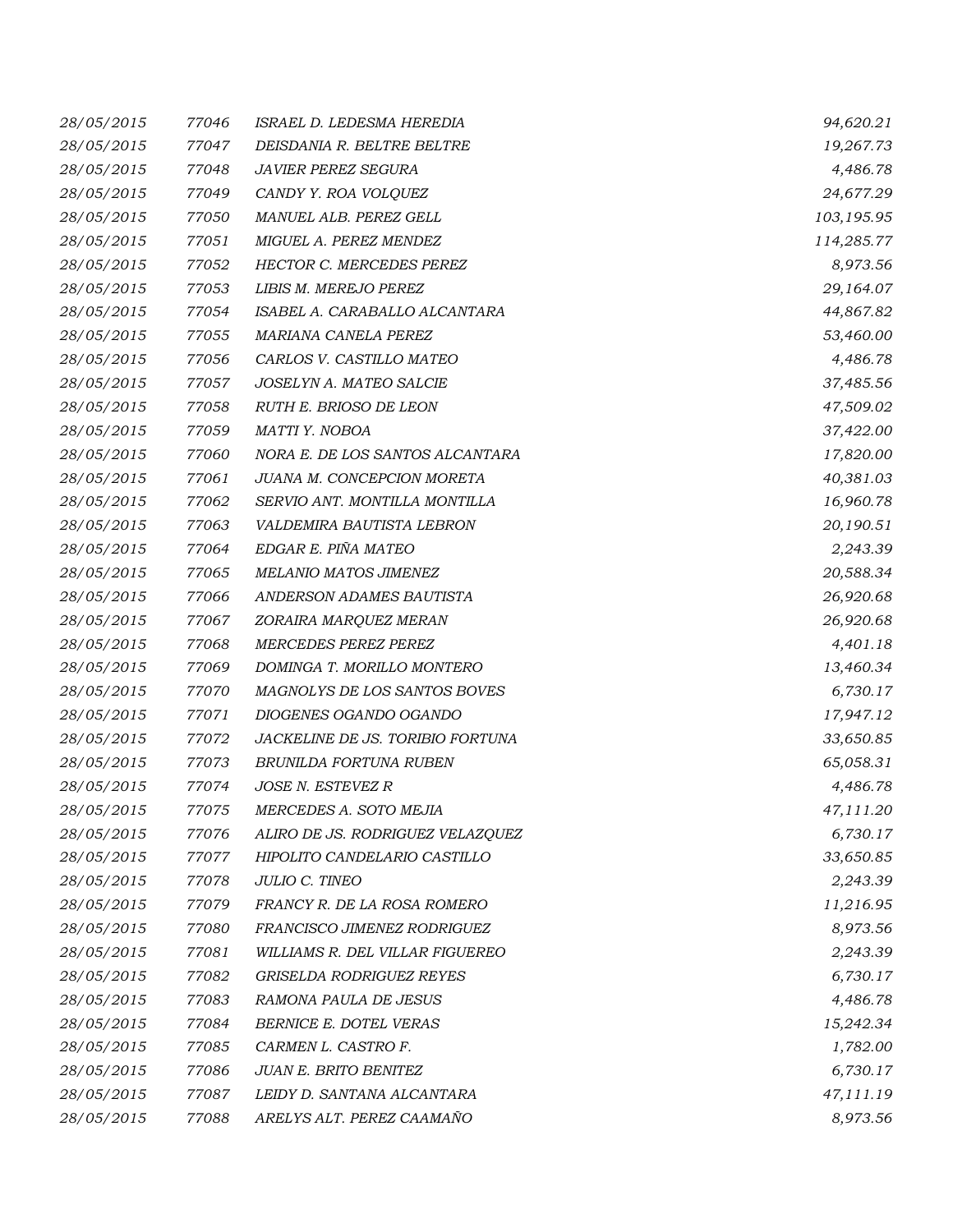| 28/05/2015 | 77089 | EDWARD R. GARABITO LANFRANCO      | 6,730.17  |
|------------|-------|-----------------------------------|-----------|
| 28/05/2015 | 77090 | KAREN G. CASTILLO CASTILLO        | 4,486.78  |
| 28/05/2015 | 77091 | ANGELA M. GONZALEZ HERRERA        | 2,243.39  |
| 28/05/2015 | 77092 | ALTAGRACIA MARRERO CAMPUSANO      | 2,243.39  |
| 28/05/2015 | 77093 | KATERIN M. CALDERON TEJEDA        | 3,845.60  |
| 28/05/2015 | 77094 | FRINE A. RIVERA SANTANA           | 8,973.56  |
| 28/05/2015 | 77095 | RAFAEL D. MEJIA MEDINA            | 4,486.78  |
| 28/05/2015 | 77096 | SONIA DE LOS A. RUIZ MATOS        | 17,947.13 |
| 28/05/2015 | 77097 | MANUELICA MEDINA BELTRE           | 17,947.12 |
| 28/05/2015 | 77098 | CARIDAD MENDEZ                    | 6,730.17  |
| 28/05/2015 | 77099 | JOSE M. DE LA ROSA                | 2,243.39  |
| 28/05/2015 | 77100 | JEANNERET DEL C. DIAZ PRESINAL    | 8,973.56  |
| 28/05/2015 | 77101 | ZOILA A. RAMIREZ CASTILLO         | 2,243.39  |
| 28/05/2015 | 77102 | MARIA L. GUZMAN OROZCO            | 6,730.17  |
| 28/05/2015 | 77103 | LUIS MEJIA SANCHEZ                | 6,777.17  |
| 28/05/2015 | 77104 | RAFAEL B. SOTO SEPULVEDA          | 15,703.73 |
| 28/05/2015 | 77105 | LAURA M. MONTERO LARA             | 17,329.63 |
| 28/05/2015 | 77106 | ANTIGUA MARIA DE LEON             | 6,268.78  |
| 28/05/2015 | 77107 | JOSE BDO. MERCEDES PEÑA           | 15,703.73 |
| 28/05/2015 | 77108 | EDUARDO J. MERVIL EUGENE          | 6,268.78  |
| 28/05/2015 | 77109 | MEDARDO ANT. RINCON MARTINEZ      | 2,243.39  |
| 28/05/2015 | 77110 | CARMEN M. HOLGUIN PEÑA            | 17,947.12 |
| 28/05/2015 | 77111 | ROMELYN TAVAREZ SOSA              | 6,601.76  |
| 28/05/2015 | 77112 | ALEXIS A. NAVARRO OZUNA           | 6,601.76  |
| 28/05/2015 | 77113 | DOMINGO ANT. GUERRERO CALDERON    | 8,973.56  |
| 28/05/2015 | 77114 | PEDRO N. MOJICA DE LA ROSA        | 2,243.39  |
| 28/05/2015 | 77115 | MODESTO BIGAY BERNARDINO          | 2,243.39  |
| 28/05/2015 | 77116 | MAXIMILIANO PEGUERO DE AZA        | 20,190.51 |
| 28/05/2015 | 77117 | ARANIBAL MANZANO ZAPATA           | 11,216.95 |
| 28/05/2015 | 77118 | MARIA I. BONE CRUZ                | 11,216.95 |
| 28/05/2015 | 77119 | CRISEIDY P. MEJIA RIJO            | 14,523.88 |
| 28/05/2015 | 77120 | ANDRES DIAZ DEL ROSARIO           | 4,486.78  |
| 28/05/2015 | 77121 | JESUS D. MORLA CORNIELL           | 21,384.00 |
| 28/05/2015 | 77122 | EDDEL Y. CUEVAS RODRIGUEZ         | 13,863.70 |
| 28/05/2015 | 77123 | GERTRUDIS M. ADAMES BATISTA       | 29,164.10 |
| 28/05/2015 | 77124 | YOKARY I. GAUTREAUX DE LA CRUZ    | 69,545.16 |
| 28/05/2015 | 77125 | VIRGINIA F. PERALTA HERRERA       | 19,729.12 |
| 28/05/2015 | 77126 | ROSA H. NUÑEZ MERCEDES            | 69,545.16 |
| 28/05/2015 | 77127 | OSCAR MOQUETE CUEVAS              | 69,545.09 |
| 28/05/2015 | 77128 | VICTOR G. DE OLEO BRETON          | 31,407.46 |
| 28/05/2015 | 77129 | MARGARITA DE LOS S. REYES PAULINO | 6,730.17  |
| 28/05/2015 | 77130 | AGUSTIN CONCEPCION CHALAS         | 20,190.51 |
| 28/05/2015 | 77131 | EUSEBIO C. MARCIAL                | 4,486.78  |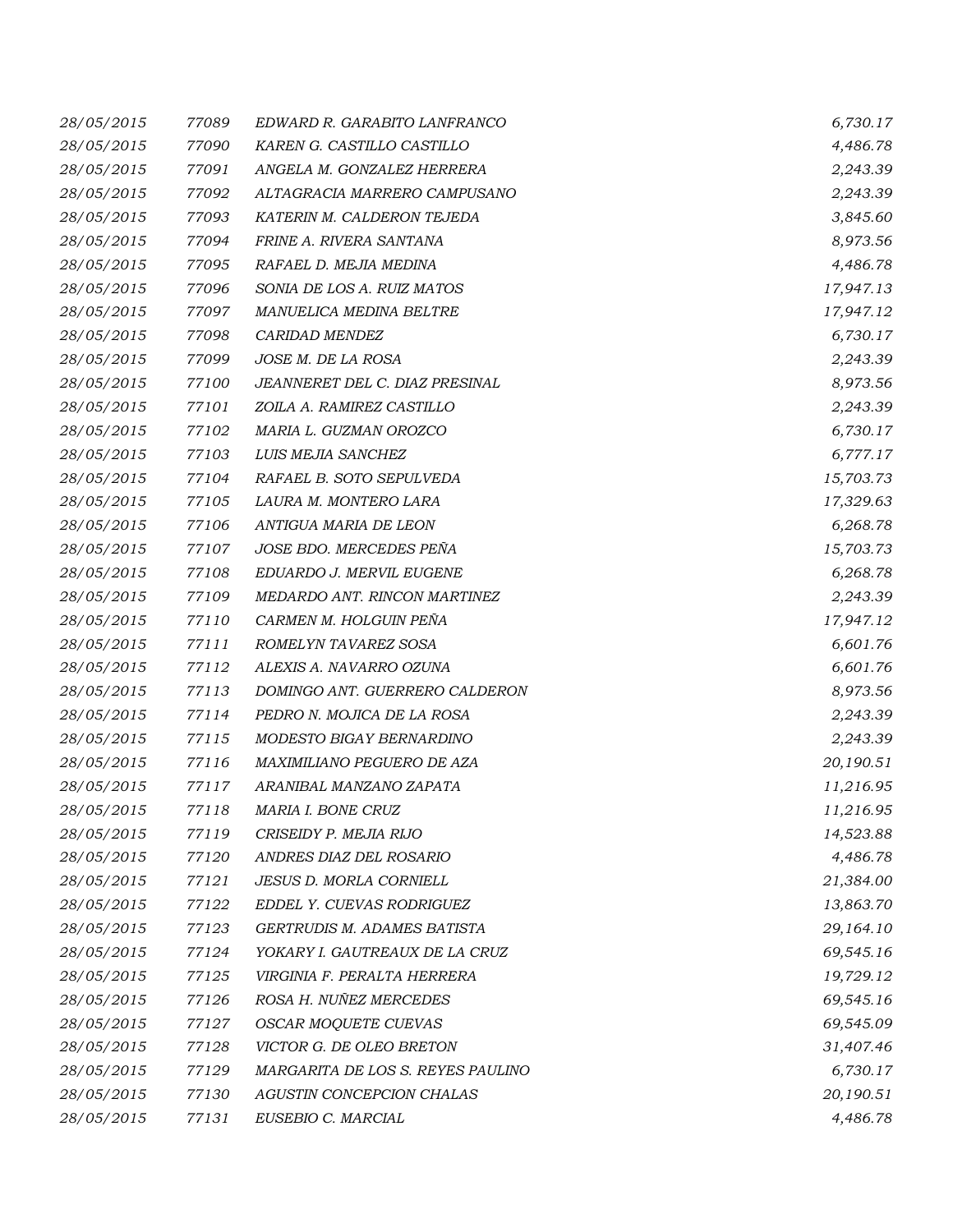| 28/05/2015 | 77132 | MARIO E. GOMEZ SILVERIO                  | 11,216.95     |
|------------|-------|------------------------------------------|---------------|
| 28/05/2015 | 77133 | LEONIDO BELLO QUEZADA                    | 2,243.39      |
| 28/05/2015 | 77134 | CELIA ALT. ROJAS NUÑEZ                   | 13,460.34     |
| 28/05/2015 | 77135 | SARA MARTE MARTINEZ                      | 4,486.78      |
| 28/05/2015 | 77136 | RAFAEL O. REYES VEGA                     | 1,782.00      |
| 28/05/2015 | 77137 | JENNY A. MARTINEZ RIVERA                 | 106,920.00    |
| 28/05/2015 | 77138 | PATRICIO VENTURA HIDALGO                 | 22,875.11     |
| 28/05/2015 | 77139 | ELKA M. BIERD TAVAREZ                    | 18,044.82     |
| 28/05/2015 | 77140 | ROSA E. ALMONTE R. DE VENTURA            | 13,460.34     |
| 28/05/2015 | 77141 | HECTOR F. MARTINEZ                       | 17,947.12     |
| 28/05/2015 | 77142 | AIDA L. TREJO ROSARIO                    | 15,703.73     |
| 28/05/2015 | 77143 | <b>INSTITUTO DE AUXILIOS Y VIVIENDAS</b> | 425.00        |
| 28/05/2015 | 77144 | CONSEJO DEL PODER JUDICIAL               | 5,892.13      |
| 28/05/2015 | 77145 | FONDO DE PENSIONES Y JUBILACIONES        | 5,521.85      |
| 28/05/2015 | 77146 | <b>INSTITUTO DE AUXILIOS Y VIVIENDAS</b> | 161,025.00    |
| 28/05/2015 | 77147 | FONDO DE PENSIONES Y JUBILACIONES        | 6,573,064.96  |
| 28/05/2015 | 77148 | INSTITUTO NACIONAL DE LA VIVIENDA        | 366.95        |
| 28/05/2015 | 77149 | DOMINGA REYNOSO MOLINA                   | 4,500.00      |
| 28/05/2015 | 77150 | EMMACULADA N. DEL ORBE PEREZ             | 4,000.00      |
| 28/05/2015 | 77151 | YAHAIRA ALT. RAMOS QUEZADA               | 3,000.00      |
| 28/05/2015 | 77152 | YANIA MARMOL PUELLO                      | 2,000.00      |
| 28/05/2015 | 77153 | JOHANNA MARTINEZ BATISTA                 | 2,000.00      |
| 28/05/2015 | 77154 | JOSEFINA MERCEDES REYES ESPINAL          | 6,000.00      |
| 28/05/2015 | 77155 | INSTITUTO DE AUXILIOS Y VIVIENDA         | 1,873.69      |
| 28/05/2015 | 77156 | FUNDACION DE CREDITO EDUCATIVO           | 269,782.00    |
| 28/05/2015 | 77157 | CONSEJO DEL PODER JUDICIAL               | 10,773.33     |
| 28/05/2015 | 77158 | CONSEJO DEL PODER JUDICIAL               | 1,166.67      |
| 28/05/2015 | 77159 | CONSEJO DEL PODER JUDICIAL               | 5,000.00      |
| 28/05/2015 | 77160 | LIGA DE SOFTBALL                         | 4,800.00      |
| 28/05/2015 | 77161 | AURA MARIA YBELICE MERCEDES              | 2,000.00      |
| 28/05/2015 | 77162 | LISSET MARIBEL HERNANDEZ PENA            | 6,000.00      |
| 28/05/2015 | 77163 | NURYS LANDA VALDEZ SANCHEZ               | 2,500.00      |
| 28/05/2015 | 77164 | CONSEJO DEL PODER JUDICIAL               | 123,212.12    |
| 28/05/2015 | 77165 | IDELIZA GARCIA MARTINEZ                  | 7,000.00      |
| 28/05/2015 | 77166 | DULCE MARIA AQUINO GONZALEZ              | 3,600.00      |
| 28/05/2015 | 77167 | DAMARIS A. VILLALONA G.                  |               |
| 29/05/2015 | 77168 | <b>FONDO DE PENSIONES Y JUBILACIONES</b> | 13,477,164.01 |
| 29/05/2015 | 77169 | CONSEJO DEL PODER JUDICIAL               | 4,158.33      |
| 29/05/2015 | 77170 | CONSEJO DEL PODER JUDICIAL               | 2,800.00      |
| 29/05/2015 | 77171 | CONSEJO DEL PODER JUDICIAL               | 1,617.00      |
| 29/05/2015 | 77172 | <b>INSTITUTO DE AUXILIOS Y VIVIENDAS</b> | 275.00        |
| 29/05/2015 | 77173 | FONDO DE PENSIONES Y JUBILACIONES        | 97,816.48     |
| 29/05/2015 | 77174 | CONSEJO DEL PODER JUDICIAL               | 101,400.38    |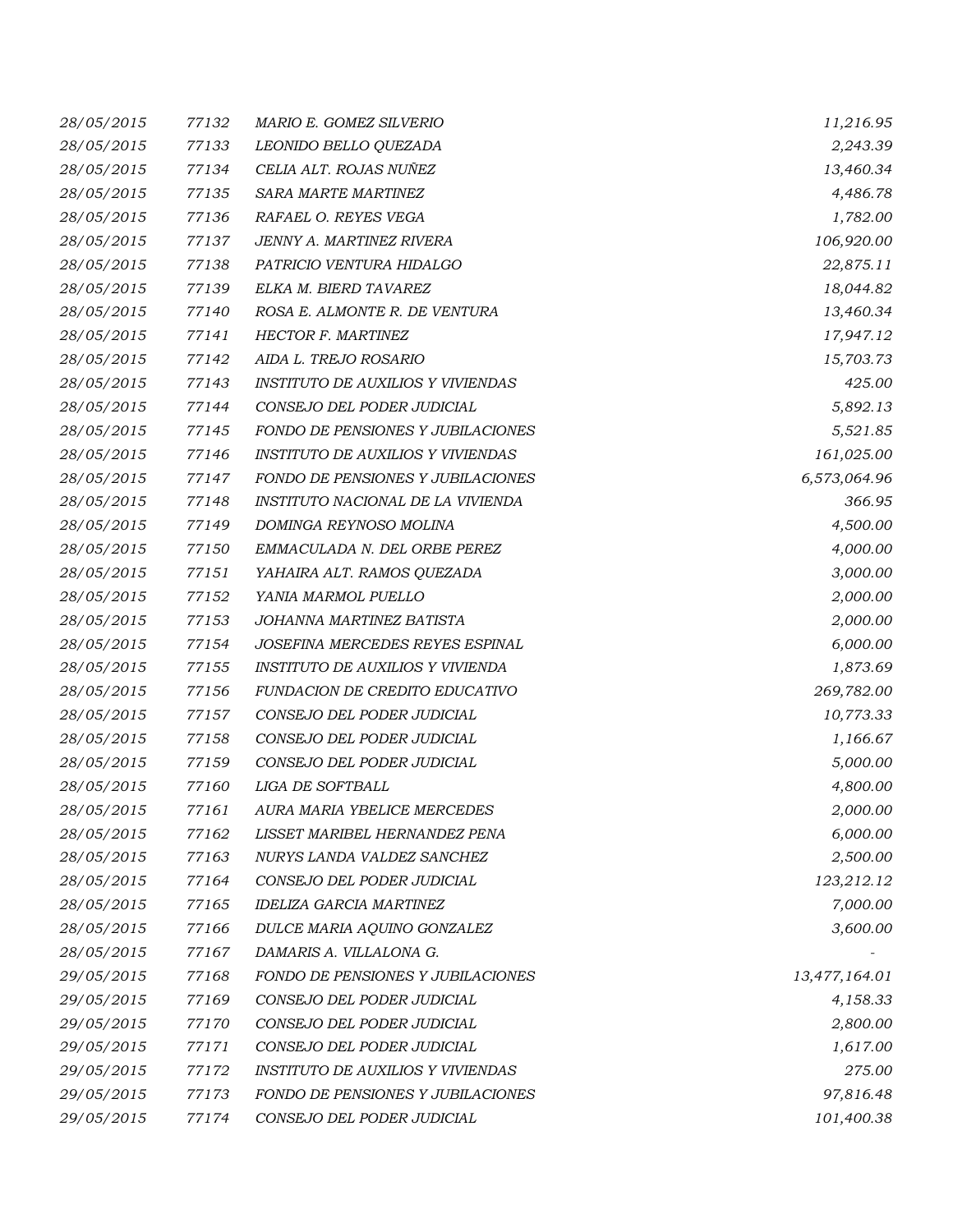|            | 54,531,101.53 |                                              |               |
|------------|---------------|----------------------------------------------|---------------|
| 29/05/2015 | 77213         | COLECTOR DE IMPUESTOS INTERNOS<br>TOTAL RD\$ | 426,333.10    |
| 29/05/2015 | 77212         | COLECTOR DE IMPUESTOS INTERNOS               | 15,753,811.40 |
| 29/05/2015 | 77211         | <b>INSTITUTO DE AUXILIOS Y VIVIENDAS</b>     | 25.00         |
| 29/05/2015 | 77210         | COOPNASEJU                                   | 1,567.38      |
| 29/05/2015 | 77209         | CONSEJO DEL PODER JUDICIAL                   | 295.60        |
| 29/05/2015 | 77208         | FONDO DE PENSIONES Y JUBILACIONES            | 440.44        |
| 29/05/2015 | 77207         | RHINA MONTILLA BRITO                         | 12,451.38     |
| 29/05/2015 | 77206         | COLECTOR DE IMPUESTOS INTERNOS               | 268,010.65    |
| 29/05/2015 | 77205         | YAERI PUELLO ROSARIO                         | 3,465.92      |
| 29/05/2015 | 77204         | JEANNETTE J. JIMENEZ DURAN .                 | 20,190.51     |
| 29/05/2015 | 77203         | GRICELIA ALT. MORENO QUINONEZ                | 30,196.25     |
| 29/05/2015 | 77202         | LUIS F. DIAZ HERRERA                         | 81,283.04     |
| 29/05/2015 | 77201         | ELISA RIVERA MONTERO                         | 14,555.00     |
| 29/05/2015 | 77200         | GRISELIA ALT. MORENO QUINONEZ                |               |
| 29/05/2015 | 77199         | CARMELINA GARCIA                             | 5,847.53      |
| 29/05/2015 | 77198         | JEANNETTE JIMENEZ DURAN                      |               |
| 29/05/2015 | 77197         | LEONARDO ANT. GARCIA C.                      | 6,730.17      |
| 29/05/2015 | 77196         | ANA M. TAVERAS MALDONADO                     | 4,486.78      |
| 29/05/2015 | 77195         | YISSEL E. ALMONTE                            | 68,097.36     |
| 29/05/2015 | 77194         | <b>BLADIMIR RUBIO GARCIA</b>                 | 35,894.25     |
| 29/05/2015 | 77193         | KENTY M. NUESI DE TRINIDAD                   | 20,190.51     |
| 29/05/2015 | 77192         | MIGUEL ANT. ENCARNACION DE LA R.             | 11,216.95     |
| 29/05/2015 | 77191         | FRANCIA Y. CLASE CLASE                       | 78,518.68     |
| 29/05/2015 | 77190         | MARIA DEL P. MELO PERALTA                    | 6,115.83      |
| 29/05/2015 | 77189         | NELY M. PUNTIEL TAVERAS                      | 4,287.50      |
| 29/05/2015 | 77188         | NECTOR DE JS. THOMAS BAEZ                    | 135,164.54    |
| 29/05/2015 | 77187         | RAMON O. PENA POLANCO                        | 6,197.22      |
| 29/05/2015 | 77186         | VICTOR P. FERNANDEZ RAMIREZ                  | 20,294.17     |
| 29/05/2015 | 77185         | YLKATANIA E. OGANDO                          | 11,293.06     |
| 29/05/2015 | 77184         | JULIA ALT. ANGULO CAMILO                     | 24,295.01     |
| 29/05/2015 | 77183         | DORIS M. SURIEL AQUINO                       | 24,328.67     |
| 29/05/2015 | 77182         | COLECTOR DE IMPUESTOS INTERNOS               | 1,316,694.40  |
| 29/05/2015 | 77181         | FRANCISCO ANT. JEREZ MENA                    | 24,995.16     |
| 29/05/2015 | 77180         | CONSEJO DEL PODER JUDICIAL                   | 1,886.67      |
| 29/05/2015 | 77179         | CONSEJO DEL PODER JUDICIAL                   | 1,474.00      |
| 29/05/2015 | 77178         | LIGA DE SOFTBALL                             | 100.00        |
| 29/05/2015 | 77177         | INSTITUTO NACIONAL DE LA VIVIENDA            | 35.47         |
| 29/05/2015 | 77176         | COOPNASEJU                                   | 89,009.00     |
| 29/05/2015 | 77175         | COOPNASEJU                                   | 111,805.46    |

*ANEXO 05*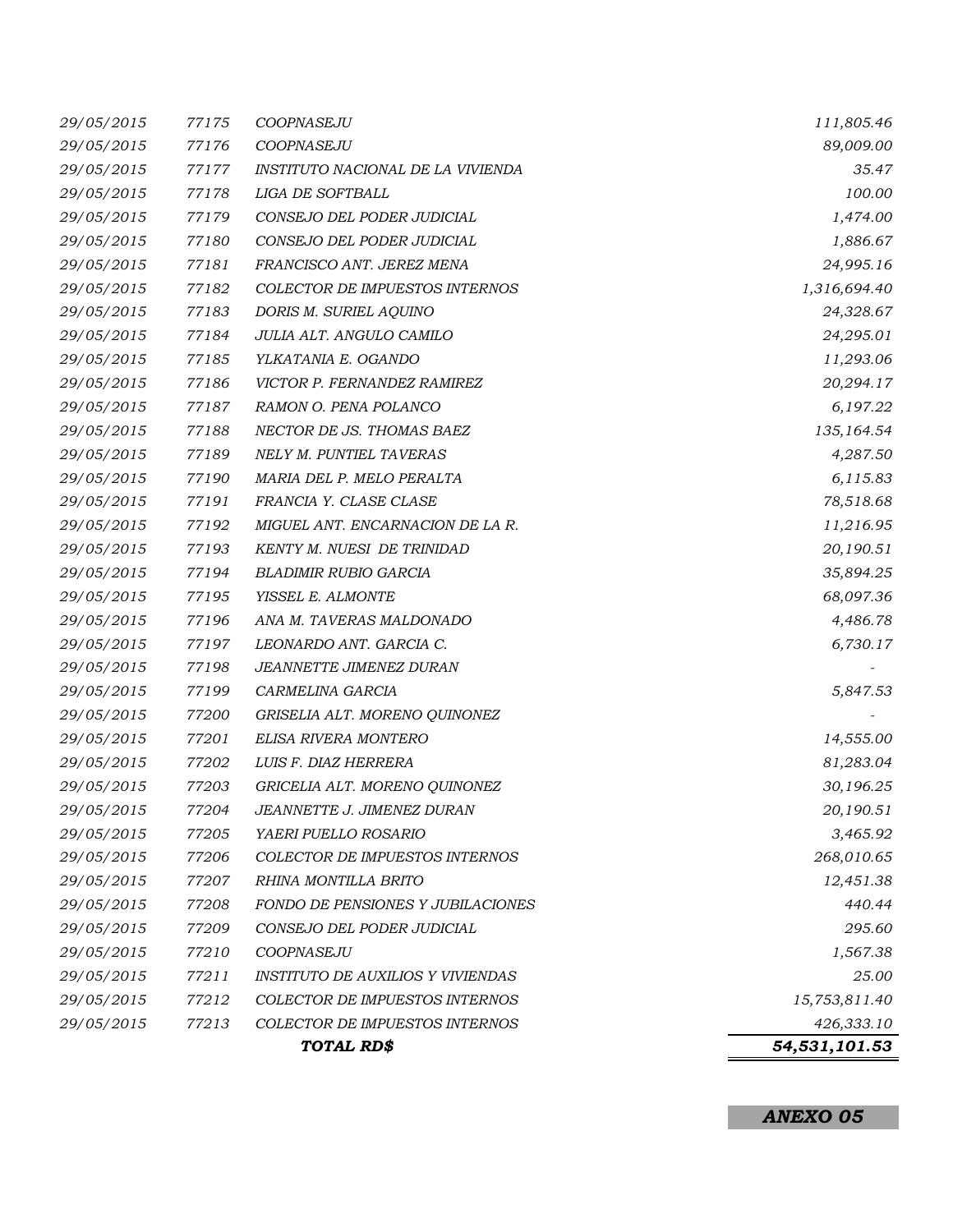## *RELACION DE TRANSFERENCIAS DEBITOS MES DE MAYO 2015*

| <b>FECHA</b> | NUM.           | <b>DESCRIPCION</b>                                   | <b>VALOR RD\$</b> |
|--------------|----------------|------------------------------------------------------|-------------------|
| 01/05/2015   | 314            | PAGO BONO VACACIONAL CORRESPONDIENTE AL ANO 2015.    | 760,942.31        |
| 08/05/2015   | 315            | PAGO BONO VACACIONAL CORRESPONDIENTE AL ANO 2015.    | 60,170.00         |
| 08/05/2015   | 316            | PAGO BONO VACACIONAL CORRESPONDIENTE AL ANO 2015.    | 104,761.34        |
| 08/05/2015   | 317            | PAGO BONO VACACIONAL CORRESPONDIENTE AL ANO 2015     | 58,260.29         |
| 12/05/2015   | 318            | PAGO BONO VACACIONAL CORRESPONDIENTE AL ANO 2015.    | 31,740.00         |
| 12/05/2015   | 319            | PAGO BONO VACACIONAL CORRESPONDIENTE AL ANO 2015.    | 46,347.29         |
| 15/05/2015   | 320            | PAGO BONO VACACIONAL CORRESPONDIENTE AL ANO 2015.    | 33,777.75         |
| 22/05/2015   | 321            | TRANSFERENCIA PARA EL PAGO DE BONO VAC. ANO 2015     | 30,570.00         |
| 22/05/2015   | 322            | TRANSFERENCIA PARA EL PAGO DE BONO VAC. ANO 2015     | 24,900.00         |
| 22/05/2015   | 323            | TRANSFERENCIA PARA EL PAGO DE BONO VAC. ANO 2015     | 73,710.00         |
| 22/05/2015   | 324            | PAGO BONO VACACIONAL AÑO 2015,                       | 103,220.10        |
| 22/05/2015   | 325            | PAGO BONO VACACIONAL AÑO 2015,                       | 309,479.23        |
| 22/05/2015   | 326            | PAGO BONO VACACIONAL AÑO 2015,                       | 97,220.10         |
| 22/05/2015   | 327            | PAGO SUELDO MES DE MAYO 2015, JUECES, FUNC. Y EMPL.  | 150,635,145.75    |
| 22/05/2015   | 328            | PAGO SUELDOS MES DE MAYO 2015, JUECES SCJ.           | 2,399,593.31      |
| 22/05/2015   | 329            | PAGO SUELDOS MES DE MAYO 2015, CONSEJER. PODER JUD.  | 722,037.27        |
| 25/05/2015   | 330            | PAGO BONO VACAC. AÑO 2015, A EMPL. PODER JUDICIAL    | 274,945.04        |
| 26/05/2015   | 331            | PAGO COMPLET. BONO VACACIONAL CORRESP. A MAYO 2015   | 20,278.24         |
| 26/05/2015   | 332            | PAGO BONO VACACIONAL CORRESP. AL AÑO 2015.           | 39,632.29         |
| 28/05/2015   | 333            | PAGO RETENC. A NOM. ELECT. CORRESP. A MAYO 2015.     | 43,731,065.41     |
| 28/05/2015   | 334            | PAGO SUELDOS CORRESP. AL MES DE MAYO A EMPL.         | 8,991.21          |
| 28/05/2015   | 335            | PAGO REEMB. EX-JUECES PENCIONADOS MES DE MAYO 2015   | 1,694,892.48      |
| 28/05/2015   | 336            | PAGO BONO VACACIONAL AÑO 2015                        | 145,545.85        |
| 28/05/2015   | 337            | PAGO BONO VACACIONAL ANO 2015.                       | 180,873.04        |
| 29/05/2015   | 338            | DEV. GASTOS EDUCATIVOS AÑO 2014, CUMPL. LEY 179-09   | 1,886,881.13      |
| 29/05/2015   | 339            | PAGO BONO VACACIONAL AÑO 2015,                       | 180,692.45        |
| 29/05/2015   | 340            | PAGO BONO VACACIONAL AÑO 2015,                       | 312,446.14        |
| 29/05/2015   | 341            | PAGO BONO VACACIONAL AÑO 2015,                       | 119,552.29        |
| 29/05/2015   | 343            | PAGO BONO VACACIONAL DE JUNIO 2015, JUECES Y EMPL.   | 15,433,948.61     |
| 29/05/2015   | 344            | PAGO BONO VACACIONAL AÑO 2015,                       | 304,444.95        |
| 29/05/2015   | 345            | TRANSF. DE CTA. SUELDO A OPERAC. SEG. MED. MAYO/2015 | 6,019,474.09      |
|              | 225,845,537.96 |                                                      |                   |

### *ANEXO 06*

## *RELACION NOTAS DE DEBITOS MES DE MAYO 2015*

*FECHA NUM. DESCRIPCION VALOR RD\$*